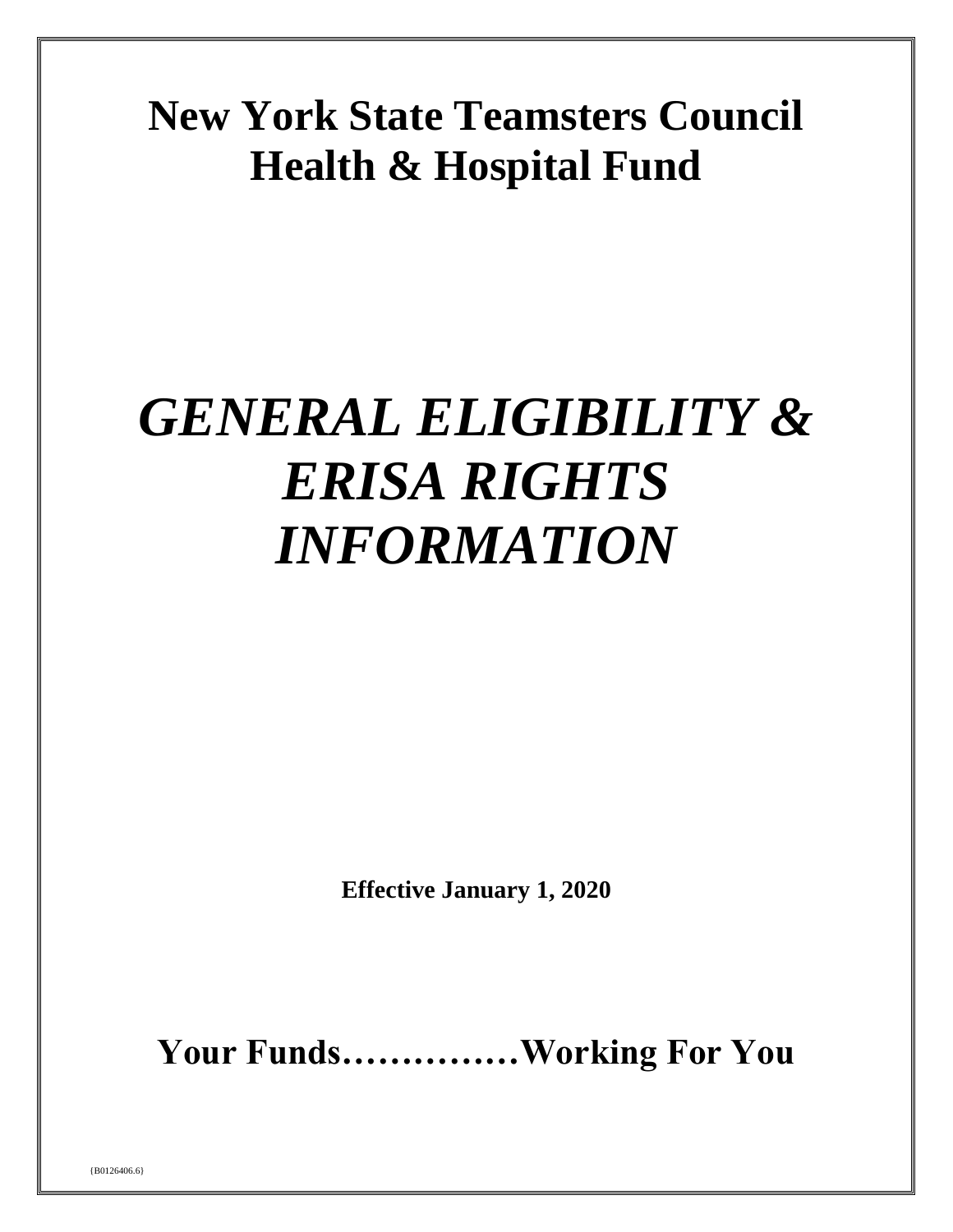| A.              |                                                                                                                                    |  |
|-----------------|------------------------------------------------------------------------------------------------------------------------------------|--|
| <b>B.</b>       |                                                                                                                                    |  |
|                 |                                                                                                                                    |  |
|                 |                                                                                                                                    |  |
| A.              | ALL PARTICIPANTS - (Other than HOURLY CONSTRUCTION; PART TIME UPS;<br>LOCAL 355; LOCAL 445; MONTHLY AND MUNICIPAL PARTICIPANTS)  6 |  |
| <b>B.</b>       |                                                                                                                                    |  |
| $\mathcal{C}$ . |                                                                                                                                    |  |
| D.              |                                                                                                                                    |  |
| E.              |                                                                                                                                    |  |
| F.              |                                                                                                                                    |  |
| G.              | ELIGIBILITY FOR EMPLOYEES OF NEW EMPLOYERS ENTERING THE FUND. 11                                                                   |  |
| H.              |                                                                                                                                    |  |
| $\mathbf{I}$ .  |                                                                                                                                    |  |
| J.              |                                                                                                                                    |  |
| $K_{\cdot}$     |                                                                                                                                    |  |
| L.              |                                                                                                                                    |  |
| M.              |                                                                                                                                    |  |
| N.              |                                                                                                                                    |  |
| Ο.              |                                                                                                                                    |  |
|                 |                                                                                                                                    |  |
|                 |                                                                                                                                    |  |
| A.              |                                                                                                                                    |  |
| <b>B.</b>       |                                                                                                                                    |  |
|                 |                                                                                                                                    |  |
|                 |                                                                                                                                    |  |
| A.              |                                                                                                                                    |  |

#### **TABLE OF CONTENTS**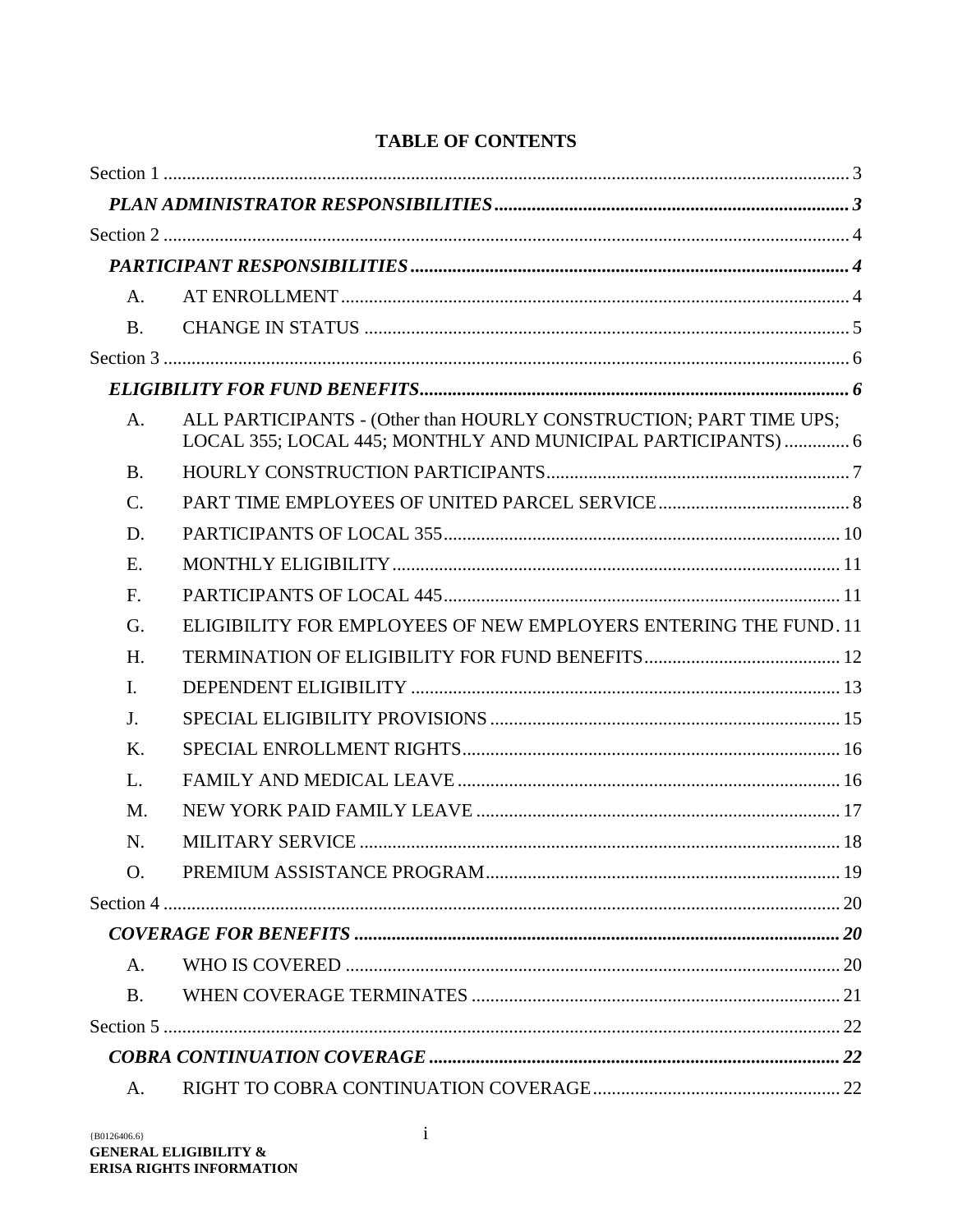| <b>B.</b>       |                                                                   |  |
|-----------------|-------------------------------------------------------------------|--|
| $\mathcal{C}$ . |                                                                   |  |
| D.              |                                                                   |  |
| E.              |                                                                   |  |
| F.              |                                                                   |  |
| G.              |                                                                   |  |
|                 |                                                                   |  |
|                 |                                                                   |  |
| $A_{\cdot}$     |                                                                   |  |
| <b>B.</b>       | CLAIMS INVOLVING THIRD PARTY LIABILITY (REIMBURSEMENT AND         |  |
| $C_{\cdot}$     |                                                                   |  |
|                 |                                                                   |  |
|                 |                                                                   |  |
| A <sub>1</sub>  | INITIAL DECISIONS AND ADVERSE BENEFIT DETERMINATIONS  36          |  |
| <b>B.</b>       |                                                                   |  |
| $\mathbf{C}$ .  |                                                                   |  |
| D.              |                                                                   |  |
| E.              |                                                                   |  |
| F.              |                                                                   |  |
| G.              |                                                                   |  |
| H.              |                                                                   |  |
|                 |                                                                   |  |
|                 | HIPAA: HOW HEALTH INFORMATION ABOUT YOU MAY BE USED AND DISCLOSED |  |
| A.              | USES AND DISCLOSURES OF PROTECTED HEALTH INFORMATION 48           |  |
| <b>B.</b>       |                                                                   |  |
| $C_{\cdot}$     |                                                                   |  |
|                 |                                                                   |  |
|                 |                                                                   |  |
|                 |                                                                   |  |
|                 |                                                                   |  |
|                 |                                                                   |  |
|                 |                                                                   |  |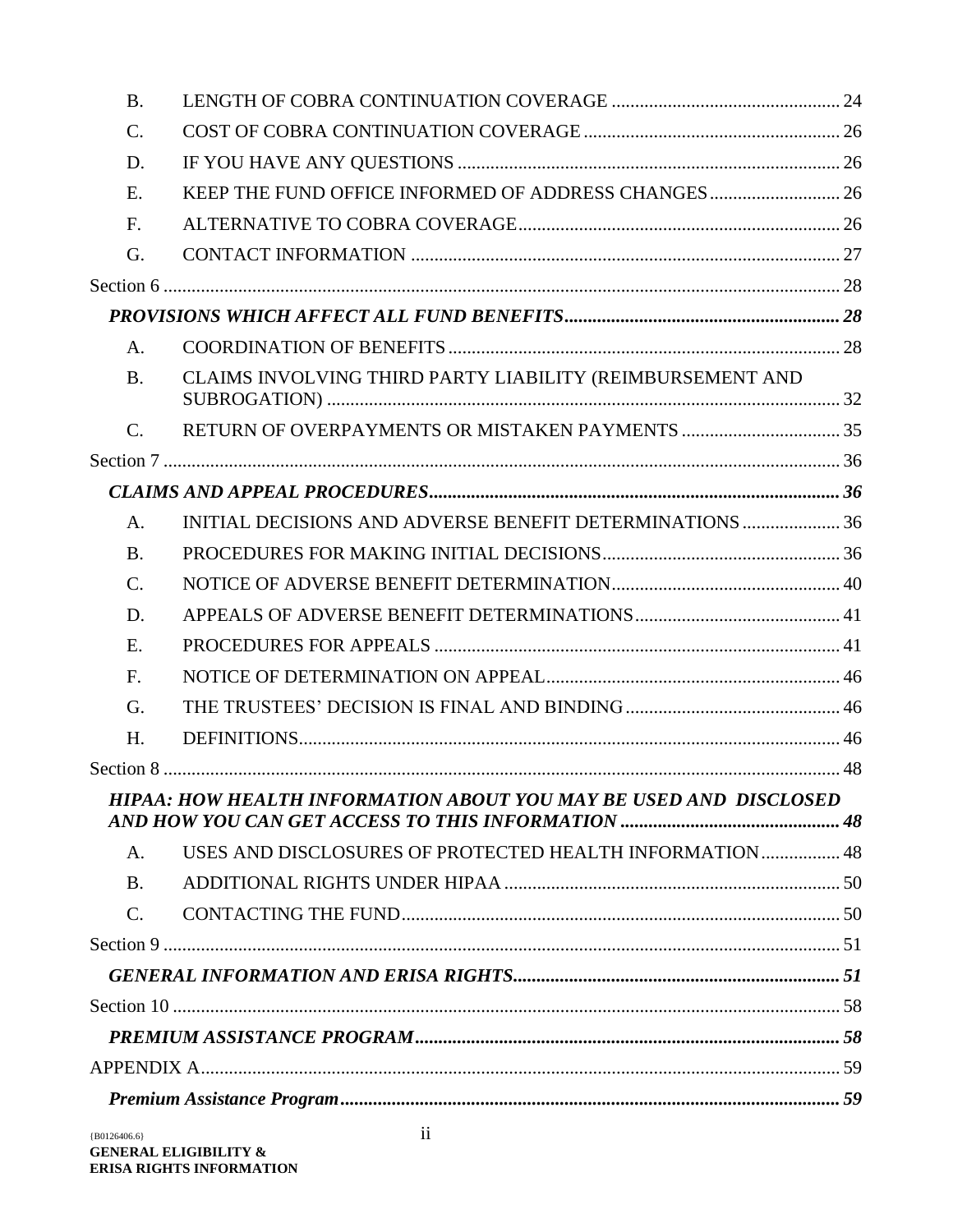#### **GRANDFATHERED PLAN STATUS**

**The New York State Teamsters Council Health & Hospital Fund is a "Grandfathered Plan."** This group health plan believes it is a "grandfathered health plan" under the Patient Protection and Affordable Care Act (the Affordable Care Act). As permitted by the Affordable Care Act, a grandfathered health plan can preserve certain basic health coverage that was already in effect when the law was enacted. Being a grandfathered health plan means that our plan may not include certain consumer protections of the Affordable Care Act that apply to other plans, for example, the requirement for the provision of preventive health services without any cost sharing. However, grandfathered health plans must comply with certain other consumer protections of the Affordable Care Act, for example, the elimination of lifetime limits on benefits.

Questions regarding which protections apply and which protections do not apply to a grandfathered health plan and what might cause a plan to change from grandfathered health plan status can be directed to the plan administrator at (315) 455-9790. You may also contact the Employee Benefit Security Administration, U.S. Department of Labor at (866) 444-3272 or [www.dol.gov/ebsa/healthreform.](http://www.dol.gov/ebsa/healthreform) This website has a table summarizing which protections do and do not apply to grandfathered health plans.

#### **IMPORTANT NOTES**

- 1. For purposes of this booklet, the New York State Teamsters Council Health & Hospital Fund is referred to as the "Fund" or the "Plan." Also, the term "we" refers to the Fund and/or any service administrator under contract or subject to an agreement with the Fund.
- 2. This booklet provides information about the eligibility and coverage requirements, claims and appeals rights and procedures, protection of health information and ERISA rights related to your medical, hospital, prescription drug, dental, vision, legal, non-occupational disability, basic life insurance and accidental death and dismemberment benefits provided under the Fund. The specifics of the benefits provided are described in the accompanying booklets that address each benefit type separately.
- 3. Benefits are determined by the contribution rate paid to the Fund and the Benefit Selection Form signed by your employer and your local union. Receipt of an incorrect benefit booklet or Summary Plan Description does not entitle you or your dependents to benefits for which you are not eligible.
- 4. Except as otherwise provided herein, the Fund is administered and operated by the Trustees who have the exclusive right, power, and authority, in their sole and absolute discretion, to administer, apply and interpret the Fund, this booklet and the accompanying benefit-specific booklets, and any other Fund documents and to decide all matters arising in connection with the operation or administration of the Fund and the investment of Fund assets. The Trustees are the sole judge of the standard of proof required in any case and the application and interpretation of this Fund and decisions of the Trustees shall be final and binding on all affected Fund participants (and their beneficiaries) and other affected parties.
- 5. Participants' rights with respect to any claims for benefits that have been denied in whole or part shall be covered by the "Claims and Appeals Procedures" set forth in Section 7 to this booklet.
- 6. The benefits described in this booklet and the accompanying benefits-specific booklets, may be provided as long as the parties to the Collective Bargaining Agreements continue to make contributions to the Fund that are sufficient to maintain the benefits.
- 7. The Trustees reserve the right to amend, modify or terminate any and all Plan benefits at any time and for any reason and with or without notice.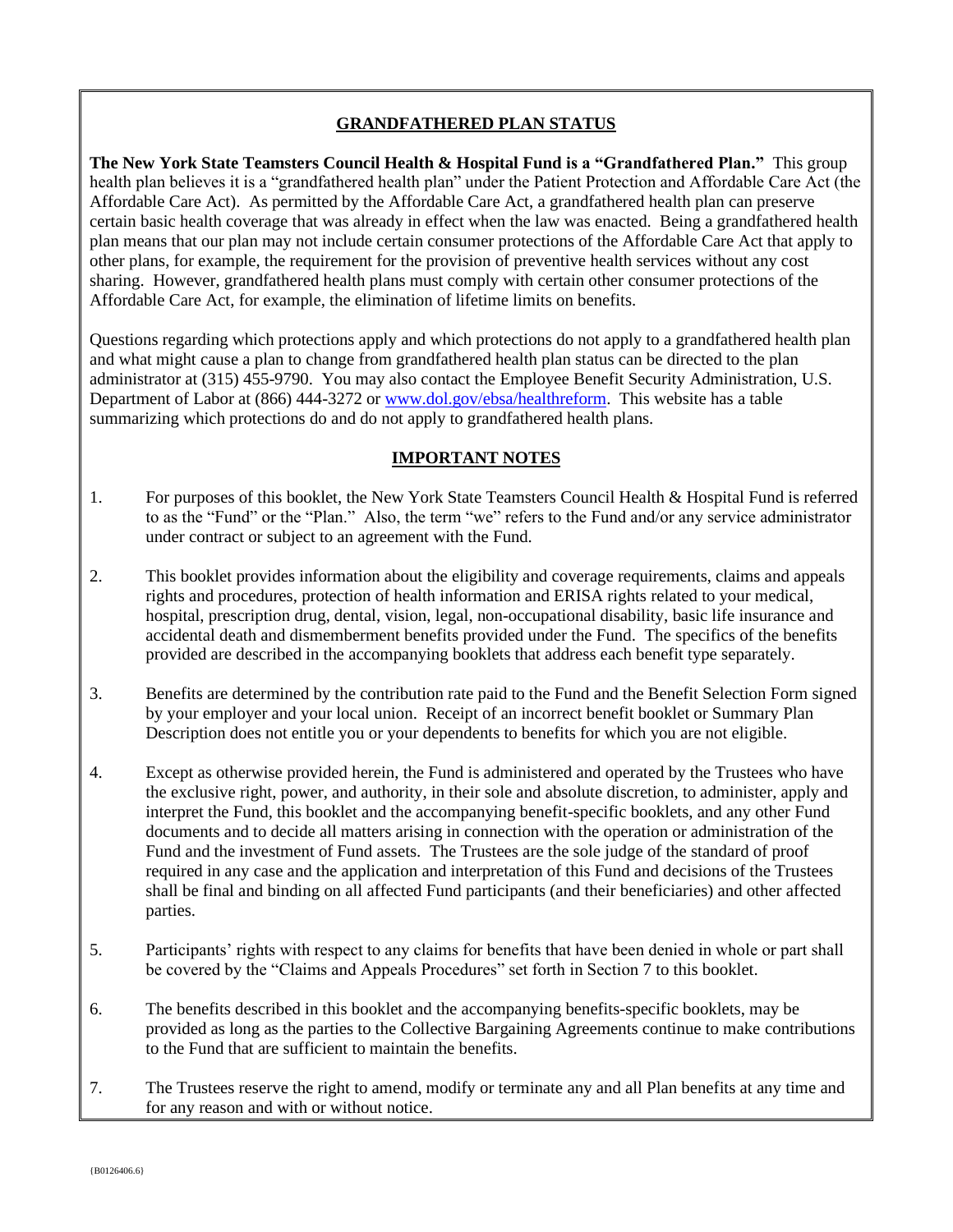- 8. In the event of any conflict between the language of the provisions contained herein and common provisions contained in benefit-specific booklets issued by the Fund, the language and provisions of this booklet will prevail.
- 9. No employer, shop steward, union representative, or union employee is authorized to interpret the Plan or booklet.

For information about the Fund's benefits, or any information contained in this booklet or the accompanying benefits-specific booklets, contact the applicable third-party administrator or the Fund Office.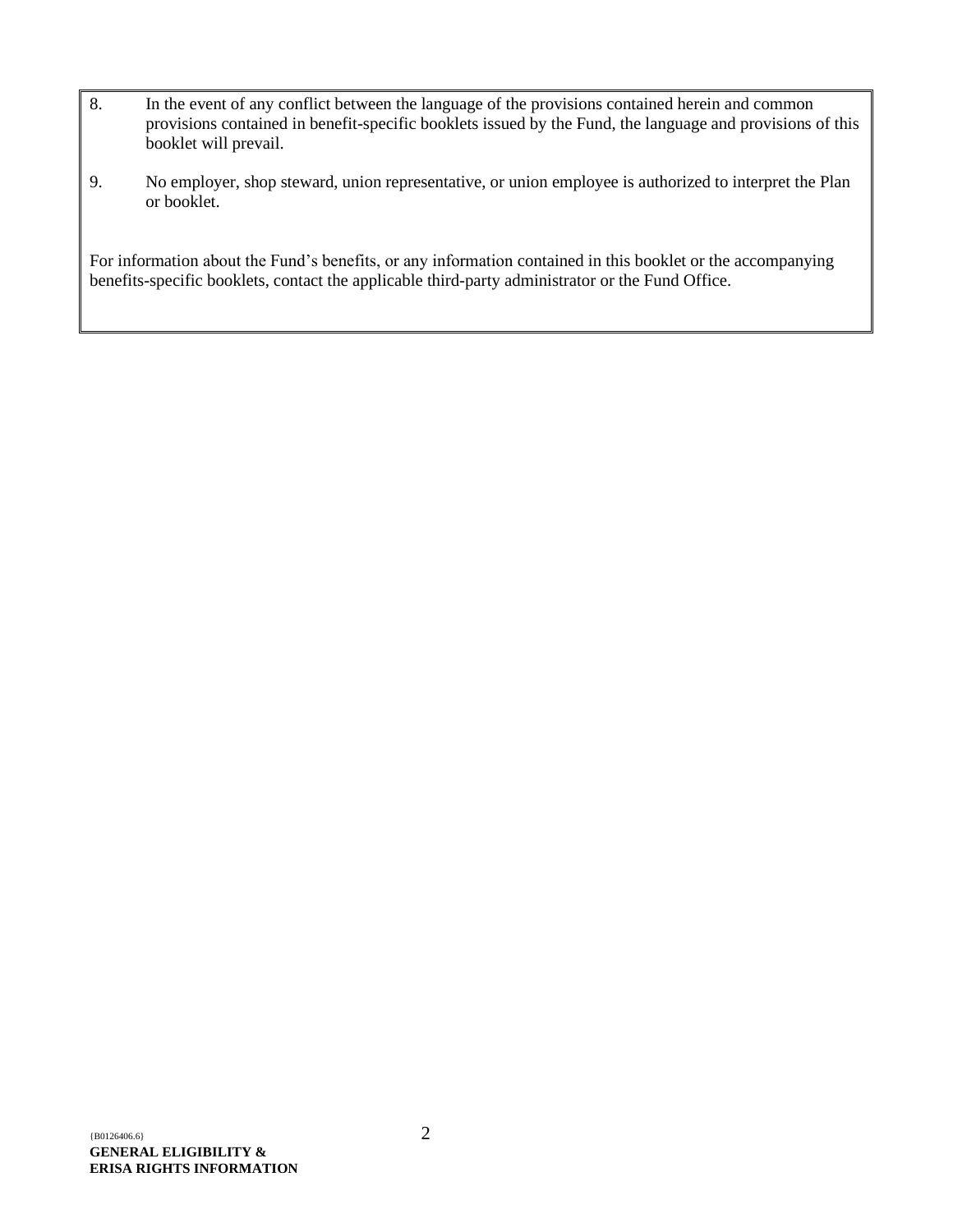## *Section 1*

#### *PLAN ADMINISTRATOR RESPONSIBILITIES*

<span id="page-5-1"></span><span id="page-5-0"></span>As detailed in Section 9 of this booklet, the Plan Administrator and Named Fiduciary is the Board of Trustees. This means that, except as may otherwise be provided herein, the Fund shall be administered and operated by the Trustees who shall have the exclusive right, power, and authority, in their sole and absolute discretion, to administer, apply and interpret the Fund and any other Fund documents and to decide all matters arising in connection with the operation or administration of the Fund and the investment of Fund assets.

Without limiting the generality of the foregoing, the Trustees shall have the sole and absolute discretionary authority to:

- (1) take all actions and make all decisions with respect to the eligibility for, and the amount of, benefits payable under the Fund;
- (2) formulate, interpret and apply rules, regulations and policies necessary to administer the Fund in accordance with its terms;
- (3) decide questions, including legal or factual questions, relating to the calculation and payment of benefits under the Fund;
- (4) resolve and/or clarify any ambiguities, inconsistencies and omissions arising under the Fund or other Fund documents; and
- (5) process, and approve or deny, benefit claims and rule on any benefit exclusions.

All determinations made by the Trustees with respect to any matter arising under the Fund and/or any Fund documents, including this booklet and the accompanying benefit-specific booklets, shall be final and binding on all affected Fund participants (and their beneficiaries) and other affected parties.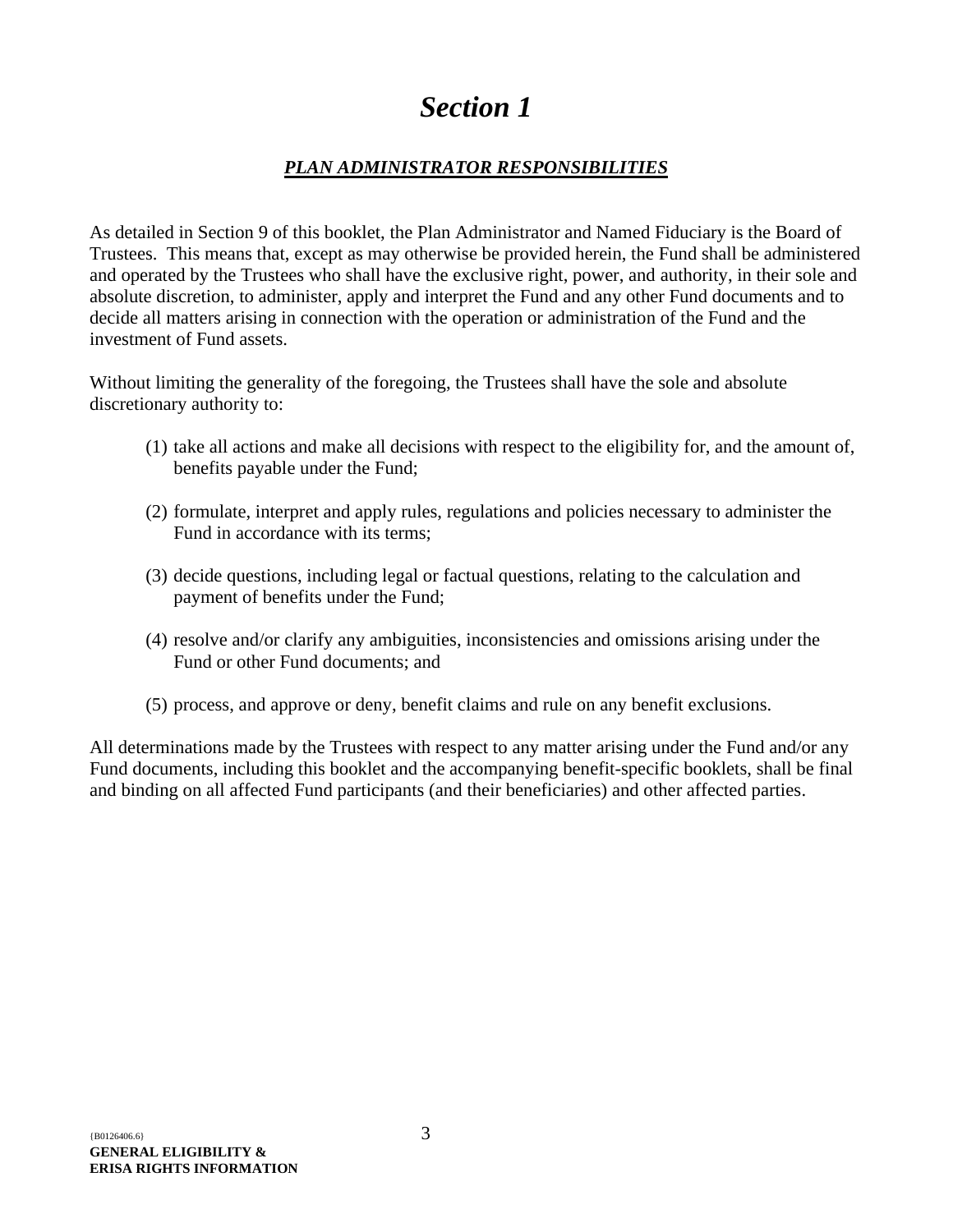## *Section 2*

#### *PARTICIPANT RESPONSIBILITIES*

#### <span id="page-6-2"></span><span id="page-6-1"></span><span id="page-6-0"></span>**A. AT ENROLLMENT**

You are responsible for accurately completing and returning an enrollment form to the Fund Office. Your failure to do so may delay or preclude your eligibility or the payment of claims.

To obtain coverage for you and your dependents, you are responsible for providing the following documents at enrollment:

- 1. A certified copy of your birth certificate;
- 2. A certified copy of your marriage certificate, if you are married, and a certified copy of your spouse's birth certificate;
- 3. A certified copy of the birth certificate or adoption agreement for each of your eligible dependent children;
- 4. A certified copy of any of the following if such documents exist: your spouse's divorce decree from a prior marriage, separation request or family court order stating custody and parent insurance responsibility, if you wish to enroll a stepchild as an eligible dependent;
- 5. Documentation of legal custody and responsibility for a grandchild or foster child for whom you have been declared legally responsible, if you wish to enroll your dependent grandchild or foster child;
- 6. A certificate of attendance for each eligible child aged 19 to 23 attending school, college or other institution of higher education as a full-time student, if you wish to enroll your child who is a full-time student for purposes of the Plan's Dependent Life Insurance Benefit.
- 7. Completed application form showing that a child is permanently and totally disabled, if you wish to enroll your child who is permanently and totally disabled as described in Section 3, below.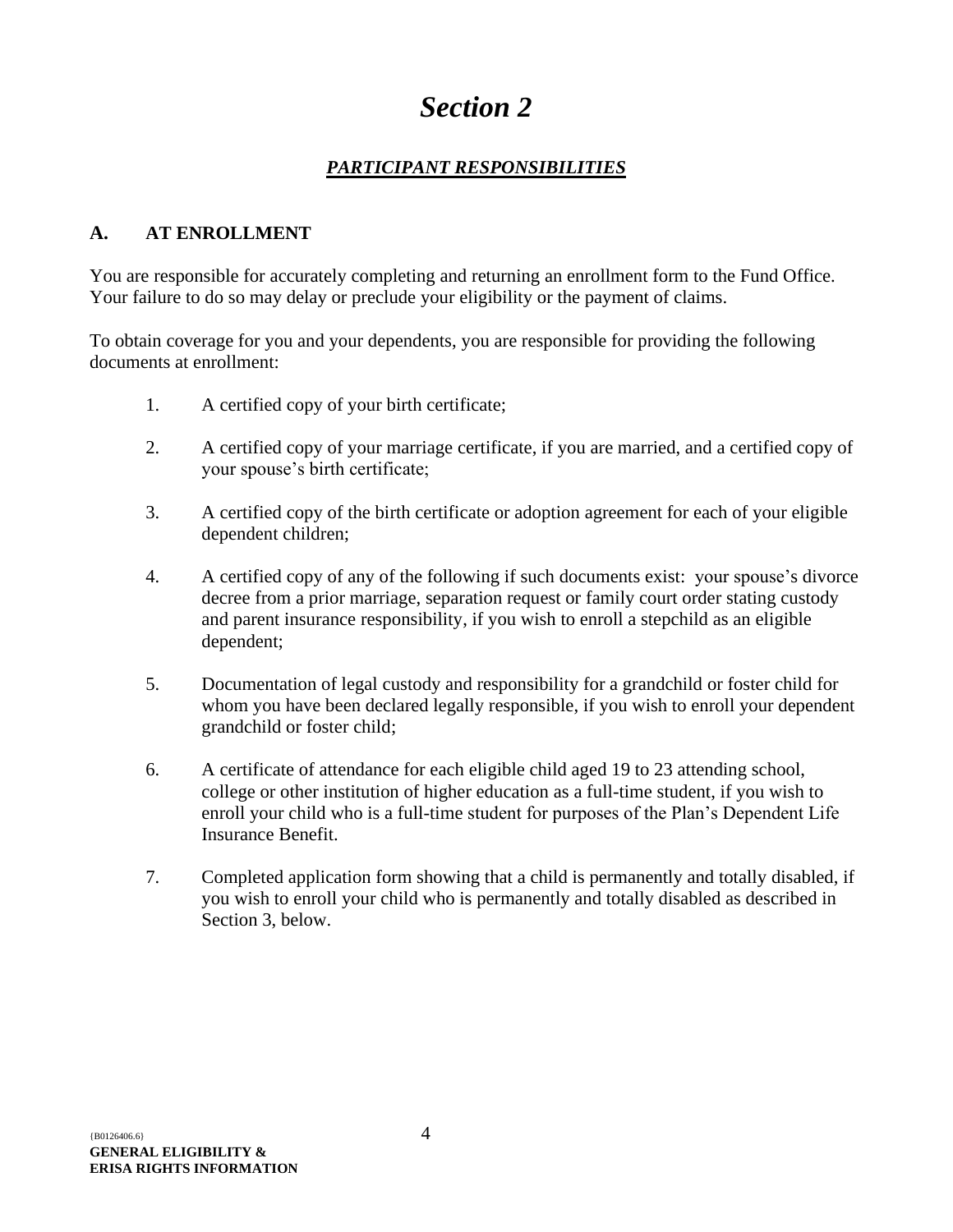#### <span id="page-7-0"></span>**B. CHANGE IN STATUS**

You must immediately notify the Fund Office so as to avoid a delay or lapse in eligibility when:

- 1. You marry or divorce;
- 2. You have a child, adopt a child, obtain legal custody or wish to cover a foster child, stepchild or grandchild of whom you have legal custody;
- 3. Your child who is receiving coverage under the Plan (other than as a result of such child's total and permanent disability) attains age 26; or
- 4. You change your name, mailing address or telephone number. Your local union office or the Fund Office has the necessary enrollment form or forms to change your address.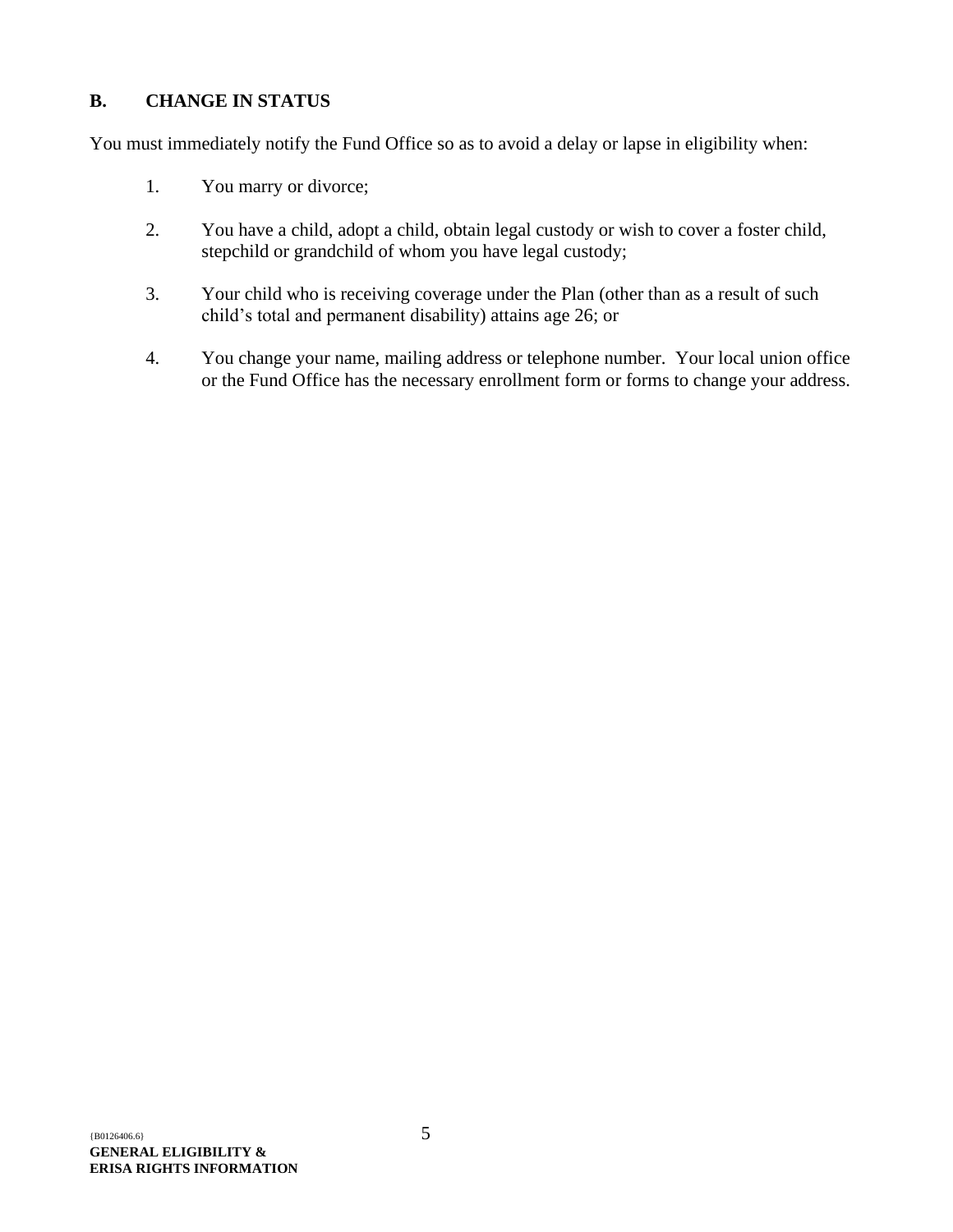## *Section 3*

#### *ELIGIBILITY FOR FUND BENEFITS*

#### <span id="page-8-2"></span><span id="page-8-1"></span><span id="page-8-0"></span>**A. ALL PARTICIPANTS - (Other than HOURLY CONSTRUCTION; PART TIME UPS; LOCAL 355; LOCAL 445; MONTHLY AND MUNICIPAL PARTICIPANTS)**

Participant eligibility is determined by the Fund on a quarterly basis in accordance with the Fund's eligibility rules and the qualifying schedule detailed later in this Section. To be eligible for coverage, you must be credited with contributions for a minimum of thirty-six (36) days in a Qualifying Quarter and your employer must make the required contributions to the Fund on your behalf for such days.

Coverage will be effective on the first day of the Benefit Quarter which follows the Qualifying Quarter during which the above requirements were satisfied and will remain in effect for the three (3) months indicated unless terminated as a result of one of the events described in Subsection I of this Section. Subsequent quarters of eligibility will be earned based upon continued satisfaction of the thirty-six (36) day contribution minimum in the designated Qualifying Quarters.

**Excess days of work credit do not carry over to the next quarter.**

#### **Qualifying Quarters Benefit Quarters**

A special rule applies to coverage for Major Dental Benefits. You must complete one year of continuous eligibility before you or your dependents become eligible for Major Dental Benefits. Participants may opt out of the Dental Benefit at any time; if you would like to opt out, please contact the Fund Office for additional information.

#### **Important Notes:**

- 1. When an employee works four (4) or more days for one employer during a calendar week and the weekly rate is paid, the employee is credited with five (5) days towards the thirty-six (36) day eligibility requirement.
- 2. If active work ceases due to a strike or a plant closing, previously earned days of contributions will be recognized and credited for the purpose of determining eligibility for continued coverage.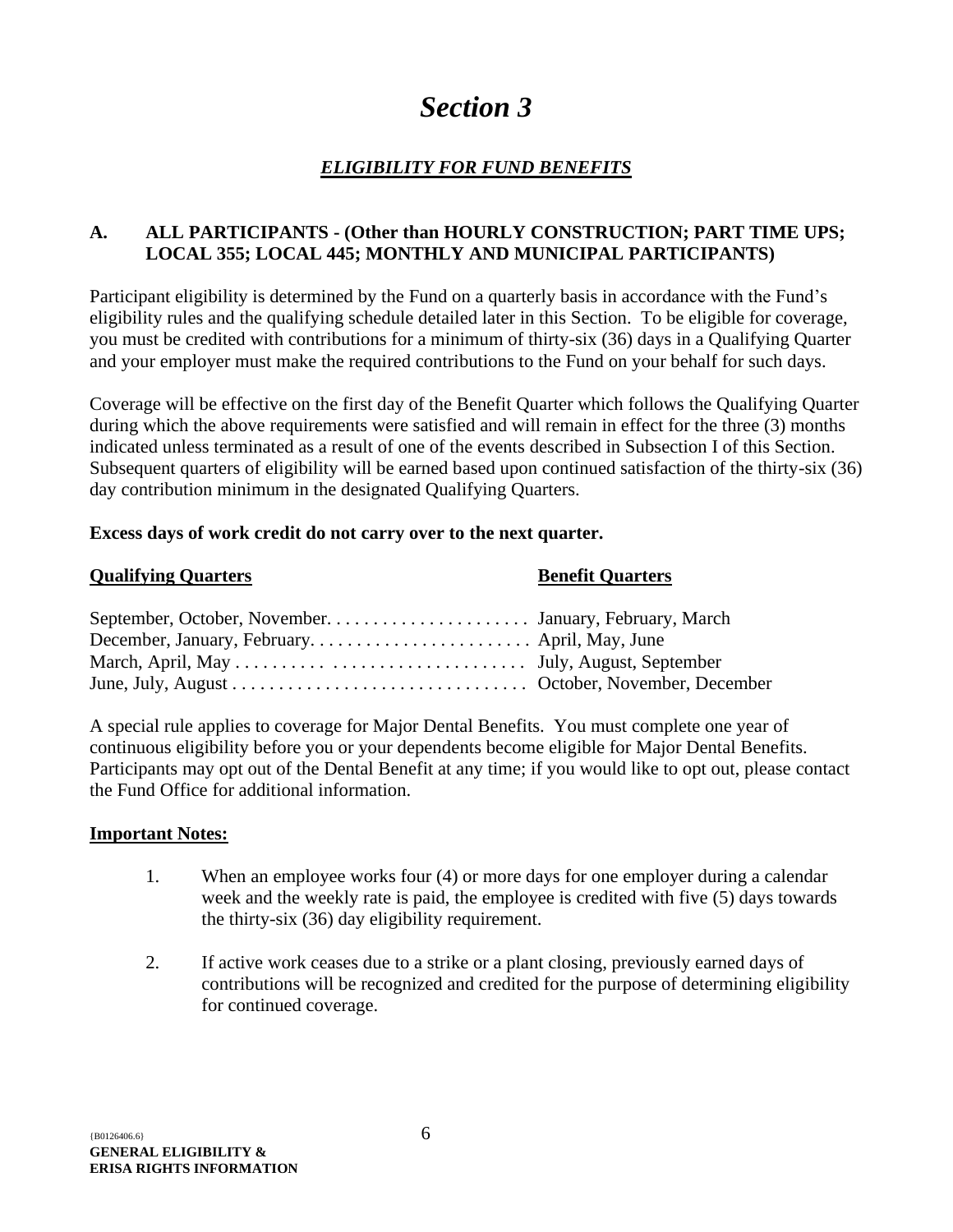#### <span id="page-9-0"></span>**B. HOURLY CONSTRUCTION PARTICIPANTS**

Special eligibility rules apply. The eligibility of employees in the construction industry is based on hours of work for which the signatory employer makes the required contributions to the Fund.

#### **Contributions paid at an hourly rate lower than that required by the Fund for the period of work will be "prorated" so that credited hours will be equal to the amount contributed divided by the required hourly contribution rate.**

An employee in the construction industry earns eligibility for a Benefit Quarter provided the employer remits required contributions to the Fund for at least one hundred fifty **(150)** hours in a Qualifying Quarter. Hours in excess of the minimum amount required will be "rolled over" to maintain an employees' eligibility for benefit as follows:

#### **Qualifying Quarters Benefit Quarters**

- **300 Hours** in 2 Qualifying Quarters = Eligibility for **2 Benefit Quarters.**
- **450 Hours** in 3 Qualifying Quarters = Eligibility for **3 Benefit Quarters.**
- **600 Hours** in 4 Qualifying Quarters = Eligibility for **4 Benefit Quarters.**
- **750 Hours** in 5 Qualifying Quarters = Eligibility for **5 Benefit Quarters.**
- **900 Hours** in 6 Qualifying Quarters = Eligibility for **6 Benefit Quarters.**

#### ▪ **Where appropriate, the use of excess hours to continue eligibility will override standard termination provisions for Hourly Construction Participants.**

A special rule applies to coverage for Major Dental Benefits. You must complete one year of continuous eligibility before you or your dependents become eligible for Major Dental Benefits. Participants may opt out of the Dental Benefit at any time; if you would like to opt out, please contact the Fund Office for additional information.

If you are retired and return to work for a Contributing Employer under the New York State Teamsters Conference Pension and Retirement Plan's critical shortage of workers employment exception, you will not be eligible to receive benefits under this Plan and no contributions will be remitted by your employer on your behalf.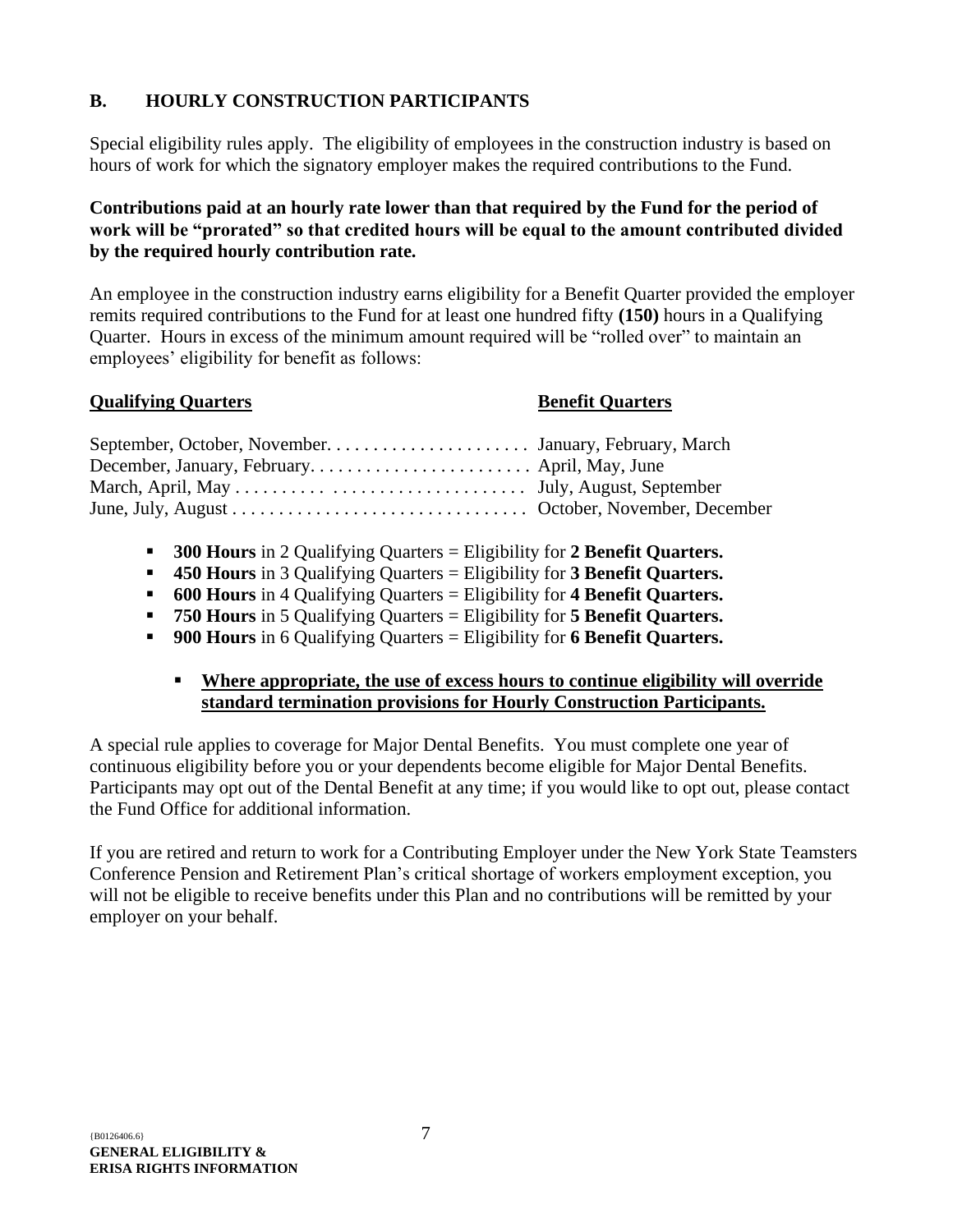#### <span id="page-10-0"></span>**C. PART TIME EMPLOYEES OF UNITED PARCEL SERVICE**

Participant eligibility is determined by the Fund on a quarterly basis in accordance with the Fund's eligibility rules and the qualifying schedules that follow.

#### **1. General Eligibility Rule for United Parcel Service Part-Time Employees**

To be eligible for coverage, a part-time United Parcel Service employee must be credited with contributions for a minimum of two hundred ten **(210)** hours in a Qualifying Quarter and United Parcel Service must make the required contributions to the Fund on the employee's behalf for such hours. Coverage will be effective on the first day of the Benefit Quarter which follows and will remain in effect for the three **(3)** months indicated, unless terminated earlier as a result of one of the events described in Subsection I of this Section. Subsequent quarters of eligibility will be earned based upon continued satisfaction of the two hundred ten **(210)** hour contribution minimum in the designated Qualifying Quarters.

#### **Excess hours of work credit do not carry over to the next quarter.**

#### **Qualifying Quarters Benefit Quarters**

Participants may opt out of the Dental Benefit at any time; if you would like to opt out, please contact the Fund Office for additional information.

This eligibility rule does not apply to United Parcel Service part-time Air Drivers, Air Walkers and Air Hub and Gateway employees that have a three (3) hour per day guarantee under Section 1, Section 2 and Section 3, respectively, of Article 40 of the National Master United Parcel Agreement. In addition, this eligibility rule does not apply to United Parcel Service part-time employees at the Stewart Airport in Newburgh, New York, and the Syracuse Airport in Syracuse, New York. This eligibility rule also does not apply to United Parcel Service part-time Cover Driver employees that have a two (2) day guarantee of eight (8) hours per day under Section 1 of Appendix A of the Upstate/West New York Districts Wage Schedule.

#### **2. Special Eligibility Rules for Certain United Parcel Service Part-Time Employees**

#### a. **Air Drivers, Air Walkers and Air Hub and Gateway**

To be eligible for coverage, part-time United Parcel Service employees that perform work under Section 1, Section 2 and Section 3, respectively, of Article 40 of the National Master United Parcel Agreement as Air Drivers, Air Walkers and Air Hub and Gateway employees and have a three hour (3) hour per day guarantee must be credited with contributions for a minimum of one hundred eighty **(180)** hours in a Qualifying Quarter and United Parcel Service must make the required contributions to the Fund on your behalf for such hours. Coverage will be effective on the first day of the Benefit Quarter which follows and will remain in effect for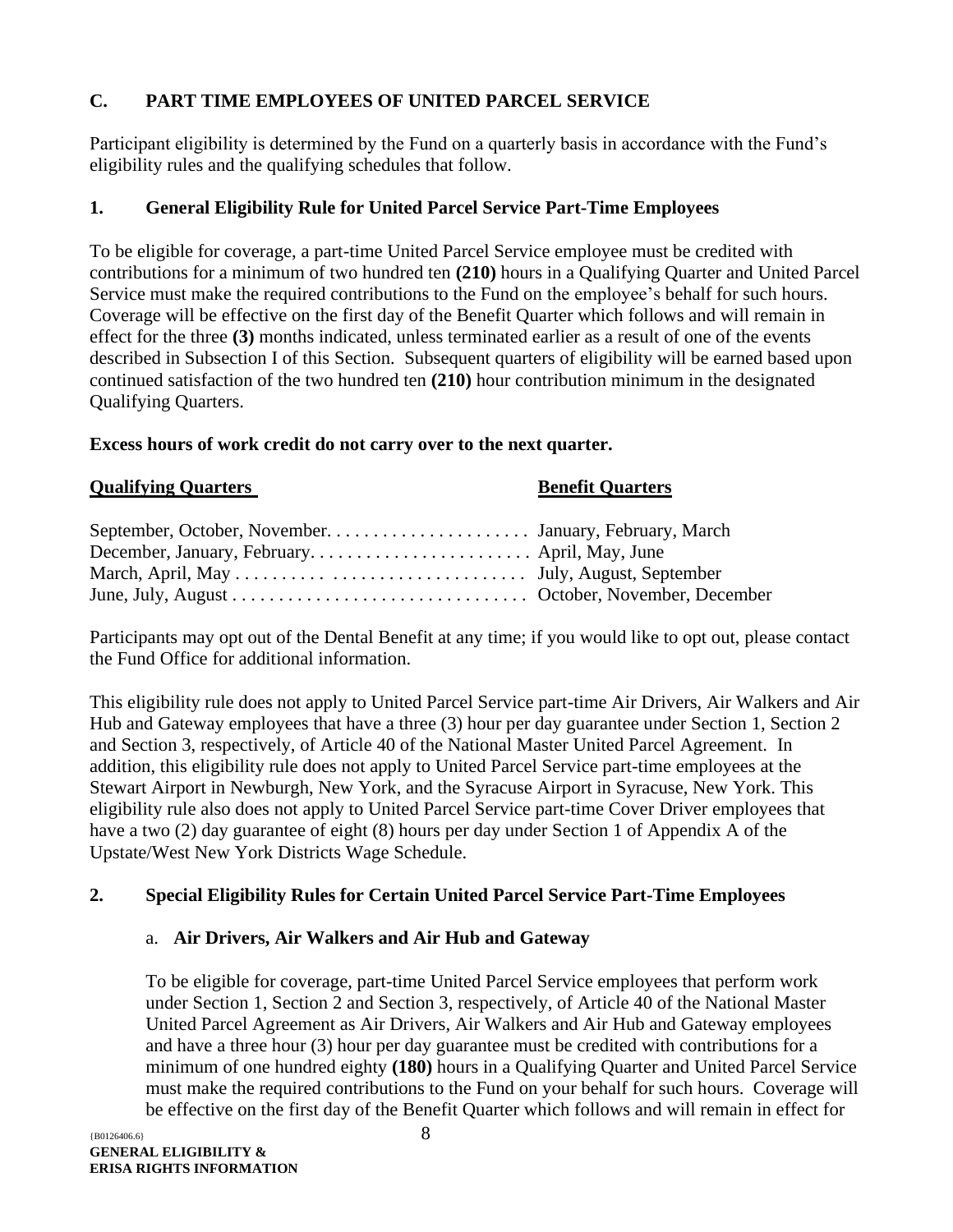the three **(3)** months indicated, unless terminated earlier as a result of one of the events described in Subsection I of this Section. Subsequent quarters of eligibility will be earned based upon continued satisfaction of the one hundred eighty **(180)** hour contribution minimum in the designated Qualifying Quarters.

#### **Excess hours of work credit do not carry over to the next quarter.**

#### **Qualifying Quarters Benefit Quarters**

| March, April, May July, August, September |  |
|-------------------------------------------|--|
|                                           |  |

Participants may opt out of the Dental Benefit at any time; if you would like to opt out, please contact the Fund Office for additional information.

#### b. **Stewart Airport – Newburgh, New York Syracuse Hancock International Airport – Syracuse, New York**

To be eligible for coverage, part-time United Parcel Service employees that perform work at the Stewart Airport in Newburgh, New York, and Syracuse Hancock International Airport must be credited with contributions for a minimum of one hundred forty-four **(144)** hours in a Qualifying Quarter and United Parcel Service must make the required contributions to the Fund on your behalf for such hours. Coverage will be effective on the first day of the Benefit Quarter which follows and will remain in effect for the three **(3)** months indicated, unless terminated earlier as a result of one of the events described in Subsection I of this Section. Subsequent quarters of eligibility will be earned based upon continued satisfaction of the one hundred forty-four **(144)** hour contribution minimum in the designated Qualifying Quarters.

#### **Excess hours of work credit do not carry over to the next quarter.**

### **Qualifying Quarters Benefit Quarters** September, October, November. . . . . . . . . . . . . . . . January, February, March December, January, February. . . . . . . . . . . . . . . . . . April, May, June March, April, May . . . . . . . . . . . . . . . . . . . . . . . . . . July, August, September June, July, August . . . . . . . . . . . . . . . . . . . . . . . . . . October, November, December

Participants may opt out of the Dental Benefit at any time; if you would like to opt out, please contact the Fund Office for additional information.

#### c. **Cover Driver**

To be eligible for coverage, part-time United Parcel Service employees that perform work under Section 1 of Appendix A of the Upstate/West New York Districts Wage Schedule as Cover Drivers and have a two **(2)** day guarantee of eight **(8)** hours per day must be credited with contributions for a minimum of one hundred ninety-two **(192)** hours in a Qualifying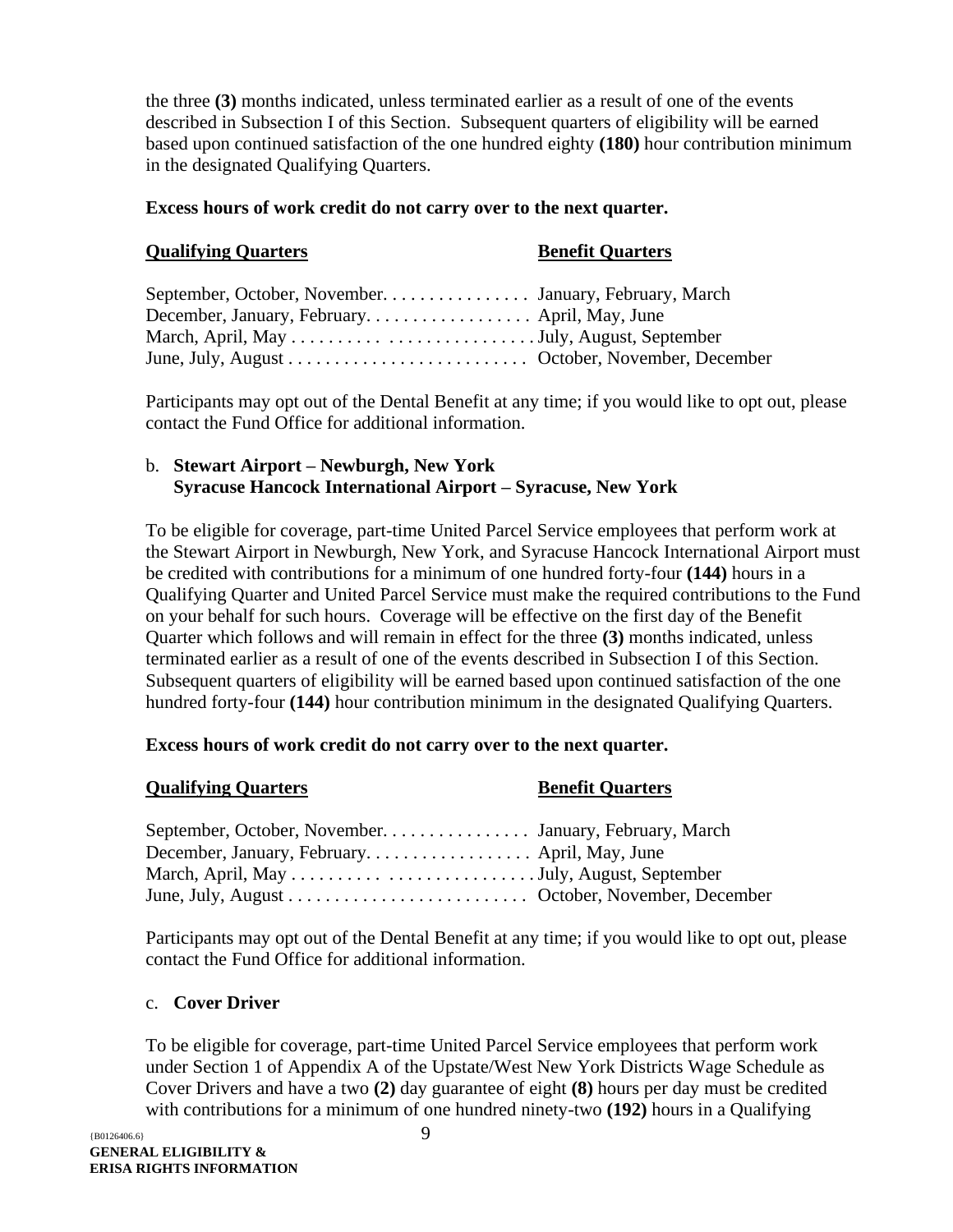Quarter and United Parcel Service must make the required contributions to the Fund on your behalf for such hours. Coverage will be effective on the first day of the Benefit Quarter which follows and will remain in effect for the three **(3)** months indicated, unless terminated earlier as a result of one of the events described in Subsection I of this Section. Subsequent quarters of eligibility will be earned based upon continued satisfaction of the one hundred ninety-two **(192)**  hour contribution minimum in the designated Qualifying Quarters.

#### **Excess hours of work credit do not carry over to the next quarter.**

#### **Qualifying Quarters Benefit Quarters**

Participants may opt out of the Dental Benefit at any time; if you would like to opt out, please contact the Fund Office for additional information.

#### <span id="page-12-0"></span>**D. PARTICIPANTS OF LOCAL 355**

Participant eligibility is determined by the Fund on a quarterly basis in accordance with the Fund's eligibility rules and the qualifying schedule that follows. To be eligible for coverage, you must be credited with contributions for a minimum of two hundred eighty-eight **(288)** hours in a Qualifying Quarter and your employer must make the required contributions to the Fund on your behalf for such hours. Coverage will be effective on the first day of the Benefit Quarter which follows and will remain in effect for the three **(3)** months indicated, unless terminated earlier as a result of one of the events described in Subsection I of this Section. Subsequent quarters of eligibility will be earned based upon continued satisfaction of the two hundred eighty-eight **(288)** hour contribution minimum in the designated Qualifying Quarters.

#### **Excess hours of work credit do not carry over to the next quarter.**

| <b>Qualifying Quarters</b> | <b>Benefit Quarters</b> |
|----------------------------|-------------------------|
|                            |                         |
|                            |                         |
|                            |                         |
|                            |                         |

A special rule applies to coverage for Major Dental Benefits. You must complete one year of continuous eligibility before you or your dependents become eligible for Major Dental Benefits. Participants may opt out of the Dental Benefit at any time; if you would like to opt out, please contact the Fund Office for additional information.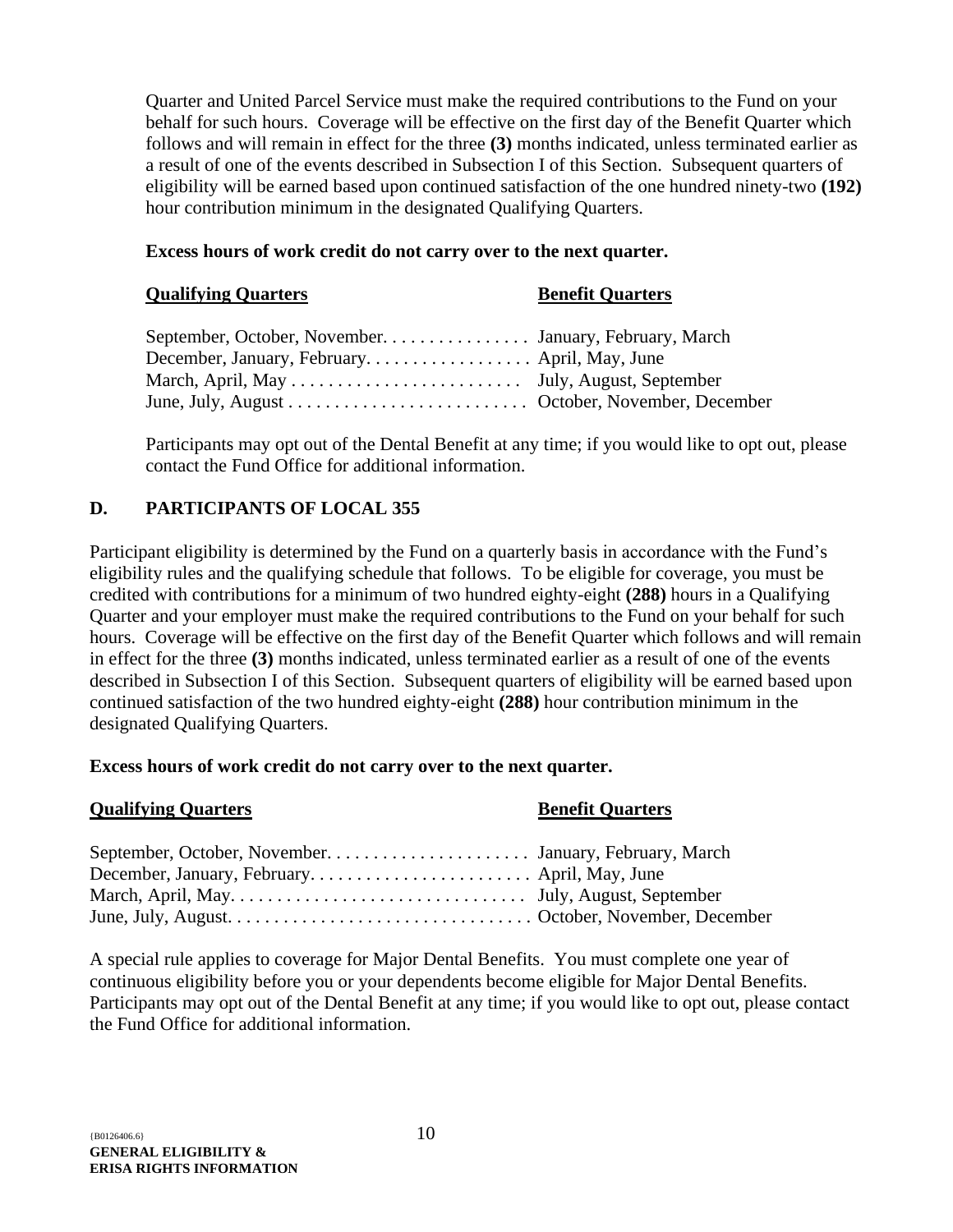#### <span id="page-13-0"></span>**E. MONTHLY ELIGIBILITY**

Participant eligibility is determined by the Fund on a **monthly basis** for certain participants. In such cases, the Employer must make the appropriate monthly contribution amount on the employee's behalf to the Fund prior to each month for the employee to be eligible for coverage.

Coverage will be effective on the first day of each month and will remain in effect for each month as long as the Employer is obligated to pay the required monthly contribution amount to the Fund each month.

An eligible employee that terminates employment would lose coverage at the end of the month last employed.

A special rule applies to coverage for Major Dental Benefits. You must complete one year of continuous eligibility before you or your dependents become eligible for Major Dental Benefits. Participants may opt out of the Dental Benefit at any time; if you would like to opt out, please contact the Fund Office for additional information.

#### <span id="page-13-1"></span>**F. PARTICIPANTS OF LOCAL 445**

Participant eligibility is determined by the Fund based upon eligibility rules established by your employer and set forth in the collective bargaining agreement. Eligibility may be determined on a quarterly basis (as described in A. above), on an hourly basis (as described in B. above) or on a monthly basis (as described in E. above). If you have any questions regarding the eligibility requirements that apply to you and your dependents, please contact the Fund Office.

A special rule applies to coverage for Major Dental Benefits. You must complete one year of continuous eligibility before you or your dependents become eligible for Major Dental Benefits. Participants may opt out of the Dental Benefit at any time; if you would like to opt out, please contact the Fund Office for additional information.

#### <span id="page-13-2"></span>**G. ELIGIBILITY FOR EMPLOYEES OF NEW EMPLOYERS ENTERING THE FUND**

Employees of new employers entering the Fund may attain immediate eligibility for all benefits except Major Dental benefits if the following conditions are satisfied and proof as required by the Fund Office is provided:

- 1. The employee must have worked for the new participating employer for at least thirtysix (36) days in the previous benefit quarter prior to the new employer entering the Fund; and
- 2. The employee must have been covered by an employer sponsored medical plan during the previous benefit quarter prior to the new employer entering the Fund.

The Fund will require the following documentation in making the determination if immediate eligibility is to be granted: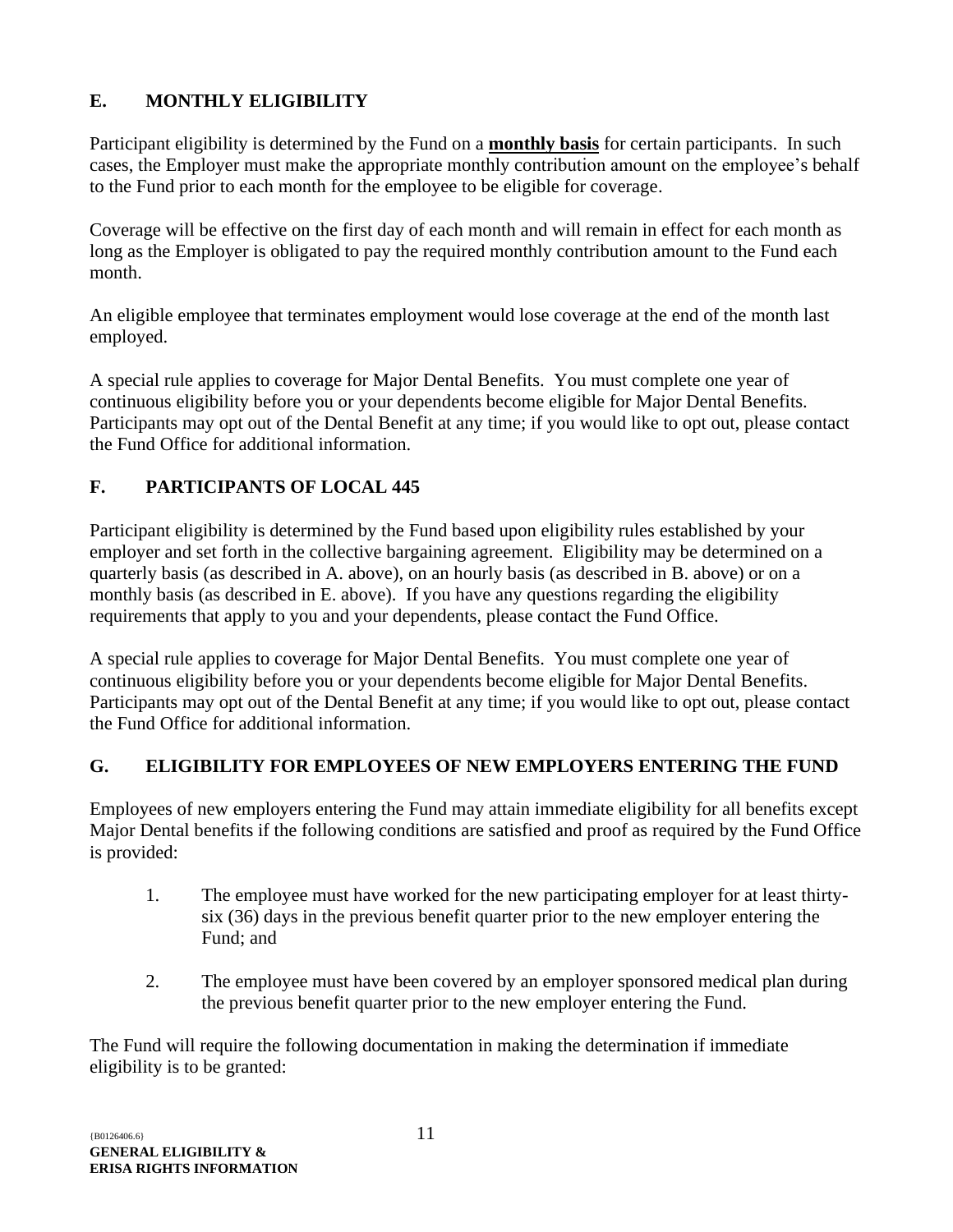- 1. The new participating employer must provide payroll reports documenting the days worked during the previous benefit quarter for each employee; and
- 2. A copy of the most recent premium statement showing the employees who were enrolled, or a statement from the prior benefits administrator showing dates of the enrollment for the employers' employees during the previous benefit quarter for each employee.

Also, all eligible dependents of an eligible employee of a new employer will be granted immediate eligibility. **This will occur if the required enrollment form and documents described in Section 2.A are received by the Fund Office within ninety (90) days from the date that immediate eligibility is granted. If an employee is granted immediate coverage and terminates employment with the new contributing employer before working thirty-six (36) days in a succeeding eligibility quarter, coverage terminates on the date employment terminates.**

Employees of a new employer who do not meet the above requirements to gain immediate eligibility will become eligible for benefits in accordance with the current eligibility rules established by the Fund. This provision does not apply to construction and part time UPS employees

Notwithstanding the above, a special rule applies to coverage for Major Dental Benefits. You must complete one year of continuous eligibility before you or your dependents become eligible for Major Dental Benefits. Participants may opt out of the Dental Benefit at any time; if you would like to opt out, please contact the Fund Office for additional information.

#### <span id="page-14-0"></span>**H. TERMINATION OF ELIGIBILITY FOR FUND BENEFITS**

Eligibility for Fund Benefits will cease on the **earliest** of the following dates:

- 1. The end of the Benefit Quarter which corresponds to the Qualifying Quarter in which you were last credited with thirty-six **(36)** days of contributions; or the required hours of contributions for Construction Participants or Part Time United Parcel Service Participants; or the required monthly contribution for monthly Employer Participants. If you take a leave of absence that is protected by the Family and Medical Leave Act of 1993 or New York Paid Family Leave and you would otherwise lose coverage during or after the leave period as a result of taking such leave, contributions by your employer and eligibility for benefits will continue during the leave periods, provided your employer makes the required contributions to the Fund; or
- 2. The end of the Benefit Quarter which corresponds to the Qualifying Quarter or the month in which you receive the maximum Weekly Accident and Sickness Benefits from the Fund and you do not return to work with a participating employer; or
- 3. For your dependents, the date your eligibility as an employee terminates or the date each dependent no longer qualifies as an eligible dependent specifically:
	- a. For all dependents in the event of your death, at the end of the last Benefit Quarter based on earned eligibility.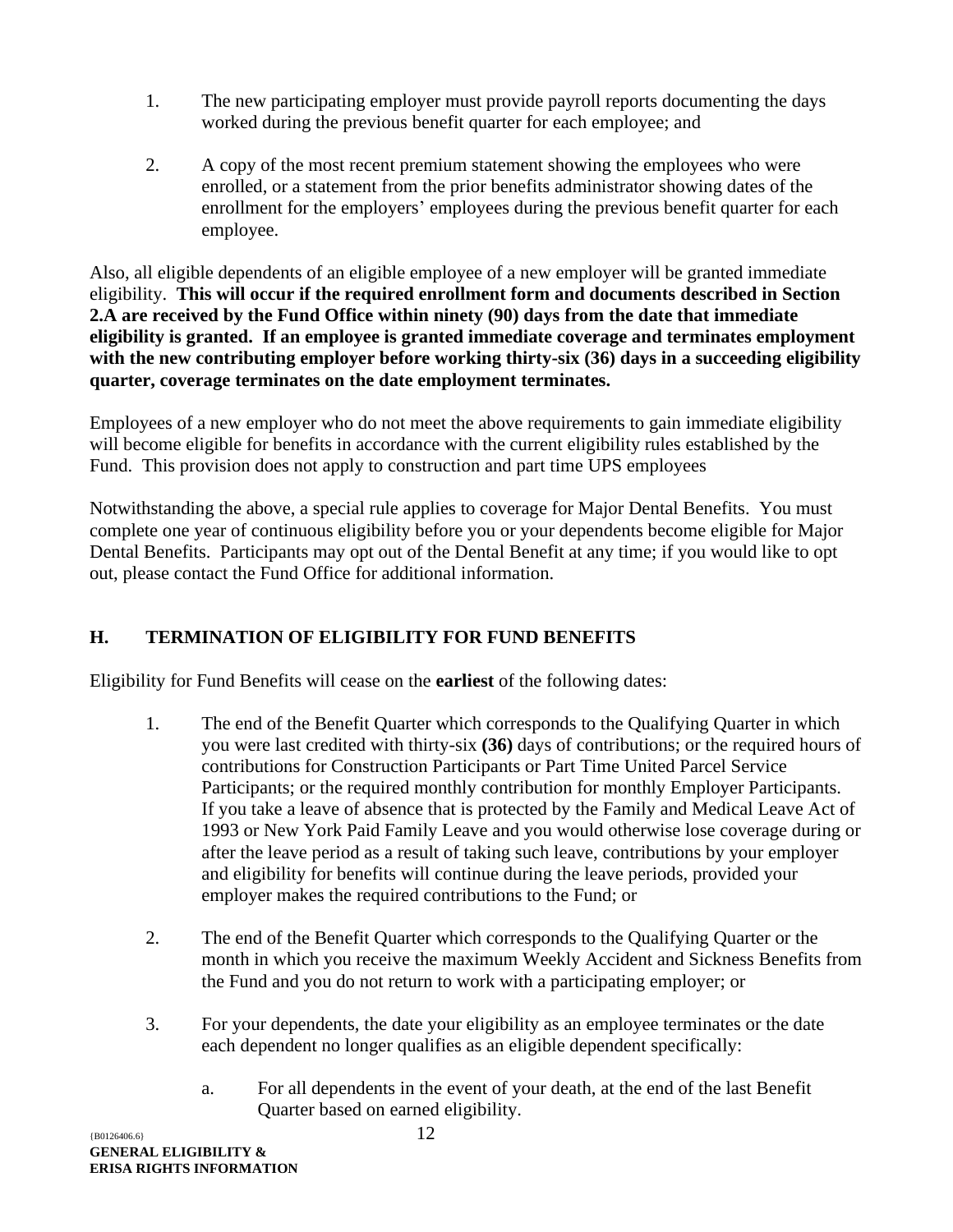- b. For your husband or wife, the date of a divorce or judicial order of legal separation.
- c. For your children, (including your biological child, step-child, adopted child, child placed for adoption, or foster child, including a grandchild who has been placed with you by a court of competent jurisdiction) upon attainment of age 26.

**Important:** You or your dependent must notify the Fund Office of any events which affect eligibility for benefits. Failure to do so could delay or prevent your eligibility or the payment of claims.

#### <span id="page-15-0"></span>**I. DEPENDENT ELIGIBILITY**

You, as the employee, are covered if you meet the current eligibility requirements as established by the Fund and your employer meets all Fund rules and regulations for participation. The following dependents who meet the Fund's eligibility requirements are also covered:

1. **Your legal spouse.** Your legal spouse. A certified copy of your marriage certificate and your spouse's birth certificate must be provided to the Fund Office at the time of your spouse's enrollment.

However, your spouse **will not be an eligible dependent** if your spouse is employed and your spouse's employer offers your spouse coverage under that employer's group health plan if: (a) your spouse is provided family coverage through your spouse's employer at no cost, or (b) your spouse is provided single coverage through your spouse's employer at a cost of 5% or less of your spouse's wages.

This means that your spouse cannot "opt out" of coverage provided by his or her employer, or decline coverage available through his or her employer due to a buyout or monetary payment not to enroll for coverage through his or her employer in the circumstances described above and still be eligible for coverage through the Fund. The Fund Office provides a form to be completed by your spouse's employer to verify the cost and coverage available.

**Should your spouse not follow the Fund rules and "opt out" of his or her employer's benefit plan, your spouse will not be covered as an eligible dependent under the Plan when this occurs, regardless of the reason.**

**If your husband or wife impermissibly "opts out" of family coverage where family coverage is provided at no cost, and the standard Coordination of Benefits rules would cause your spouse's plan, if elected, to be the primary payer of benefits for your dependent children, such dependent children will not be covered as eligible dependents under this Plan. Refer to the Coordination of Benefits Rules in Section 6 for primary coverage information.**

2. **Eligible Children.** Children (including biological children, adopted children, children placed for adoption, stepchildren, foster children, including a grandchild who has been placed in your custody by a court of competent jurisdiction, or other minor child of a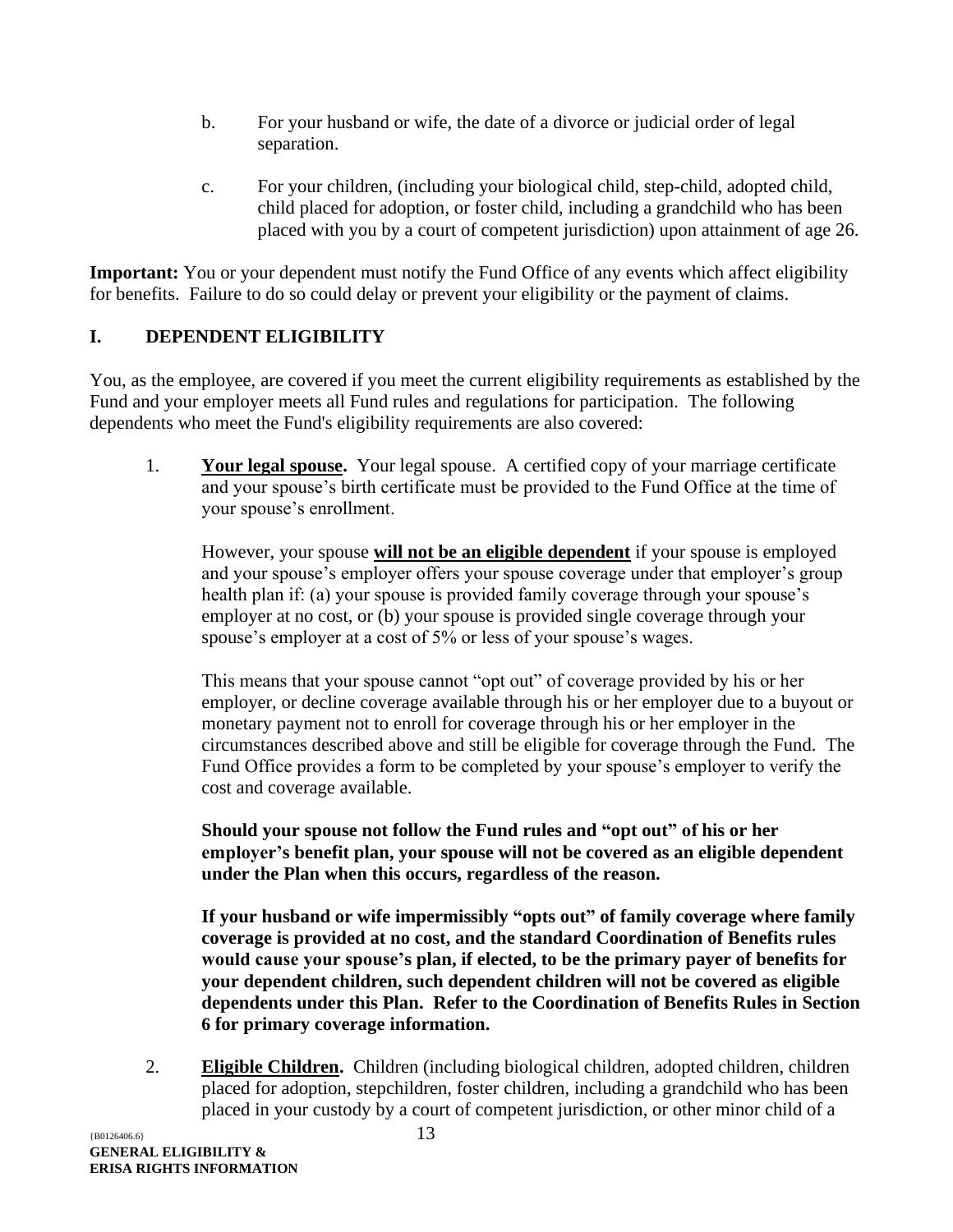family member for whom you have court awarded full custody) are eligible for the Plan's coverage until attainment of age 26.

Children named in a Qualified Medical Child Support Order which meets the requirements of ERISA as described below, are also eligible dependents for purposes of the Plan's coverage. Permanently and totally disabled children of the Participant will continue to be covered past age 26 for as long as they remain permanently and totally disabled as described below.

Your eligible children also include your stepchildren who meet the specified age restrictions. However, the Plan's obligation to provide benefits will be secondary to any obligation of either or both of the natural parents created by court order or judgment of divorce or of legal separation. The stepparent will promptly provide a copy of any such court order or judgment and, in the event there is imposed such obligation on the natural parent or parents, the stepchildren will first seek payment or provision of benefits pursuant to said obligation of the natural parent(s). If collection under, or enforcement of, the natural parent's obligation is impossible or impracticable, the Plan will provide benefits the same as for legally adopted children according to the terms and conditions of the Plan. The Fund will be assigned the right to enforce such obligation so as to obtain reimbursement from the responsible natural parent or parents, or from their insurer, for benefits provided.

Foster children include children who meet the specified age restrictions and are placed with the Participant by an authorized placement agency or by judgment, decree, or other order of any court of competent jurisdiction.

**Permanently and Totally Disabled.** To be considered permanently and totally disabled, your child must be incapable of working because of mental illness, developmental disability, or mental retardation, (as defined in the New York State Mental Hygiene Law) or a physical handicap. This condition must have occurred **before** the dependent reached age twenty six (26), or while he or she was otherwise eligible as a dependent under this program.

The Plan's definition of eligible children is meant to be consistent with IRS rules.

For purposes of the Dependent Life Insurance Benefit, your child must be more than 30 days old, must not be married, and must be your legal dependent for federal income tax purposes. Dependent eligibility for this benefits ends on the first day of the month following attainment of age nineteen (19), or, in the case of eligible dependents who are full time students at qualified educational institutions (or who are on medically necessary leave from such institutions) the first of the month following the attainment of age twenty-three (23), unless such dependent is totally and permanently disabled as described in Section 3 above.

**Important:** Certified birth certificate, certified divorce decrees, and tax returns as appropriate, must be submitted to the Fund Office at the time of enrollment.

You may be required to submit periodic medical evidence to support the continuation of coverage.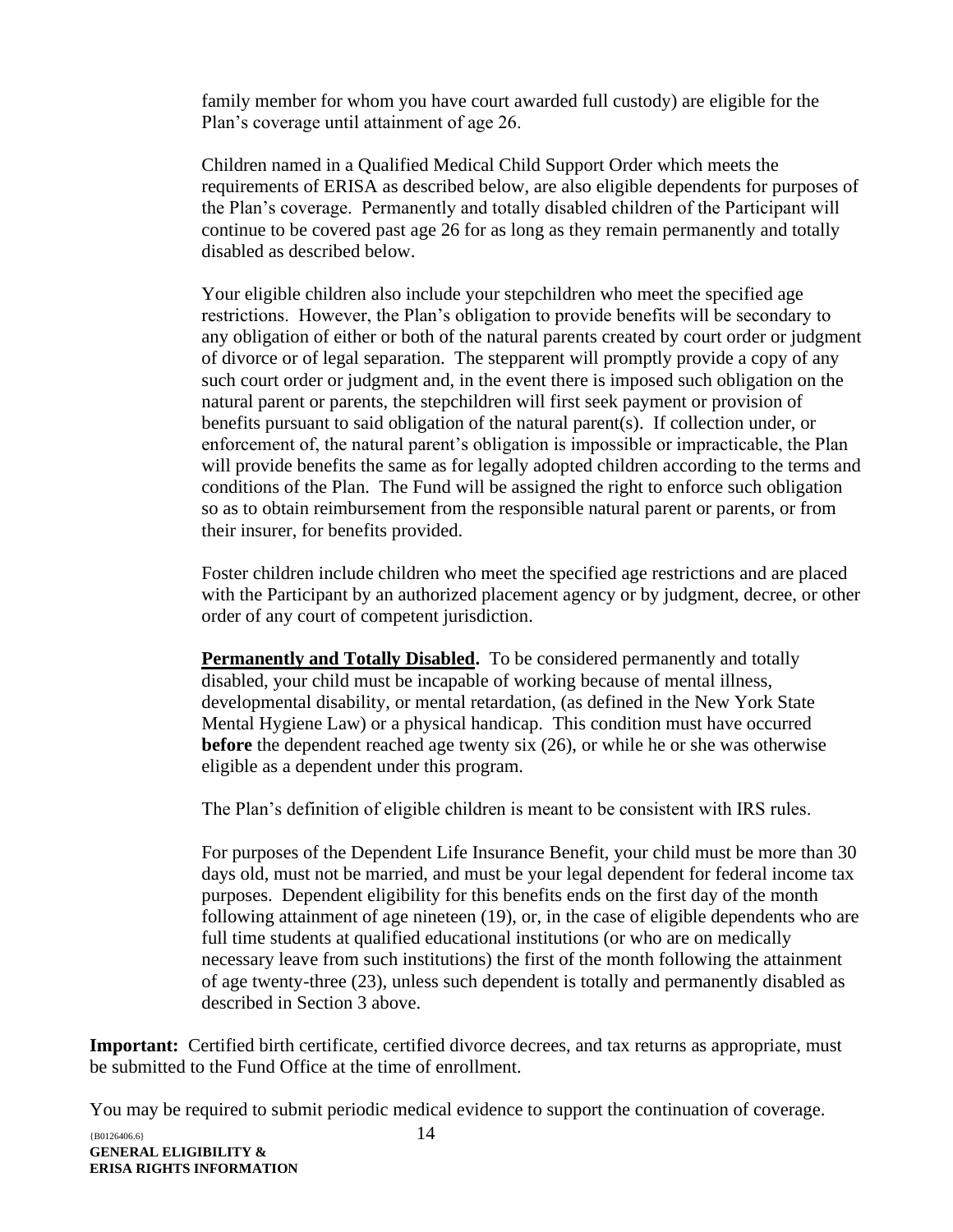The Omnibus Budget Reconciliation Act of 1993 requires health plan administrators to recognize qualified medical child support orders ("QMCSOs"). A QMCSO is a decree or judgment from a court or administrative agency which mandates health coverage for a child. Under a QMCSO, children who might otherwise lose rights to benefits under a group health plan will be entitled to enrollment in a parent's group health plan as "alternate recipients." Both you and your beneficiaries can obtain, upon request and without charge, a copy of the Plan's procedures concerning Qualified Medical Child Support Orders (QMCSOs).

Upon receipt of a Medical Child Support Order, the Plan Administrator will promptly notify the participant and each child of receipt of the Order. The Participant and each child will be notified within a reasonable period of time whether the order is qualified. A child may designate a representative to receive copies of any notices that are sent to the child. If it has been determined that the order is a Qualified Medical Child Support Order, the child will then be considered a dependent under the Plan for benefits purposes and a participant for notification purposes, which means the child will receive copies of Summary Plan Descriptions, Summary Annual Reports, and summaries of any amendments made to the Plan according to current ERISA requirements. When the Fund receives such an Order, it will automatically make any necessary changes in the coverage the Participant has selected to include his/her dependent child(ren), including any necessary increase in the monthly premium being paid from the Participant's account. The Participant will be required to complete and provide such documentation as may be necessary.

#### **Please Note:**

**You must immediately notify the Fund Office when you gain a dependent or when your dependent no longer qualifies for coverage. You are responsible for providing the Fund Office with the required certified copies of birth certificates, marriage certificates, divorce decrees, or any other documentation the Fund may require. This information must be received by the Fund within ninety (90) days from the date that you or your dependent is eligible for coverage. If the information is not received within this period, benefits for you or your dependent will not be effective until the first of the month in which the information is finally received. Additionally, within sixty (60) days of the event, you must notify the Plan when your dependent is no longer eligible for coverage.**

#### <span id="page-17-0"></span>**J. SPECIAL ELIGIBILITY PROVISIONS**

1. **All Participants (Other than Municipal Participants)**. The eligibility rules of the Fund require that all eligible employees covered for benefits through the Fund must enroll for benefits and also must enroll for benefits based on marital/family status. Thus, married employees must enroll for two-person coverage; married employees with a child or children must enroll for family coverage; a single employee must enroll for individual coverage.

#### 2. **Municipal Participants.**

a. Current employees of a new Municipal Employer entering the Fund can "opt out" of the Fund's coverage prior to the effective date of their Municipal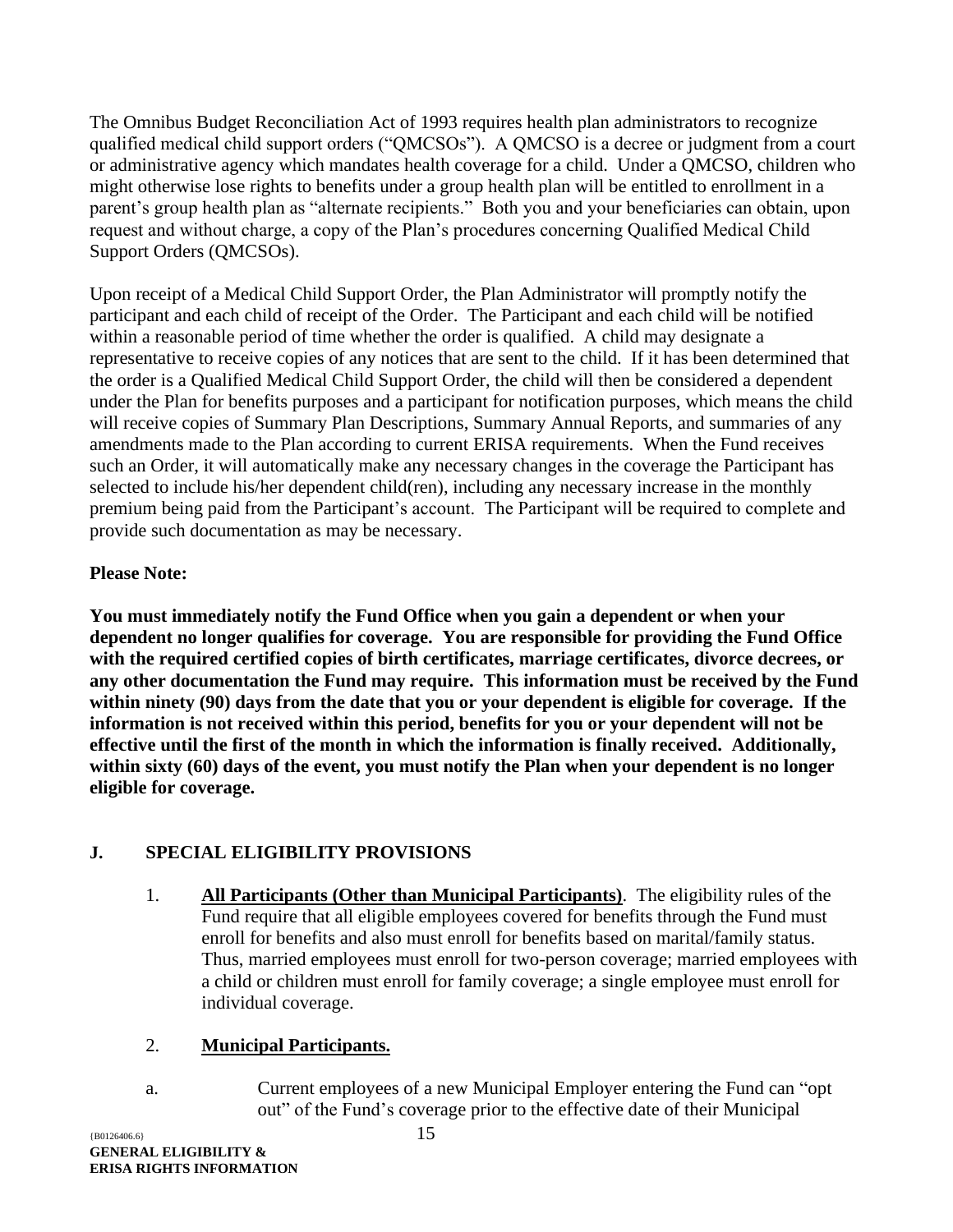Employer's participation with the Fund if they are covered by another health plan. The employee must complete the required forms showing the Fund that they are covered by another health plan. The employee will not be allowed to later enroll in the Fund's Plan unless the other coverage is lost by reasons beyond the control of the employee.

Thereafter, all newly hired full time and part time employees of the Municipal Employer will be required to enroll for benefits and will not be provided the opportunity to "opt out".

b. Municipal employees can elect to take single coverage even if they are married or have children and provide proof of dependent coverage elsewhere.

#### <span id="page-18-0"></span>**K. SPECIAL ENROLLMENT RIGHTS**

Coverage under this Plan is automatic upon your eligibility. However, if you decline enrollment for yourself or any of your eligible dependents (including your spouse) because of other health insurance coverage, you may in the future be able to enroll yourself or your dependents in this Plan, provided that you request enrollment within 30 days after your other coverage ends. In addition, if you have a new dependent as a result of marriage, birth, adoption or placement for adoption, you may be able to enroll yourself and your dependents, provided that you request enrollment within 90 days after the marriage, birth, adoption or placement for adoption.

You and your dependents may also enroll in this Plan if you (or your dependents) have coverage through Medicaid or a State Children's Health Insurance Program (CHIP) and you (or your dependents) lose eligibility for that coverage. However, you must request enrollment within 60 days after the Medicaid or CHIP coverage ends.

You and your dependents may also enroll in this Plan if you (or your dependents) become eligible for a premium assistance program through Medicaid or CHIP. However, you must request enrollment within 60 days after you (or your dependents) are determined to be eligible for such assistance.

It is important to notify the Fund Office immediately of any change in your family status due to marriage, birth of a child, death, divorce or judicial order of legal separation or any change of address.

### <span id="page-18-1"></span>**L. FAMILY AND MEDICAL LEAVE**

Under the Family and Medical Leave Act (FMLA), you may qualify for benefits during a period you are on leave for the purposes described in the Act. However, to be eligible for such a leave, your employer must have been obligated to make contributions to the Fund on your behalf for at least 1,250 hours in the preceding twelve (12) month period. You must also have worked for that employer for at least twelve (12) months immediately preceding the date your leave will commence.

Not all employers are covered by the Act. Only employers which have at least fifty (50) employees on each working day during each of twenty (20) weeks in the current or preceding calendar year are affected. In addition, you must:

(a) Work at a location where the employer has at least 50 employees; or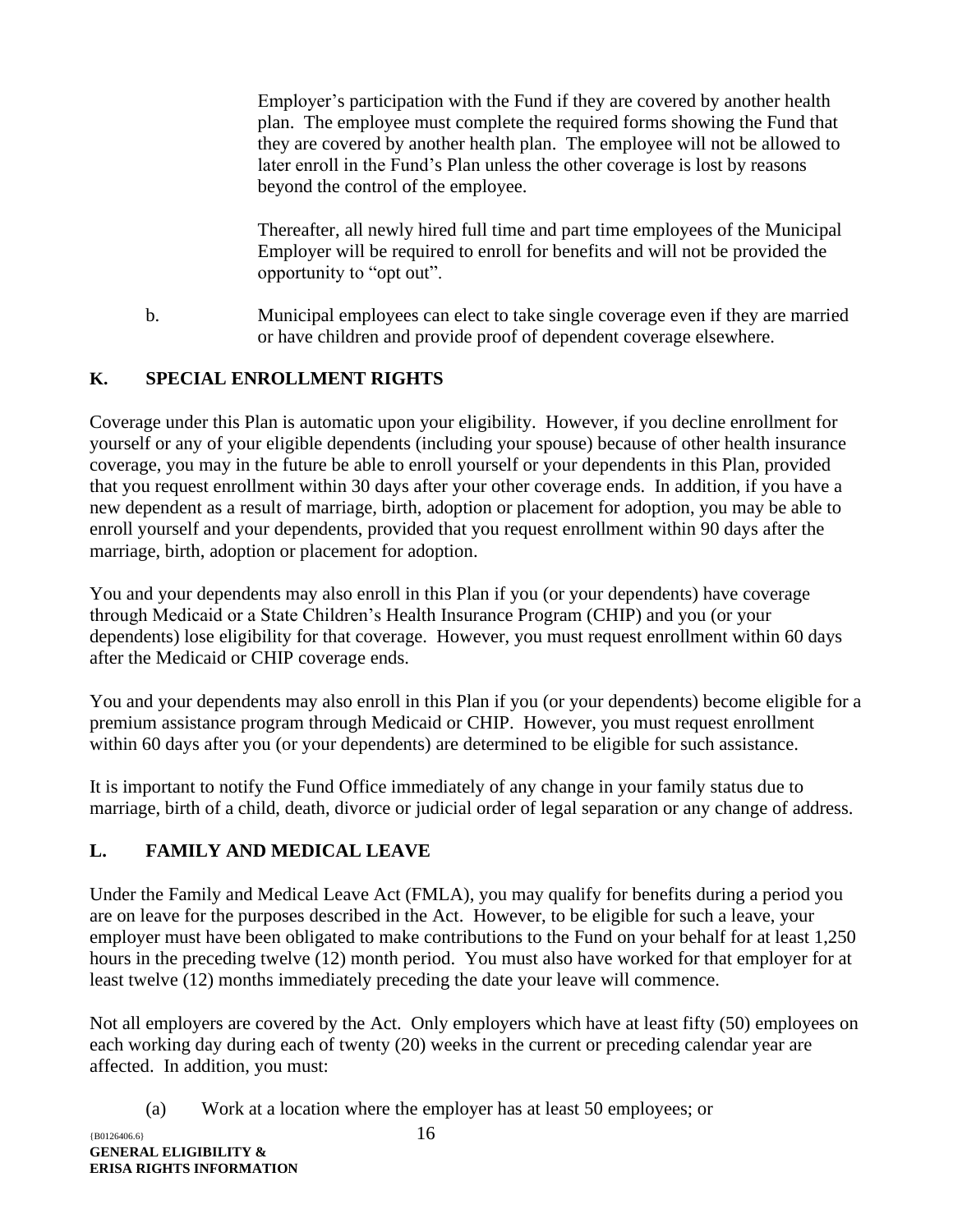(b) Work within 75 miles of one or more work sites where the employer has 50 or more employees to be entitled to leave under the Act.

Your employer must notify the Fund that you are on leave for one of the purposes described in the Act, continue to include you on its monthly remittance report to the Fund, and continue to make monthly contributions for you. The amount of those monthly contributions will be based on:

- (a) The average number of hours you worked during the preceding three (3) calendar months; and
- (b) The hourly rate at which the employer contributes for active employees.

While you are on leave, you (and your eligible dependents, if any) will receive the same benefits you were entitled to receive immediately before the leave began.

Your eligibility for the continuation of benefits under the Family and Medical Leave Act will be terminated upon the occurrence of one of the following events:

- (a) Your employer fails for any reason to make the required contributions to the Fund on your behalf while you are on leave; or
- (b) You exhaust the twelve (12) weeks of annual family medical leave which you are entitled to under Federal Law; or
- (c) Your employer notifies the Fund that you do not intend to return to the employer's employment.

In the event your employer stops making contributions for you for any reason, the Fund will continue to pay your benefits (and those of your dependents, if any) until one of the events occurs as described in Section I – "Termination of Eligibility for Fund Benefits" or Section 4(B) – "When Coverage Terminates".

### <span id="page-19-0"></span>**M. NEW YORK PAID FAMILY LEAVE**

Effective January 1, 2018, New York State Paid Family Leave ("PFL") insurance coverage will be provided by the Health and Hospital Fund pursuant to an insurance policy with Union Labor Life ("Ullico").

Your PFL coverage under Ullico's policy is dependent on your employer remitting the necessary premiums on a timely basis to the Fund Office, and you meeting any applicable eligibility requirements under the policy. The premiums for PFL coverage may be funded entirely by employee payroll deductions.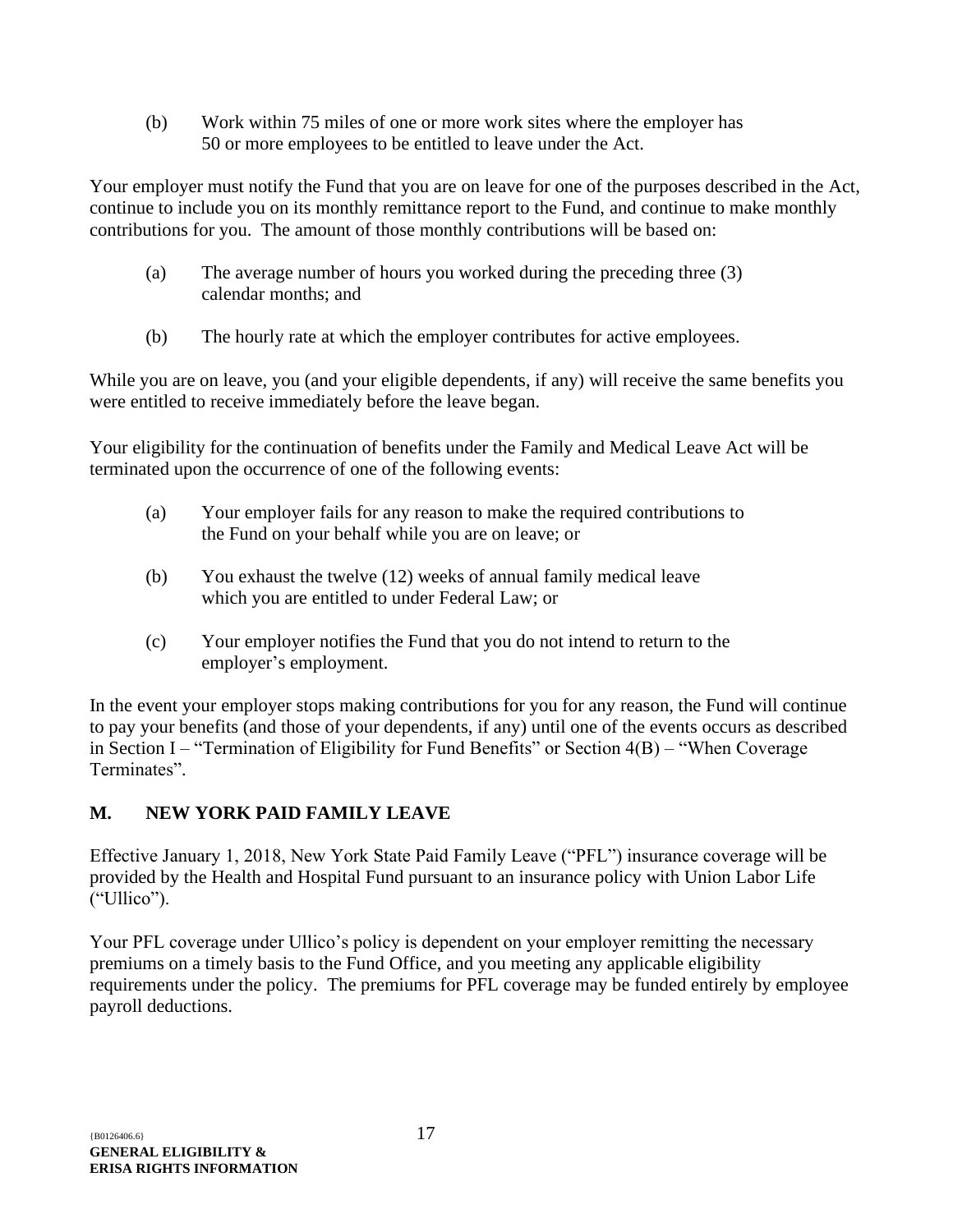PFL provides paid time away from work for the following reasons:

- To *bond* with a newly born, adopted, or fostered child.
- To *care* for an eligible family member with a serious health condition.
- To *assist* family members when someone is deployed abroad on active military service.

In general, full-time employees are eligible for coverage after 26 weeks of consecutive employment and parttime employees are eligible after 175 days worked within a consecutive 52-consecutive period.

Subject to the terms of the insurance policy and New York State law, the benefit amounts are as follows:

| <b>Effective Date</b> | <b>Benefit Amount</b>                                                                                                                                                        | <b>Duration of Benefits</b> |
|-----------------------|------------------------------------------------------------------------------------------------------------------------------------------------------------------------------|-----------------------------|
|                       | January 1, 2020 $\mid 60\%$ of the employee's average weekly wage not to exceed 60%<br>of the state average weekly wage. The maximum weekly benefit<br>for 2020 is \$840.70. | Up to 10 Weeks              |
|                       | January 1, 2021   $67\%$ of the employee's average weekly wage not to exceed $67\%$<br>of the state average weekly wage                                                      | Up to 12 Weeks              |

The PFL coverage will be administered by Ullico. To file a claim for PFL benefits, you must contact the Fund Office or Ullico:

#### **The Union Labor Life Insurance Company Claim Service Center P.O. Box 49 Bloomfield, CT 06002 Toll Free: 1-888-855-4261 Fax: 1-860-769-6986 8:00 am to 4:00 p.m. Eastern Standard time (Monday through Friday)**

The completed claim forms must be submitted to Ullico.

A participant that is eligible and enrolled in this Plans' health coverage immediately prior to New York Paid Family Leave being taken may continue to qualify for such coverage so long as the participant is otherwise eligible and the employer continues to remit the required contributions on his or her behalf to this Plan.

### <span id="page-20-0"></span>**N. MILITARY SERVICE**

When a participant leaves employment for full-time military service, as defined by Federal Law, the participant and his eligible dependents are permitted to elect to continue health care coverage under the Plan, subject to certain limitations under Federal Law. This coverage lasts for up to twenty-four (24) months beginning on the date of the Participant's absence from employment. However, the coverage will terminate before the end of the twenty-four (24) month period if the Participant entering military service fails to pay the monthly premiums or is discharged before the end of the twenty-four (24) month period and fails to make a timely application for reemployment.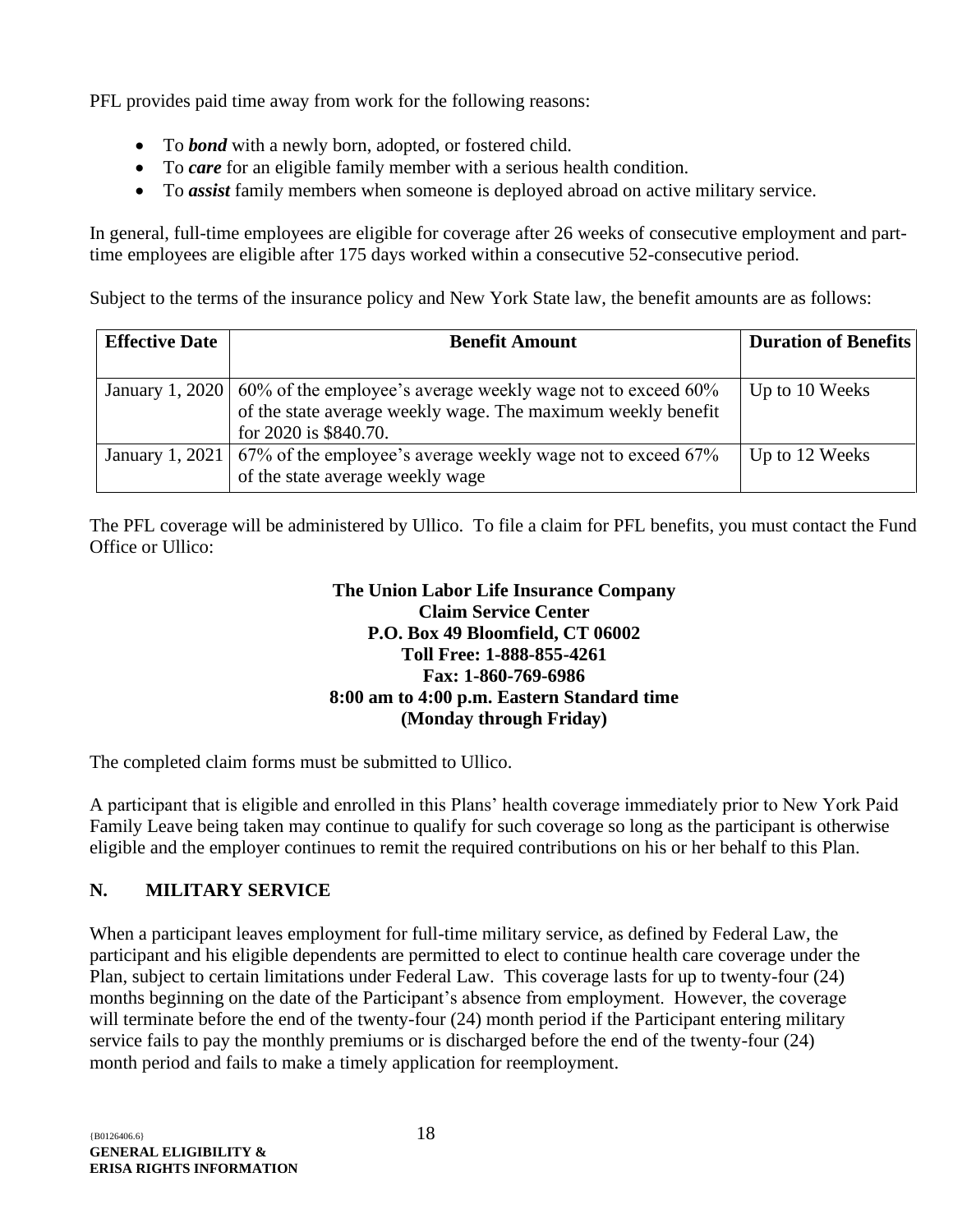To elect Military Service continuation coverage, contact the Fund Office as soon as you are notified of your military obligation to obtain the necessary enrollment information for you and your dependents.

#### <span id="page-21-0"></span>**O. PREMIUM ASSISTANCE PROGRAM**

The Fund provides a Premium Assistance Program for eligible retirees. The eligibility requirements and details of this program are described in Appendix A attached to this booklet.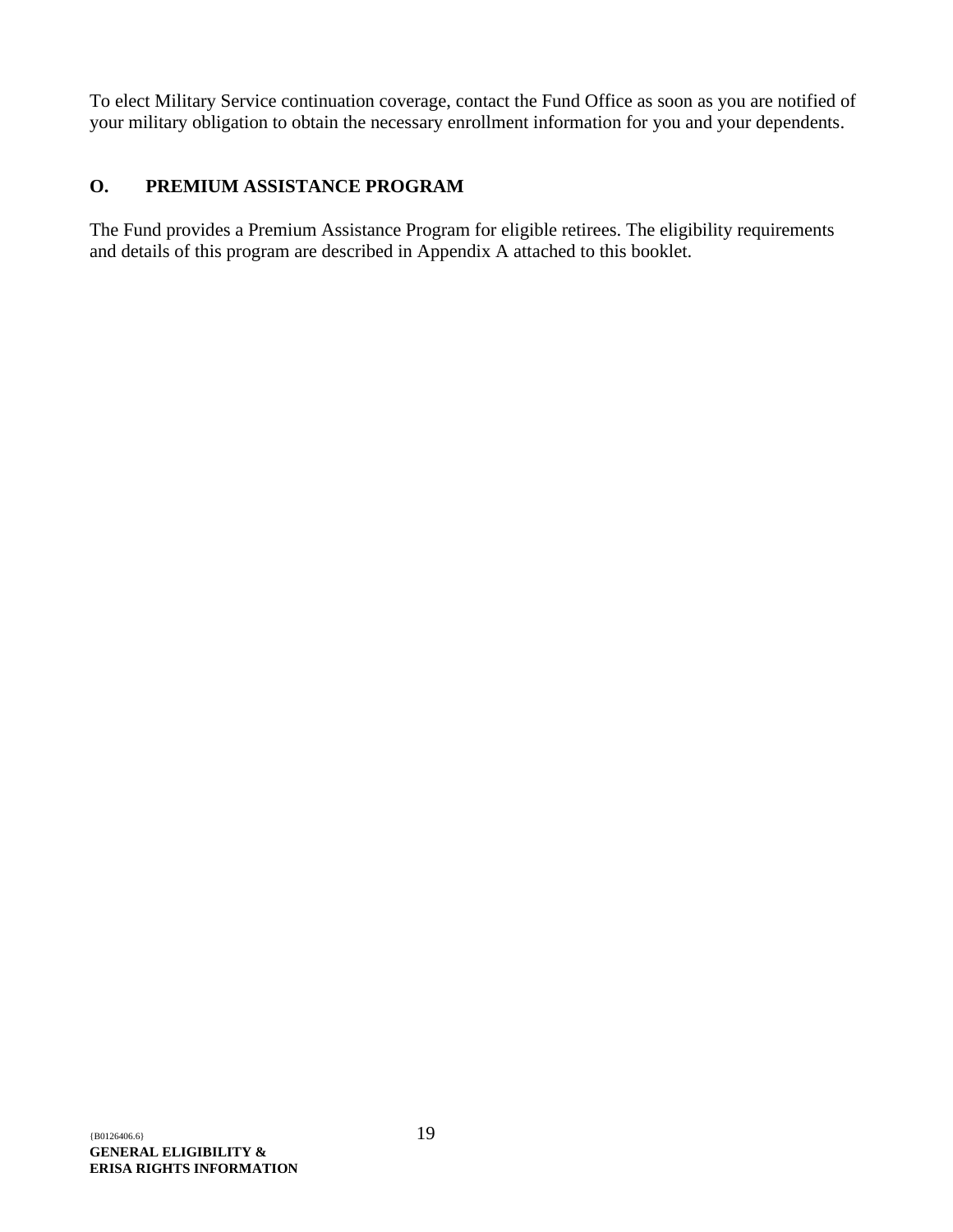## *Section 4*

#### *COVERAGE FOR BENEFITS*

#### <span id="page-22-2"></span><span id="page-22-1"></span><span id="page-22-0"></span>**A. WHO IS COVERED**

Coverage starts on the day the Fund determines you or your spouse have met the eligibility requirements as defined previously. However, there are special rules for the coverage of eligible dependent children as described below.

- 1. An eligible dependent child is covered, except for a newborn child, at the earliest of the following dates:
	- a. A court of law places the dependent with you for adoption by accepting a consent to adopt, and you enter into an agreement to support the dependent; or
	- b. The date a court of law makes you or your spouse legally responsible for the support and maintenance of the dependent in accordance with a Qualified Medical Child Support Order; or
	- c. The date that a child of the Participant (as defined in Section 3, above) who is under the age of 26 enrolls in coverage under the Plan.
- 2. Your newborn child is covered at birth for all benefits except dependent life coverage, which begins after thirty **(30)** days.
- 3. A child you intend to adopt will be covered from the moment of birth or when placed with you if:
	- a. You take physical custody of the child upon discharge from the hospital or birthing center; and
	- b. Within thirty **(30)** days of the child's birth you file a petition to adopt or file for temporary legal guardianship under New York State Domestic Relations Law or comparable law of the state where you reside.

If one of the child's biological parents has coverage for the child's initial hospital stay, or a notice or revocation of adoption has been filed, or one of the biological parents revokes consent to the adoption, no coverage will be provided by the Fund for the child.

**Please Note:** You are responsible for providing the Fund Office with the required birth certificates, marriage certificates, divorce decrees, adoption decrees, or any other documentation the Fund may require. This information must be received by the Fund within ninety **(90)** days of the date you or your dependent is eligible for coverage. If the information is not received within this period, benefits for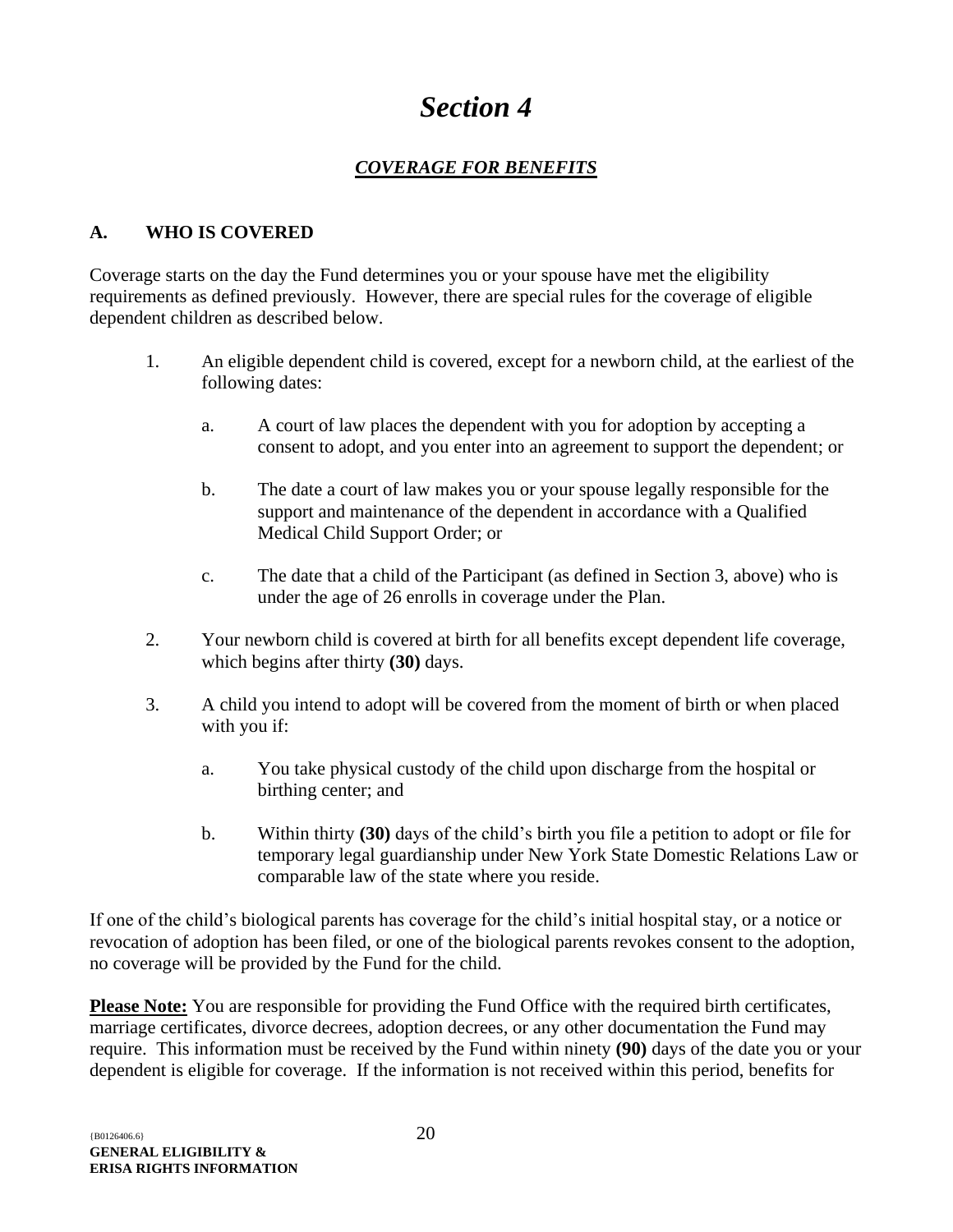you or your dependent will not be effective until the first day of the month in which the information is finally received.

#### <span id="page-23-0"></span>**B. WHEN COVERAGE TERMINATES**

Coverage for you and your dependents will cease on the earliest of the following dates **even if the number of days credited to you in the most recent Qualifying Quarter would otherwise continue your coverage:**

- 1. If your Collective Bargaining Agreement and/or Fund Participation Agreement expires and your employer has not signed an Interim Agreement for continued contributions pending execution of a new Collective Bargaining Agreement, the date your coverage ceases is the date the operative Collective Bargaining Agreement or Participation Agreement expires.
- 2. If your Collective Bargaining Agreement and/or Fund Participation Agreement expires and if your employer has signed an Interim Agreement for continued contributions pending execution of a new Collective Bargaining Agreement, the date your coverage ceases is the date stated in the Fund's notice to your employer that coverage is terminated in accordance with that Interim Agreement.
- 3. If the employees of a participating employer vote to decertify a Local Teamster Union as their bargaining agent, then the date that your coverage ceases is the date on which the decertification vote occurred.
- 4. The date the Fund determines contributions to the Fund will no longer be paid from your employer due to a voluntary decision by the employer or its employees to cease participation in the Fund, even if the number of days credited to you in the most recent Qualifying Quarter would serve to continue your coverage.
- 5. Whenever the Fund determines that, for any reason, your employer has failed to remit current and complete contributions on behalf of all covered employees or is in breach of any Fund rules.

**In the above described situations, employees and dependents would not normally have sustained a qualifying event to trigger COBRA continuation.**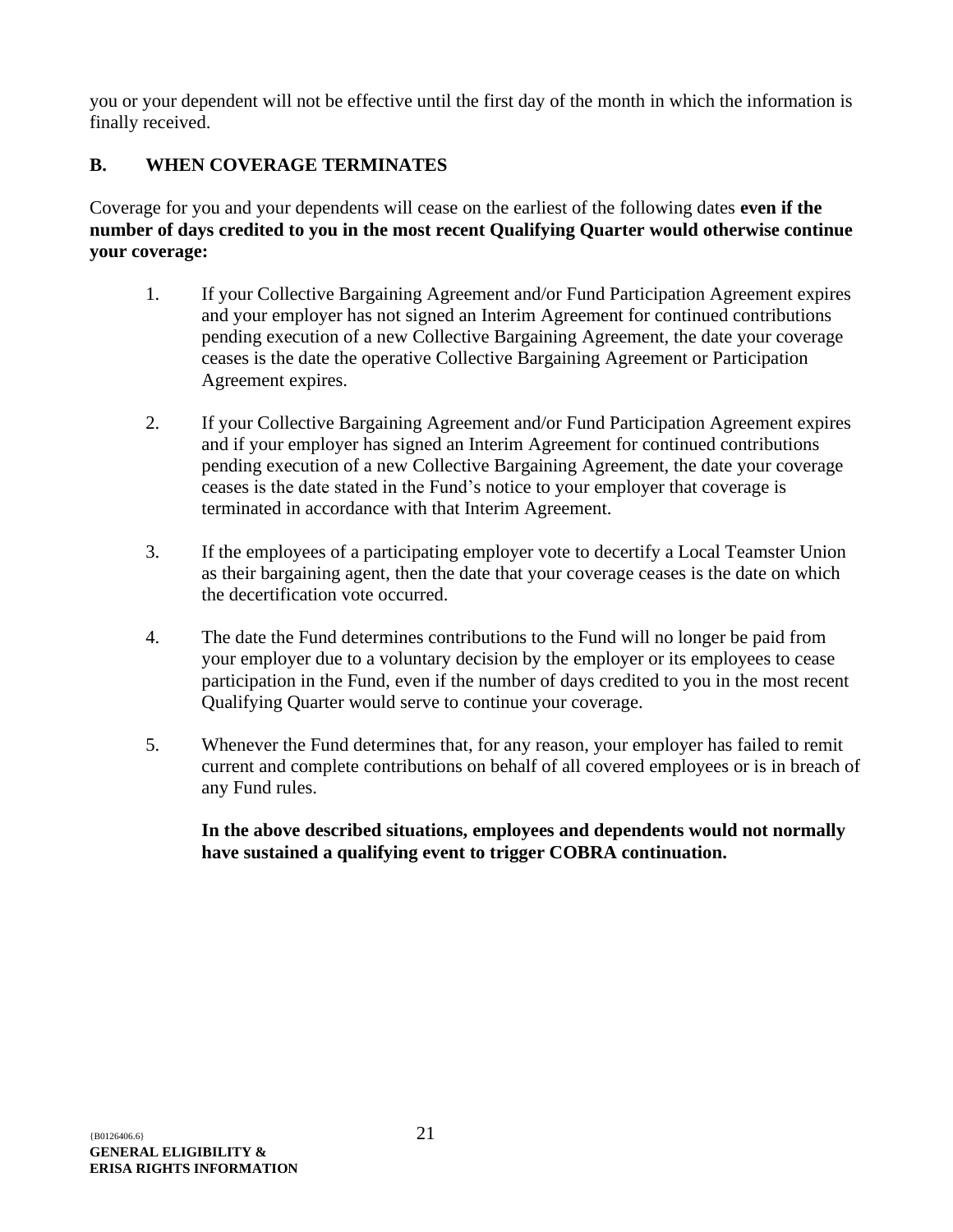## *Section 5*

#### *COBRA CONTINUATION COVERAGE*

<span id="page-24-1"></span><span id="page-24-0"></span>This Section contains important information about your right to COBRA continuation coverage, which is a temporary extension of coverage under the Plan. This right only applies to medical, prescription drug, dental, and vision coverage and does not apply to legal benefits, life insurance, accidental death and dismemberment, or disability coverage. This Section generally explains COBRA continuation coverage, when it may become available to you and your family, and what you need to do to protect the right to receive it.

#### <span id="page-24-2"></span>**A. RIGHT TO COBRA CONTINUATION COVERAGE**

The right to COBRA continuation coverage was created by a federal law, the Consolidated Omnibus Budget Reconciliation Act of 1985 (COBRA). COBRA continuation coverage can become available to you when you would otherwise lose your group health coverage. It can also become available to other members of your family who are covered under the Plan when they would otherwise lose their group health coverage. For additional information about your rights and obligations under the Plan and under federal law, you should contact the Fund Office.

COBRA continuation coverage is a continuation of Plan health coverage when coverage would otherwise end because of a life event known as a "qualifying event." Specific qualifying events are listed later in this Section. After a qualifying event, COBRA continuation coverage must be offered to each person who is a "qualified beneficiary." You, your spouse and your children could become qualified beneficiaries if coverage under the Plan is lost because of the qualifying event. Under the Plan, qualified beneficiaries who elect COBRA continuation coverage must pay for COBRA continuation coverage.

#### 1. **Qualified Beneficiaries**

If you are an employee, you will become a qualified beneficiary if you lose your coverage under the Plan because either one of the following qualifying events happens:

- a. your hours of employment are reduced; or
- b. your employment ends for any reason other than your gross misconduct.

If you are the spouse of an employee, you will become a qualified beneficiary if you lose your coverage under the Plan because any of the following qualifying events happen:

- a. your spouse-employee dies;
- b. your spouse-employee's hours of employment are reduced;
- c. your spouse-employee's employment ends for any reason other than his or her gross misconduct;
- d. your spouse-employee becomes entitled to Medicare benefits (under Part A, Part B, or both); or
- e. you become divorced from your spouse.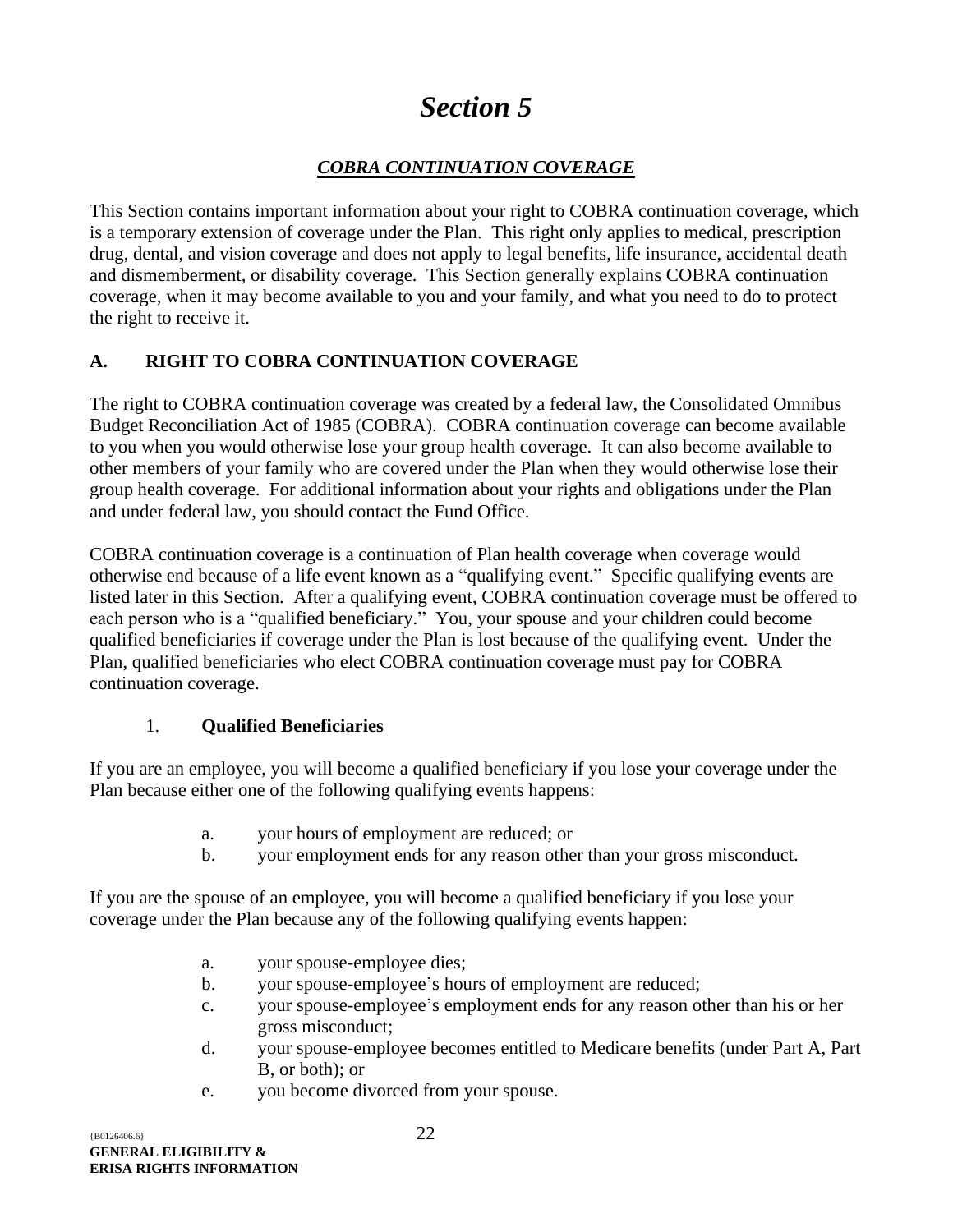Your children will become qualified beneficiaries if they lose coverage under the Plan because any of the following qualifying events happen:

- a. the parent-employee dies;
- b. the parent-employee's hours of employment are reduced;
- c. the parent-employee's employment ends for any reason other than his or her gross misconduct;
- d. the parent-employee becomes entitled to Medicare benefits (under Part A, Part B, or both);
- e. the parents become divorced; or
- f. the child stops being eligible for coverage under the plan as a "dependent child."

#### 2. **Qualifying Events**

The Plan will offer COBRA continuation coverage to qualified beneficiaries only after the Fund Office has been notified that a qualifying event has occurred. When the qualifying event is the end of employment or reduction of hours of employment, death of the employee, or the employee becoming entitled to Medicare benefits (under Part A, Part B, or both), the employer must notify the Fund Office of the qualifying event. As described below, you must notify the Fund Office of any other qualifying events.

#### 3. **Eligibility Notification**

For the other qualifying events (divorce of the employee and spouse or a dependent child's losing eligibility for coverage as a dependent child), **you must notify the Fund Office in writing within sixty (60) days after the qualifying event occurs.** You must provide written notice to: New York State Teamsters Council Health and Hospital Fund, P.O. Box 4928, Syracuse, NY 13221-4928. Failure to notify the Fund Office of the qualifying event within the time limits may result in your loss of eligibility for COBRA continuation coverage.

Once the Fund Office receives notice that a qualifying event has occurred, COBRA continuation coverage will be offered to each of the qualified beneficiaries. Each qualified beneficiary will have an independent right to elect COBRA continuation coverage. Covered employees may elect COBRA continuation coverage on behalf of their spouses, and parents may elect COBRA continuation coverage on behalf of their children. In general, the Fund Office will notify eligible individuals of their COBRA rights within 14 days after receiving notice of the occurrence of one of the qualifying events described above or after it has determined that your regular group health care coverage has terminated.

#### 4. **Election Period**

Each individual will have 60 days from the date he or she would lose coverage because of one of the qualifying events described above or the date on which he or she is advised of the right to elect continuation coverage, whichever date is later, to inform the Fund Office that he or she wants COBRA continuation coverage. If no election of COBRA continuation coverage is made, the individual's group health coverage will terminate. You will not have another opportunity to elect continuation coverage. However, you may change your election within the 60 day period described above as long as the completed COBRA Election Form, if mailed, is postmarked no later than the due date. If the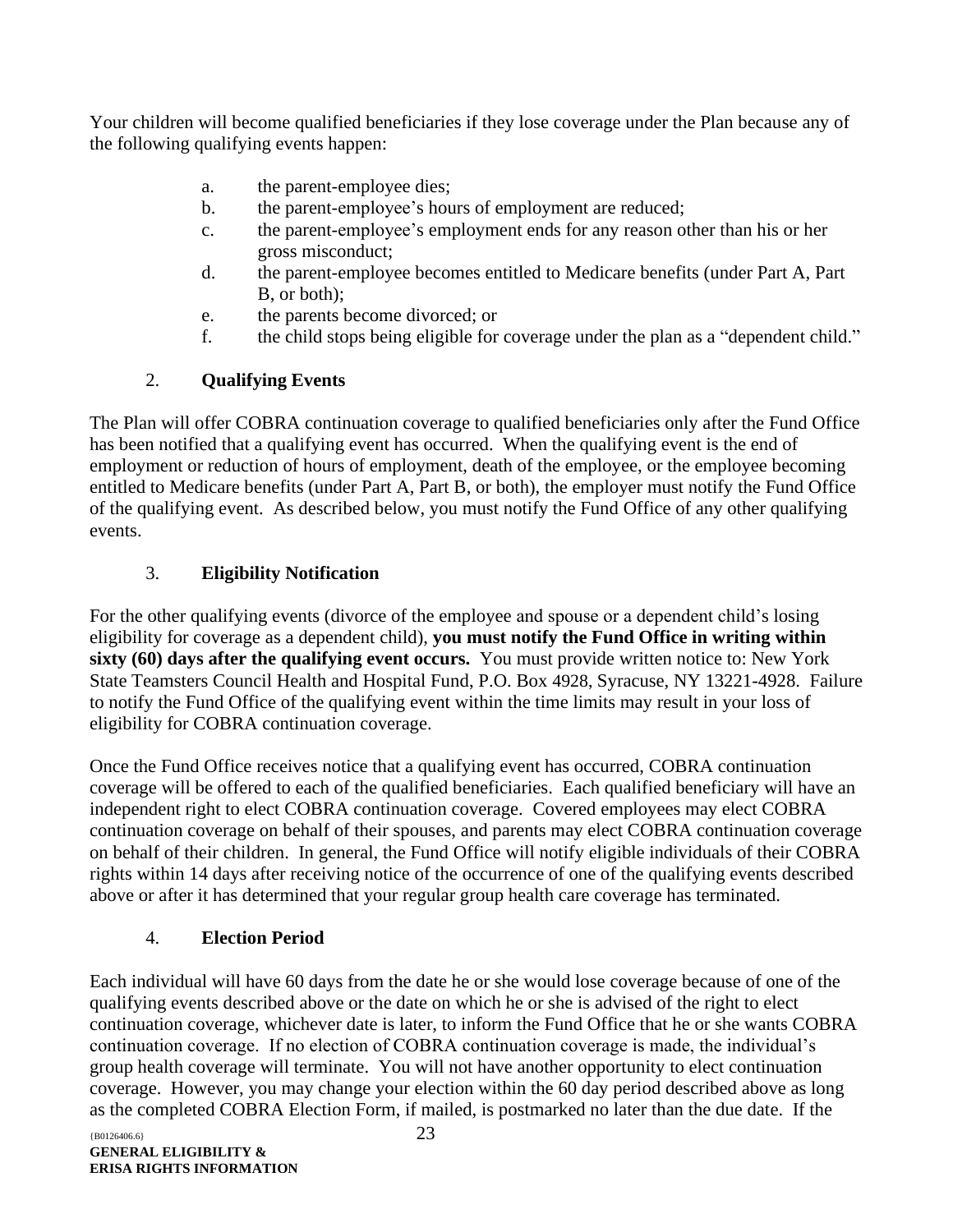election is hand-delivered, the date of delivery must be on or before the due date. If you change your mind after first rejecting COBRA continuation coverage but before the end of the 60 day election period, your COBRA continuation coverage will begin on the date the completed Election Form, if mailed, is post-marked. If the Election Form is hand-delivered, your COBRA continuation coverage will begin on the date of delivery.

#### 5. **Consequences of Failing to Elect COBRA Continuation Coverage**

In considering whether to elect continuation coverage, you should take into account that you have special enrollment rights under federal law. You have the right to request special enrollment in another group health plan for which you are otherwise eligible (such as a plan sponsored by your spouse's employer) within 30 days after your group health coverage ends because of the qualifying event listed above. You will also have the same special enrollment right at the end of continuation coverage if you get continuation coverage for the maximum time available to you.

#### <span id="page-26-0"></span>**B. LENGTH OF COBRA CONTINUATION COVERAGE**

COBRA continuation coverage is a temporary continuation of coverage. When the qualifying event is the death of the employee, the employee's becoming entitled to Medicare benefits (under Part A, Part B, or both), your divorce, or a dependent child's losing eligibility as a dependent child, COBRA continuation coverage lasts for up to a total of thirty-six **(36)** months. Otherwise, when the qualifying event is the end of employment or reduction of the employee's hours of employment, COBRA continuation coverage generally lasts for only up to a total of eighteen **(18)** months. If, while you are receiving COBRA continuation coverage, you have a newborn child or a child is placed with you for adoption, the child may be added to your coverage. You must, however, notify the Fund Office immediately of such a change.

There are three ways in which this eighteen **(18)** month period of COBRA continuation coverage can be extended:

#### 1. **Disability extension of 18-month period of continuation coverage**

If you or anyone in your family covered under the Plan is determined by the Social Security Administration to be disabled and you notify the Fund Office in a timely fashion, you and your entire family may be entitled to receive up to an additional eleven **(11)** months of COBRA continuation coverage, for a total maximum of twenty-nine **(29)** months. To be eligible, the qualifying event has to be a reduction in hours or termination of employment other than for gross misconduct. In addition, the disability would have to have started at some time before the 60th day of COBRA continuation coverage and must last at least until the end of the eighteen **(18)** month period of continuation coverage. **You must notify the Fund Office of the disability in writing within sixty (60) days of the Social Security Administration determination and before the expiration of the eighteen (18) month period of continuation coverage. This notice must be sent to:**

#### **New York State Teamsters Council Health and Hospital Fund P.O. Box 4928 Syracuse, NY 13221-4928**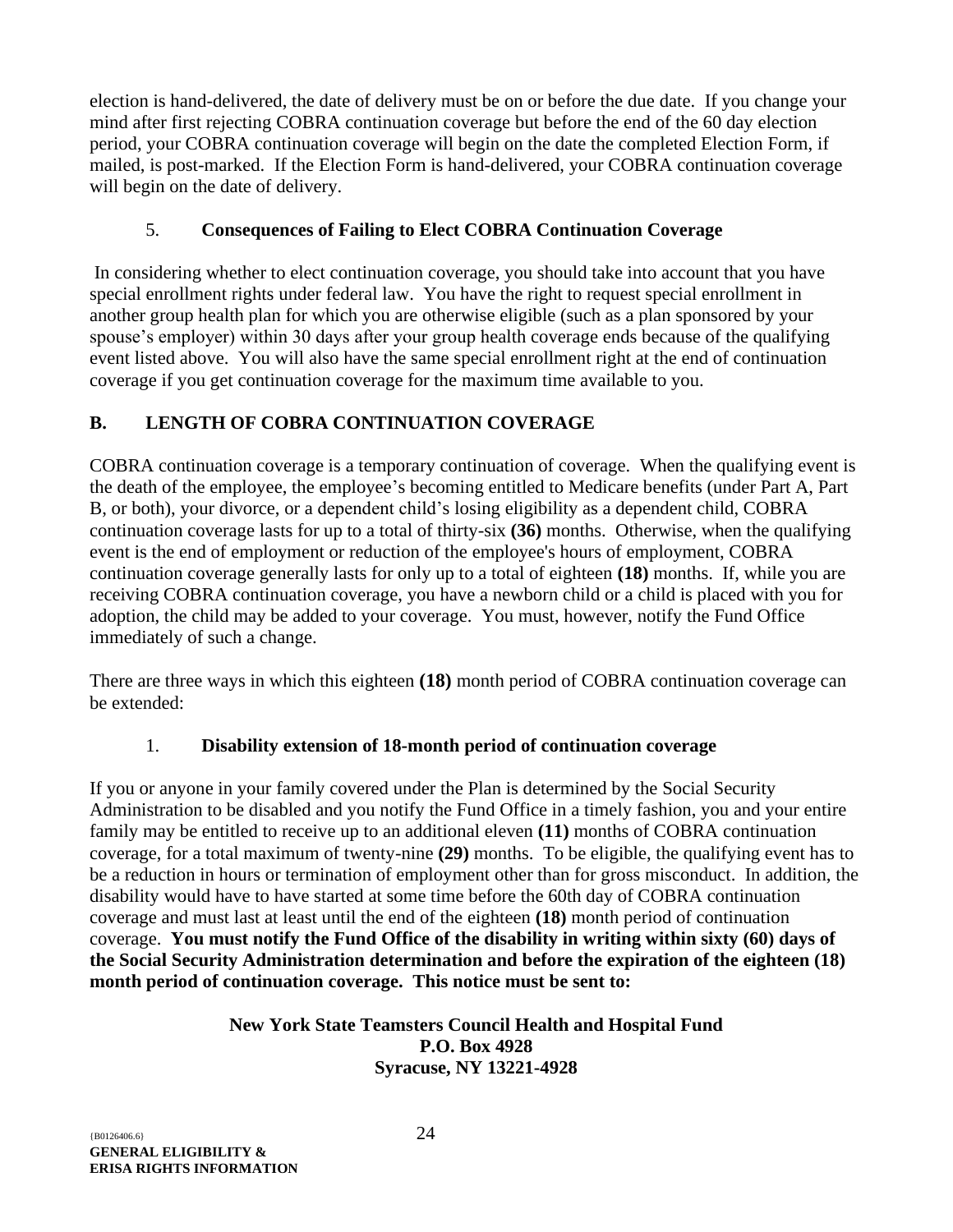#### 2. **Second qualifying event extension of 18-month period of continuation coverage**

If your family experiences another qualifying event while receiving eighteen **(18)** or **(29)** months of COBRA continuation coverage due to a reduction of hours or termination of employment for reasons other than gross misconduct, the spouse and dependent children in your family can get up to eighteen **(18)** additional months of COBRA continuation coverage, for a maximum of thirty-six **(36)** months, if notice of the second qualifying event is properly given to the Plan. This extension may be available to the spouse and any dependent children receiving continuation coverage if the employee or former employee dies, becomes entitled to Medicare benefits (under Part A, Part B, or both), or gets divorced, or if the dependent child stops being eligible under the Plan as a dependent child, but only if the event would have caused the spouse or dependent child to lose coverage under the Plan had the first qualifying event not occurred. **This notice must be provided to the Fund Office in writing within sixty (60) days from the date of the second qualifying event.**

#### 3. **Third qualifying event extension of 18-month period of continuation coverage**

When the qualifying event is the end of employment or reduction of the employee's hours of employment, and the employee became entitled to Medicare benefits less than eighteen **(18)** months before the qualifying event, COBRA continuation coverage for qualified beneficiaries other than the employee lasts until thirty-six **(36)** months after the date of Medicare entitlement. For example, if a covered employee becomes entitled to Medicare eight **(8)** months before the date on which his employment terminates, COBRA continuation coverage for his spouse and children can last up to thirty-six **(36)** months after the date of Medicare entitlement, which is equal to twenty-eight **(28)** months after the date of the qualifying event (thirty-six **(36)** months minus eight **(8)** months).

#### 4. **Termination of COBRA Continuation Coverage**

COBRA continuation coverage will end at an earlier time for any of the following reasons:

- a. The employer no longer participates in the Fund, and, through another health plan, provides health coverage to the class of the employer's employees formerly covered under the Fund. If this occurs, your COBRA coverage will end and you should receive COBRA coverage through your employer's new health plan.
- b. Failure to pay the monthly premium on time.
- c. The individual becomes covered under another group health plan (other than one sponsored by the employer) except for any period the other group health plan limits coverage of your pre-existing conditions *(note: there are limitations on plans' imposing a preexisting condition exclusion and such exclusions will become prohibited beginning in 2014 under the Affordable Care Act)*.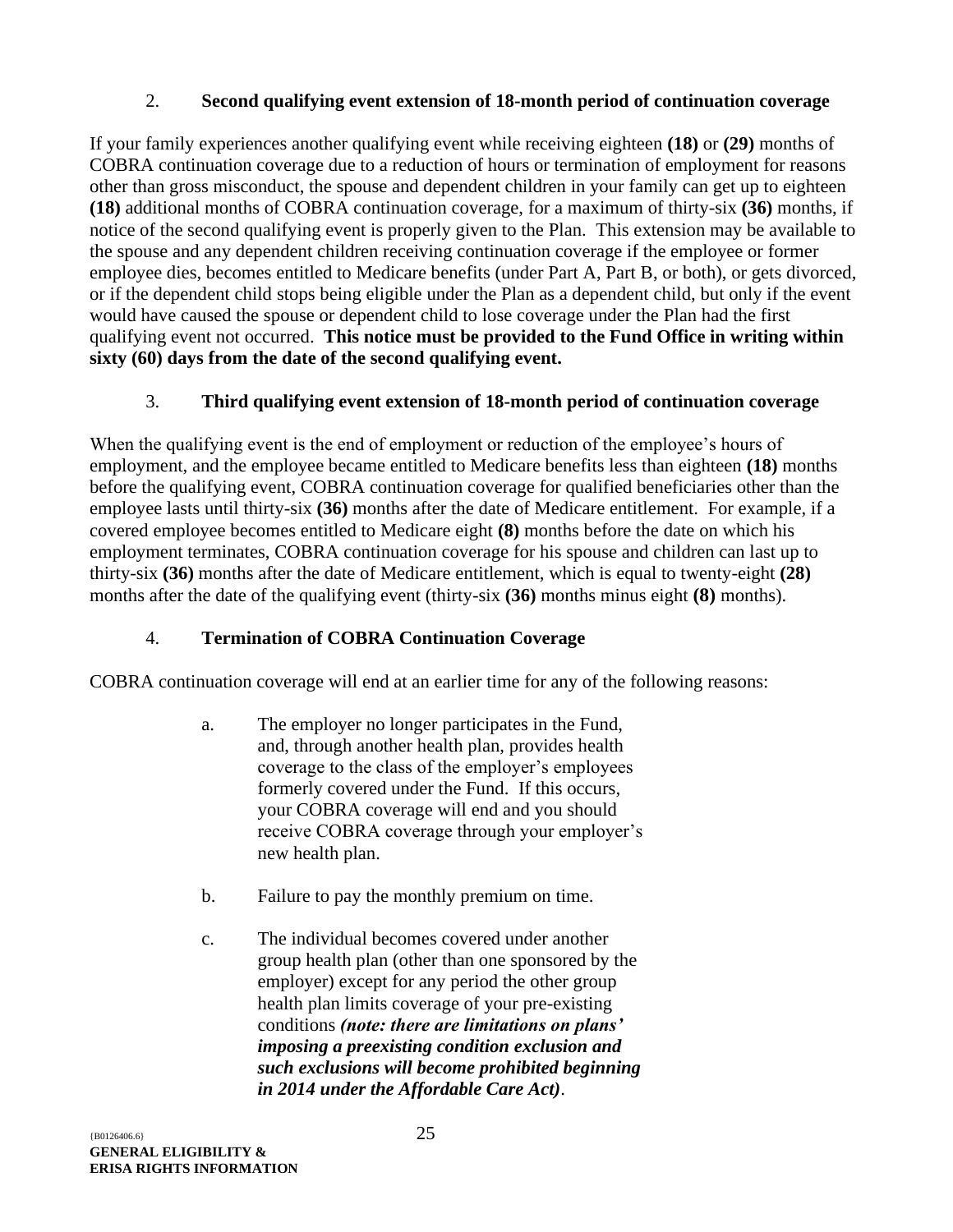- d. The individual becomes entitled to benefits under Part A or Part B of Medicare.
- e. If the individual is on a COBRA disability extension and there is a final determination that the individual is no longer disabled, COBRA coverage may be terminated for the individual and his/her dependents.
- f. Circumstances are such that the individual's participation could be canceled if the individual were an active employee, such as submitting fraudulent claims or claiming ineligible dependents.

If any of these events occur, the Fund Office will send you a Notice of Termination of Coverage, explaining the reason the COBRA coverage terminated early, the date coverage terminated, and any rights the employee, spouse or dependent child may have under the Plan to elect alternate coverage.

#### <span id="page-28-0"></span>**C. COST OF COBRA CONTINUATION COVERAGE**

Each month, any individual electing COBRA continuation coverage will be required to make a payment to the Fund Office to continue COBRA continuation coverage. The monthly premium will be based on the average cost which the Plan incurs annually per participant plus a two percent administrative charge. The extra 11 months of COBRA continuation coverage available to disabled participants are at a monthly charge based on one and one-half times the average annual per participant cost incurred by the Plan. The monthly COBRA premium will usually be more than the monthly premium charged to self-pay participants.

### <span id="page-28-1"></span>**D. IF YOU HAVE ANY QUESTIONS**

Questions concerning your Plan or your COBRA continuation coverage rights should be addressed to the Fund Office using the contact information shown below. For more information about your rights under ERISA, including COBRA, the Health Insurance Portability and Accountability Act (HIPAA), and other laws affecting group health plans, contact the nearest Regional or District Office of the U.S. Department of Labor's Employee Benefits Security Administration (EBSA) in your area or visit the EBSA website at www.dol.gov/ebsa. (Addresses and phone numbers of Regional and District EBSA Offices are available through EBSA's website.)

#### <span id="page-28-2"></span>**E. KEEP THE FUND OFFICE INFORMED OF ADDRESS CHANGES**

In order to protect your family's rights, you should keep the Fund Office informed of any changes in the addresses of family members. You should also keep a copy for your records of any notices you send to the Fund Office.

#### <span id="page-28-3"></span>**F. ALTERNATIVE TO COBRA COVERAGE**

As an alternative to purchasing COBRA through this Plan, you may purchase health coverage through the exchange Marketplace. The Marketplace is designed to help people without employer-sponsored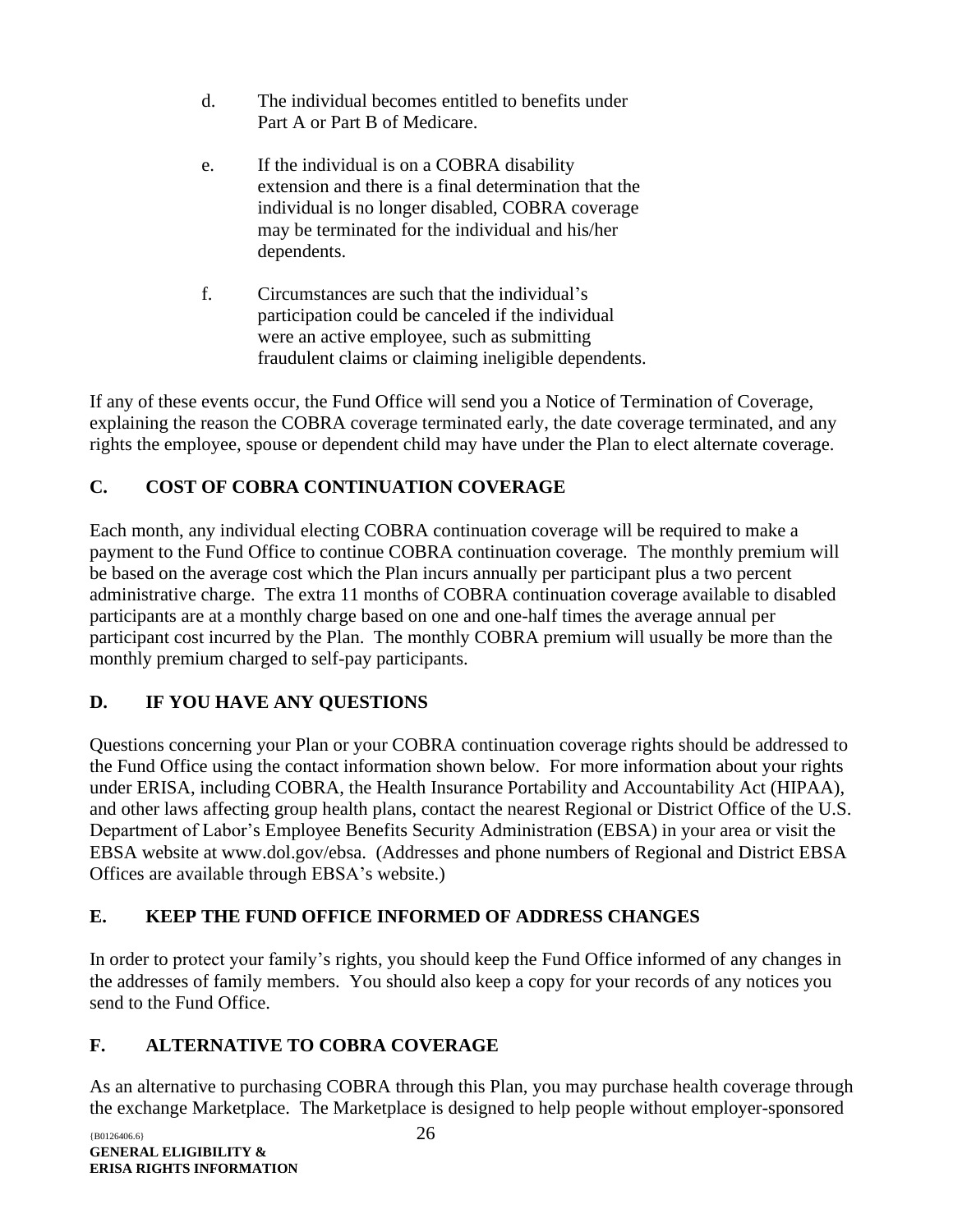coverage find health insurance that meets their needs and fits their budget. More information about the Health Insurance Marketplace generally is available at: [www.HealthCare.gov.](http://www.healthcare.gov/) In comparing coverage through the Marketplace to COBRA coverage, you should consider whether you would be eligible for a tax credit that lowers your monthly premiums right away. Being eligible for COBRA does not limit your eligibility for coverage or for a tax credit through the Marketplace. If you would like more information regarding the Marketplace, you should contact the Health Benefit Exchange Marketplace in your state of residence. In New York State, the website for the Marketplace is: [www.NYStateofHealth.ny.gov.](http://www.nystateofhealth.ny.gov/)

#### <span id="page-29-0"></span>**G. CONTACT INFORMATION**

*New York State Teamsters Council Health and Hospital Fund P.O. Box 4928 Syracuse, NY 13221-492*8 *Phone: 315.455.9790 Fax: 315.455.123*7 *Toll Free: 877.698.3863*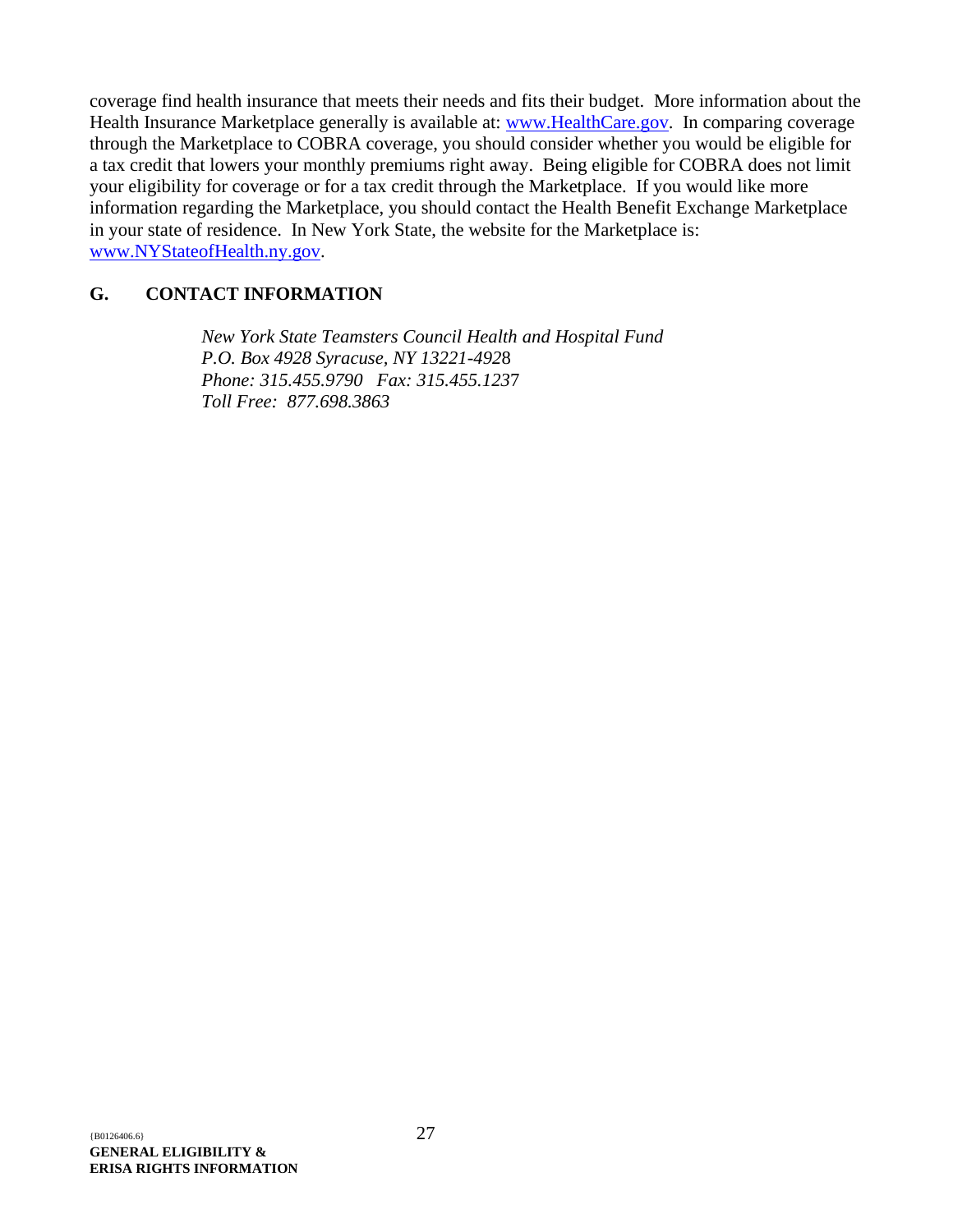## *Section 6*

#### *PROVISIONS WHICH AFFECT ALL FUND BENEFITS*

#### <span id="page-30-2"></span><span id="page-30-1"></span><span id="page-30-0"></span>**A. COORDINATION OF BENEFITS**

Coordination of Benefits applies if you or your dependent spouse is covered under a separate group benefits plan in addition to this one. Coordination of Benefits applies to Medical Benefits, Prescription Drug Benefits, Dental Benefits and Vision Benefits.

- 1. **Other Programs Subject to the Coordination of Benefits Rules.** The Plan coordinates benefits with the following group programs, whether insured or selfinsured:
	- a. A Blue Cross or Blue Shield Plan group contract;
	- b. Group or group remittance insurance contracts;
	- c. HMOs and other prepayment group practice and individual practice plans;
	- d. Labor-management, union, employer organization or employee benefits plans;
	- e. Blanket contracts, except school accident or similar coverage where the organization pays the premium;
	- f. A governmental program for hospital, medical, and surgical benefits offered, required, or provided by law, except Medicare and Medicaid. (It does not include a program whose benefits, by law, are in addition to any private or nongovernmental health benefits program.);
	- g. Medicare; or
	- h. Health coverage in group and individual mandatory automobile "no fault" and traditional mandatory automobile "fault" type contracts. The Fund will not coordinate benefits in those instances where driving while intoxicated or driving under the influence is involved, unless the individual has exhausted all optional benefits for these situations under any automobile insurance coverage.
- 2. **Purpose.** Coordination of Benefits (COB) means that the coverage provided by us is coordinated with coverage available to you under another health benefits program. The purpose of COB is to avoid both programs paying benefits for the same services.
- 3. **Payment Rule.** When you are covered by the Fund and another benefits program, you have primary and secondary coverage. Primary coverage means the program that is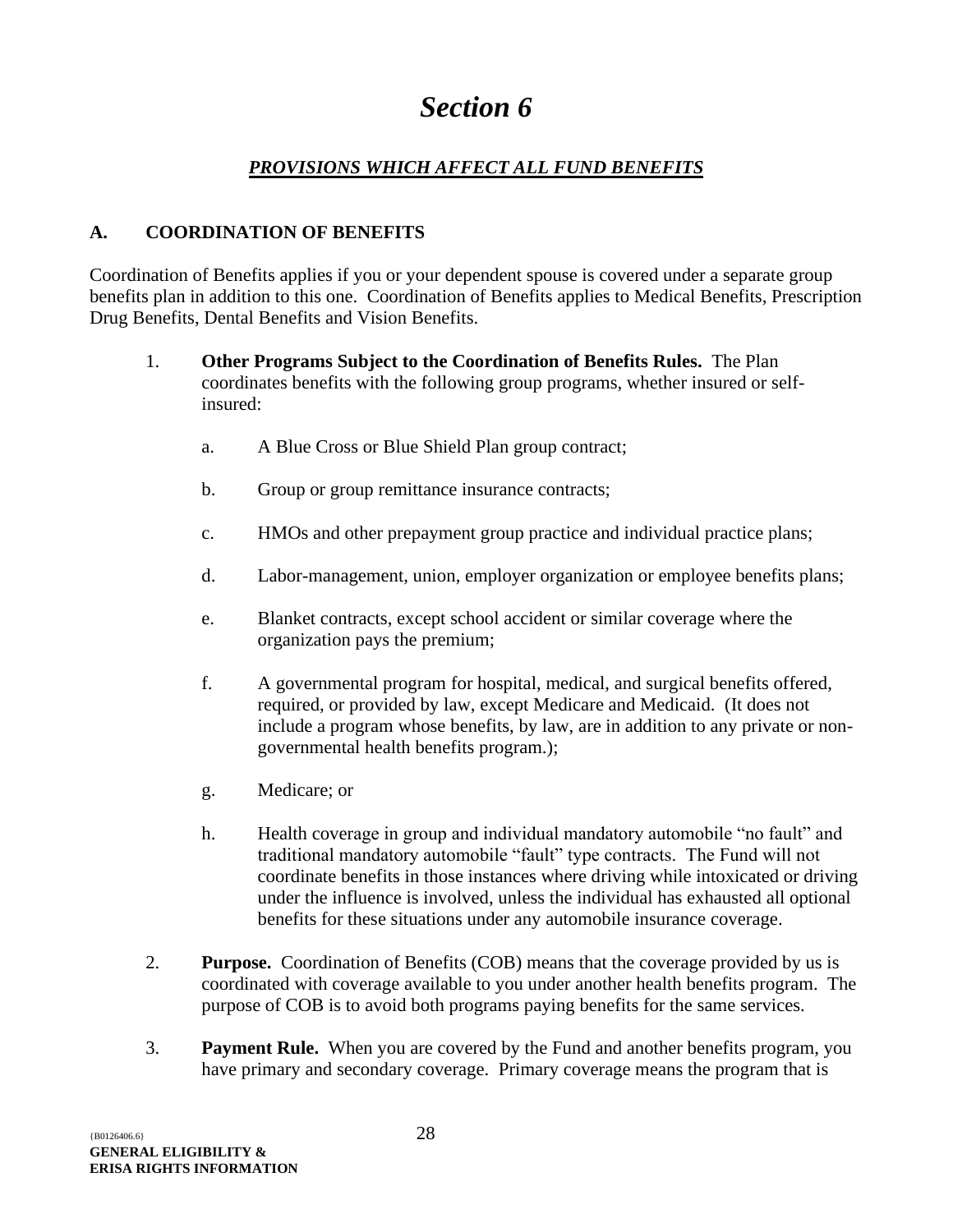required to pay its benefits first. Secondary coverage means the program paying second.

In deciding which program is primary, we will use the first of the following rules that applies:

- a. If a program does not have a COB provision like this one, it is primary.
- b. If an individual is covered under the Plan as an employee or member that is other than as a dependent, the Plan is primary, except that:
	- 1. If the individual is also eligible for and/or in enrolled in Medicare, and, if the rules established by the Social Security Act of 1965, as amended, also known as the Medicare Secondary Payor Rules, make Medicare primary to the Plan. However, the general rule is that the Plan is primary to Medicare for active employees who are eligible for and/or enrolled in Medicare.

If the rules established by the Social Security Act of 1965, as amended, also known as the Medicare Secondary Payor Rules, make Medicare secondary to the program covering the individual as a dependent of a person in current employment status (defined as an employee, employer, or person associated with an employer in a business relationship) with respect to the employer maintaining the program, then the following rules apply:

- i. the Plan, as the program covering the individual as a dependent of a person in current employment status, pays first,
- ii. Medicare pays second,
- iii. the program covering the retired individual as an employee or member pays third.
- c. If a child is covered as a dependent of two people, (parents/married or joint custodians of the child without a court decree establishing financial responsibility for health care expenses), under different programs the following rules apply:
	- 1. The program of the parent whose birthday (month and day) is earlier in the year is primary subject to the provisions of Section 3, J (Dependent Eligibility) relating to "Opt Out" provisions for spouses' coverage;
	- 2. If both parents have the same birthday, the program which covered a parent longer is primary subject to the provisions of Section 3, J (Dependent Eligibility) relating to "Opt Out" provisions for spouses' coverage; however,
	- 3. When another program has not adopted the birthday rule, and the two plans do not agree which program is primary, the program which has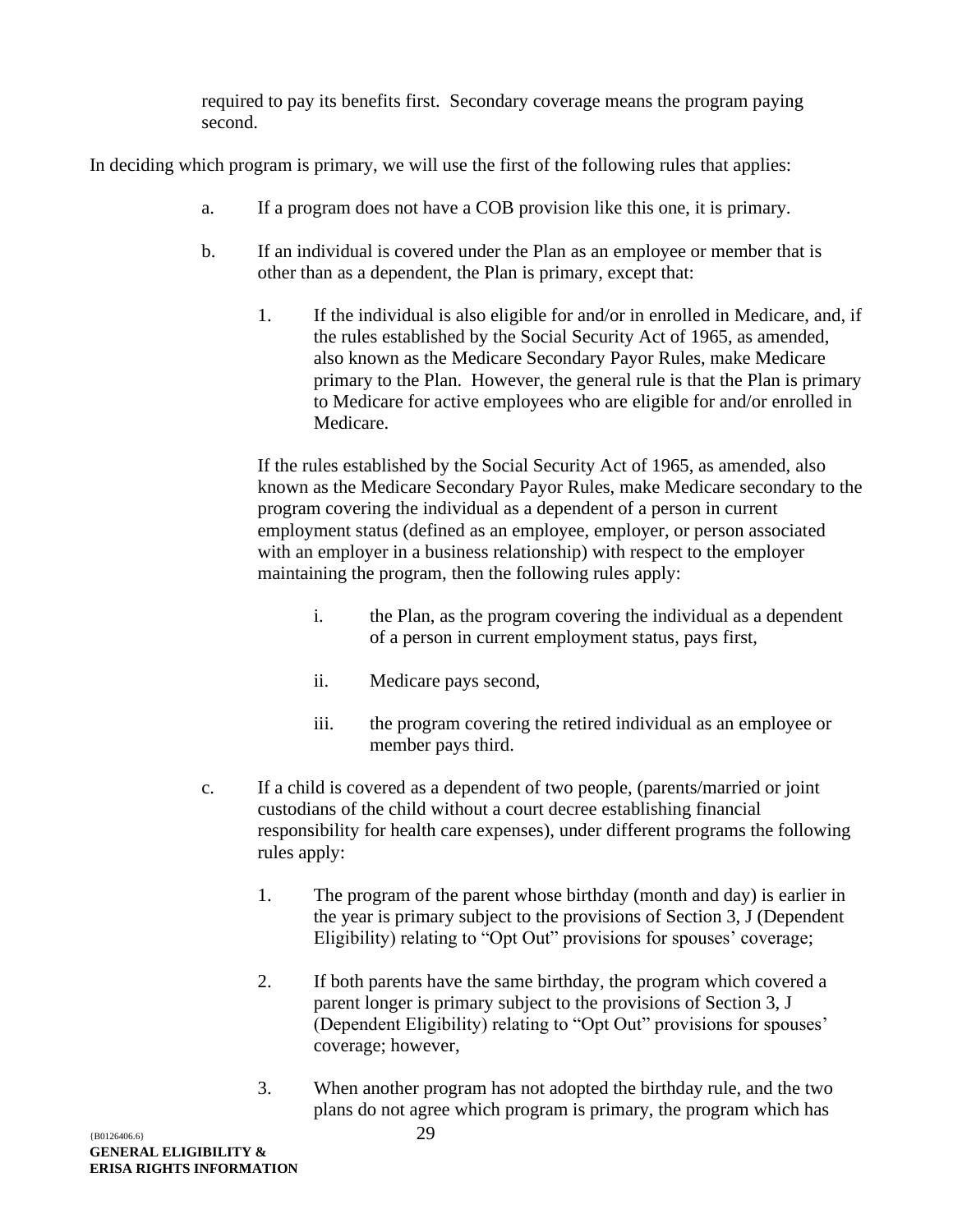covered a parent longer is primary subject to the provisions of Section 3, J (Dependent Eligibility) relating to "Opt Out" provisions for spouses' coverage;

- 4. If the parents are divorced or legally separated, and joint custody has not been decreed, the special rule in (d) may apply.
- 5. For a dependent child who has coverage under either or both parents' plans and also has his or her own coverage as a dependent under a spouse's plan, the plan that covered the person for the longer period of time is the primary plan, and the plan that covered the person for the shorter period of time is the secondary plan.
- 6. In the event that a dependent child's coverage under the spouse's plan began on the same date as the dependent child's coverage under either or both parents' plans, the order of benefits shall be determined by applying the birthday rule in subparagraph c. 1-3 to the dependent child's parent(s) and spouse.
- d. For children of divorced or separated parents the following rules apply:
	- 1. If there is a court decree establishing financial responsibility for the health care expenses of the child of divorced or separated parents and the program has actual knowledge of the court decree, the program which covers the child as a dependent of the parent with financial responsibility will be primary.
	- 2. If the program has no actual knowledge, the following rules apply.
		- i. If the parents are divorced or separated, the program which covers the child as a dependent of the parent with custody is primary; provided the parent with custody has not remarried.
		- ii. If the parents are divorced and the parent with custody of the child has remarried, the primary program is the first of the following to apply:
			- a. The program which covers the child as a dependent of a parent with custody,
			- b. The program which covers the child as a dependent of the spouse of the parent with custody, or
			- c. The program which covers the child as a dependent of the parent without custody.
	- 3. If the court decree states that the parents have joint custody and fails to specify which parent has responsibility for health care expenses of the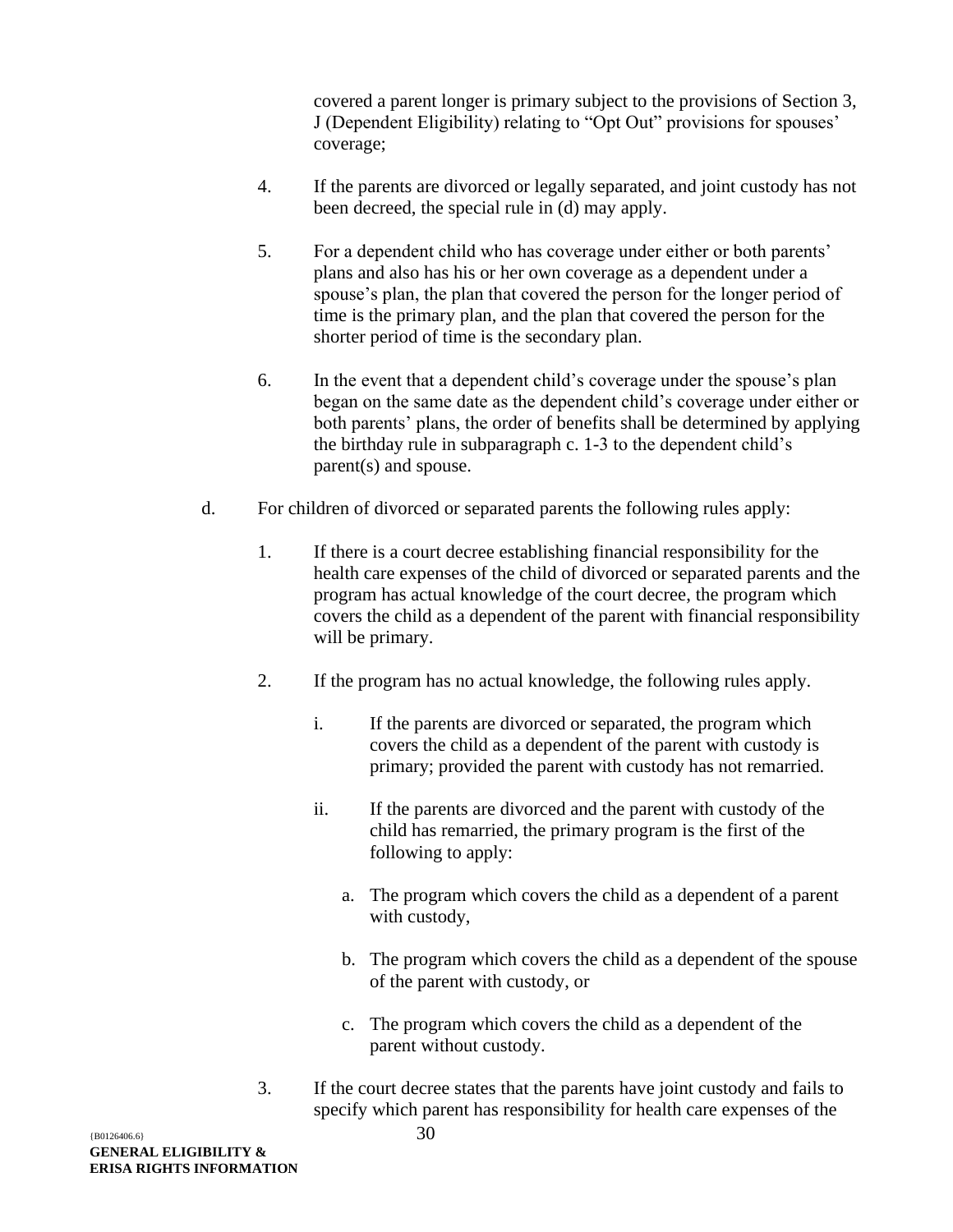dependent child, the program of the parent whose birthday (month and day) is earlier in the year is primary. If both parents have the same birthday, the program which covered a parent longer is primary.

- e. When the above rules do not determine priority, the program that covered the Participant for the longest time is primary. The other program is secondary. Except that:
	- 1. The program in which the Participant is covered as an employee, but not as a laid-off or retired employee or the dependent of such an employee, is primary;
	- 2. The program in which the Participant is covered as a laid-off or retired employee or the dependent of such an employee is secondary; and
	- 3. If both programs do not have a provision like this for laid-off or retired employees, then the above will not apply.

#### 4. **How COB affects payments.**

- a. **When the Fund is primary.** The Fund will pay for services covered as if there is no COB provision.
- b. **When the Fund is secondary.** The Fund bases its payments, when it is secondary, on allowable expenses during a claim determination period. Allowable expenses are the necessary, reasonable, and customary items of expense for health care which are covered at least in part by one or more health benefit programs. Items of expense are money payments made or the value of service given to you or on your behalf. A claim determination period means a calendar year. It does not include any part of a year when you were not covered by this program. The Fund will pay for covered services after the payment by the primary program. Benefits may be reduced by the Fund so the total of all benefits available to you from the Fund and the primary program is not more than the allowable expenses.

The Fund counts as actually paid by the primary program any items of expense which would have been paid if you had made the proper claim. If the primary program claims it is "excess only" or "always secondary", the Fund may request information from that program so the Fund can process your claim. If the primary program does not respond within thirty **(30)** days, the Fund will assume its benefits are the same as those offered by the Fund. If the primary program sends the information after thirty **(30)** days, the Fund may adjust its payment if necessary. When the Fund is secondary, it will never pay more than the full amount of benefits due under the Fund had it been primary.

5. **Right to receive and release necessary information.** Where permitted by law, the Fund may release to, or obtain from, any person, company or organization information which the Fund believes is necessary to carry out the purposes of this Section. The Fund's privacy policy is detailed in Section 8 of this booklet. The Fund will not be legally responsible to anyone for releasing or obtaining information. You must furnish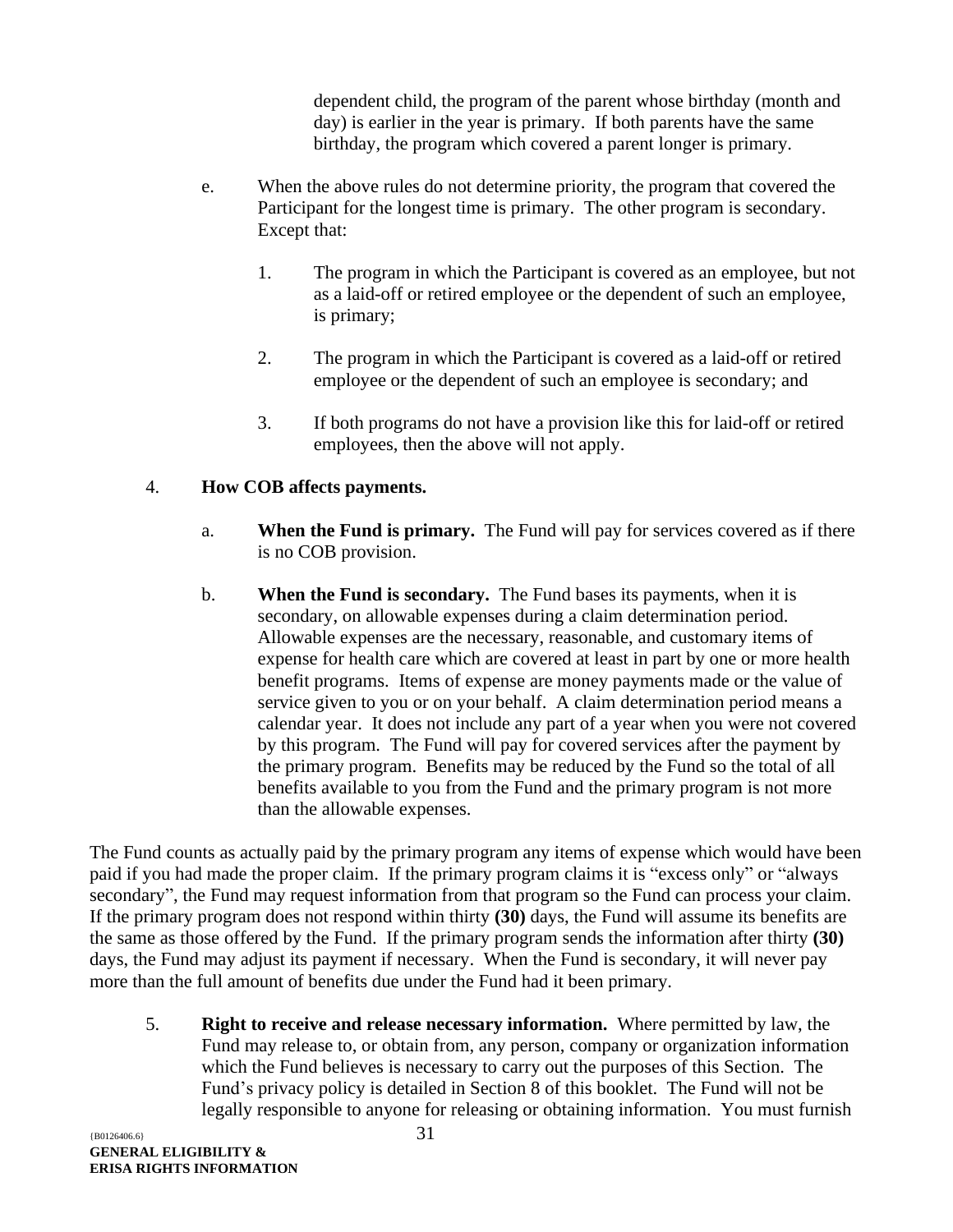us any information that the Fund requests. If you do not furnish the information requested, the Fund reserves the right to deny benefits until you do.

- 6. **Payments to other health benefit programs.** The Fund may repay to any other health benefit program the amount that it paid for your covered services if:
	- a. The Fund determines that it should have paid; and
	- b. Your claim was timely filed with the Fund.

These payments are the same as benefits paid to you and they satisfy the Fund's obligation to you.

- 7. **The Fund's right to recover payment.** In some cases, the Fund has made payment even though you had coverage under another program. If this happens, you must refund the amount of the Fund's payment. The Fund also has the right to recover payment from the other program. You must sign any document we feel is needed to help recover our payment. For more information about the Fund's reimbursement and subrogation rights, please review Section B below.
- 8. **Obligation to comply with Primary Plan.** In the event you or your covered dependent fails or refuses to comply with the terms and conditions of another plan, or fails to file a claim with another plan, thereby resulting in that other plan reducing or denying benefits, the Fund will only provide benefits under the Coordination of Benefits provision based upon the benefits which the other plan would have provided if you or your covered dependent had fully and properly complied with the terms and conditions of the other plan, including filing of necessary claim forms and proof of expenses incurred.

#### <span id="page-34-0"></span>**B. CLAIMS INVOLVING THIRD PARTY LIABILITY (REIMBURSEMENT AND SUBROGATION)**

In cases where a third party is responsible for causing illness or injury to you or your dependent, that third party may be liable for the resulting medical expenses. This Fund does not cover expenses for which some third party is responsible. When that happens, you or your dependent must immediately notify the Fund Office of the circumstances and agree to reimburse the Fund out of any recovery which you or your dependent receive. For this provision, "recovery" broadly refers to any monies, damages or benefits that you or your dependent receive from a third party through lawsuit, workers' compensation award, insurance recovery, judgment, settlement or any other payment that relates to the illness or injury you or your dependent have suffered.

These rules have two purposes. First, they ensure that your expenses (and your dependent's expenses) will be paid timely by the Fund. Otherwise, payment of your expenses may be delayed for many months until the third party is found to be liable for them. Second, these rules protect this Fund from bearing the full expense in situations where a third party is liable. This helps to keep down the cost of the premiums that participants must pay for coverage from this Fund.

If you or your dependent incurs medical or other covered expenses for which a third party may be liable, you or your dependent must immediately notify the Fund Office. Also, if the Fund Office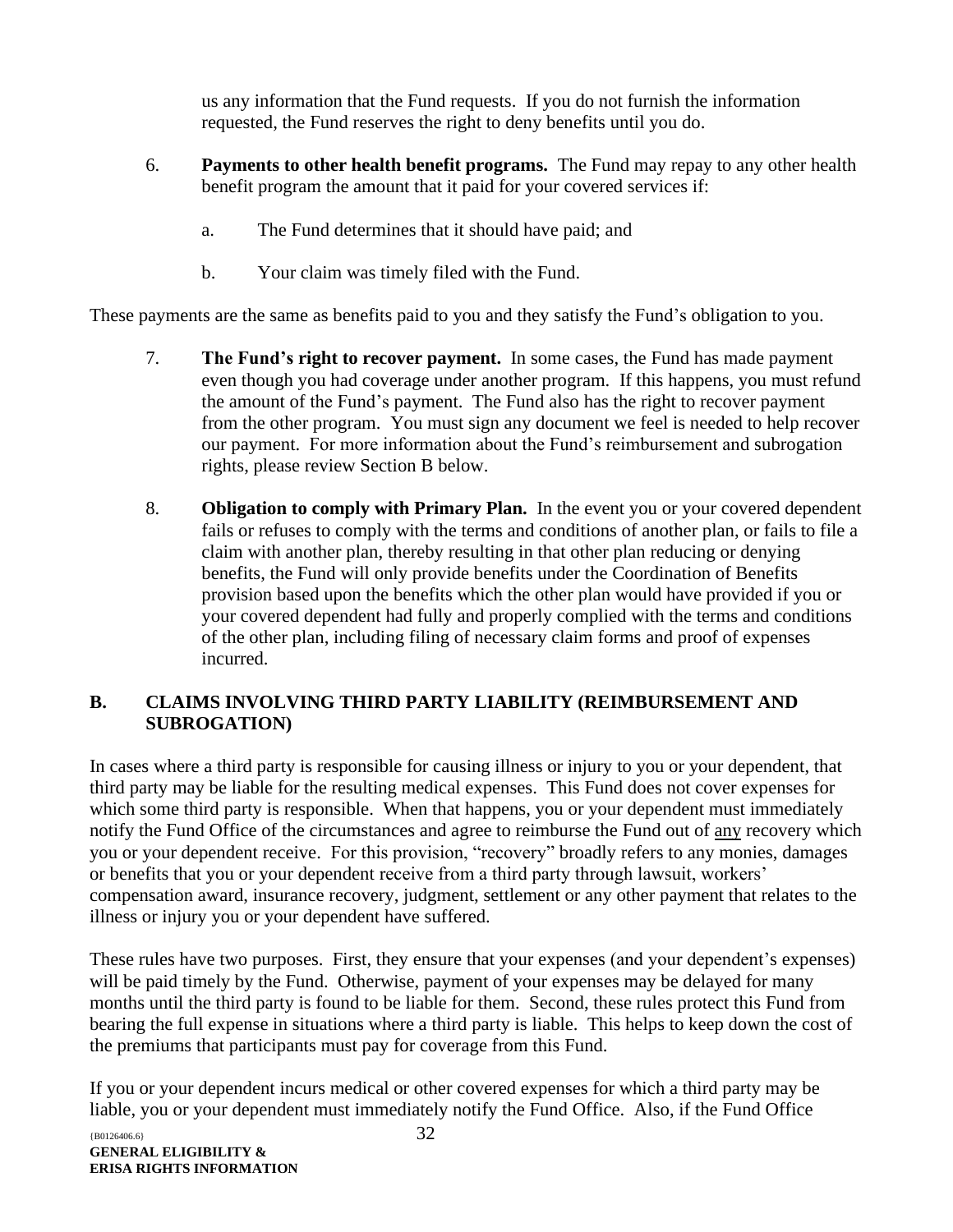requests it, you must promptly provide the Fund Office with any information and documents that may be related to such third party recovery, claim or legal action. You and your dependents agree that the Fund automatically acquires any and all rights which you or your dependent may have against the third party. In addition, the Fund has the right to be reimbursed for payments made on behalf of you or your dependent under these circumstances. The Fund must be reimbursed from any recovery that you or your dependent obtains from the liable third party before any other expenses, including attorneys' fees, are taken out of the recovery.

As such, if you or your dependent becomes ill or is injured and a third party may be responsible for the illness or injury or a third party may be responsible for paying damages or benefits related to the illness or injury, the Fund may advance payment of benefits on behalf of you or your dependent, but only under the following conditions:

- The Trustees may, in their sole discretion, require you or your dependent to execute the Fund's lien forms before the Fund will pay any benefits related to those expenses. If the Trustees have required execution of the Fund's lien forms, no benefits will be provided unless you or your dependent and your (or your dependent's) attorney, if any, sign the forms. You or your dependent also must notify the Fund before retaining another attorney or an additional attorney since that attorney must also execute the forms. IN NO EVENT SHALL THE FAILURE OF THE TRUSTEES TO REQUIRE EXECUTION OF THE LIEN FORMS DIMINISH OR BE CONSIDERED A WAIVER OF THE FUND'S RIGHT OF SUBROGATION AND REIMBURSEMENT.
- If you or your dependent recovers money from a third party related to an illness or injury for which the Fund has paid benefits, you or your dependent must repay the Fund for the benefits it paid out on behalf of you or your dependent, up to the amount of the recovery. For example, if the Fund pays out \$15,000 in medical claims on your behalf, and you later recover \$25,000 from the third party responsible for your injury, you must reimburse the Fund for the \$15,000 of medical benefits that it paid on your behalf. In addition, if the third party recovery is less than the full amount of damages or expenses that you or your dependent claim, the Fund's share of the recovery will not be reduced and will remain the full amount of the benefits the Fund has paid on your behalf, unless the Fund agrees in writing to a reduced amount.
- **...** This repayment obligation applies to any recovery from a third party, regardless of how the recovery is structured and regardless of whether the payment is characterized as compensation for medical expenses, pain and suffering or something else.
- The Fund has a specific and first right of reimbursement out of the proceeds of any recovery to you or your dependent. That means that you or your dependent's obligation to repay the Fund has priority over other obligations you or your dependent may have, including any obligation to pay attorneys' fees out of the recovery. You or your dependent may not reduce the amount you or your dependent owes the Fund to account for the payment of attorney's fees or other obligations.
- Once Fund benefits are paid, the Fund has a lien on the proceeds of any recovery from a third party received by you (or on your behalf) or your dependent (or on his/her behalf). Therefore, you and your dependent consent and agree that a lien or an equitable lien by agreement in favor of the Fund exists with regard to any recovery from a third party. In addition, you grant the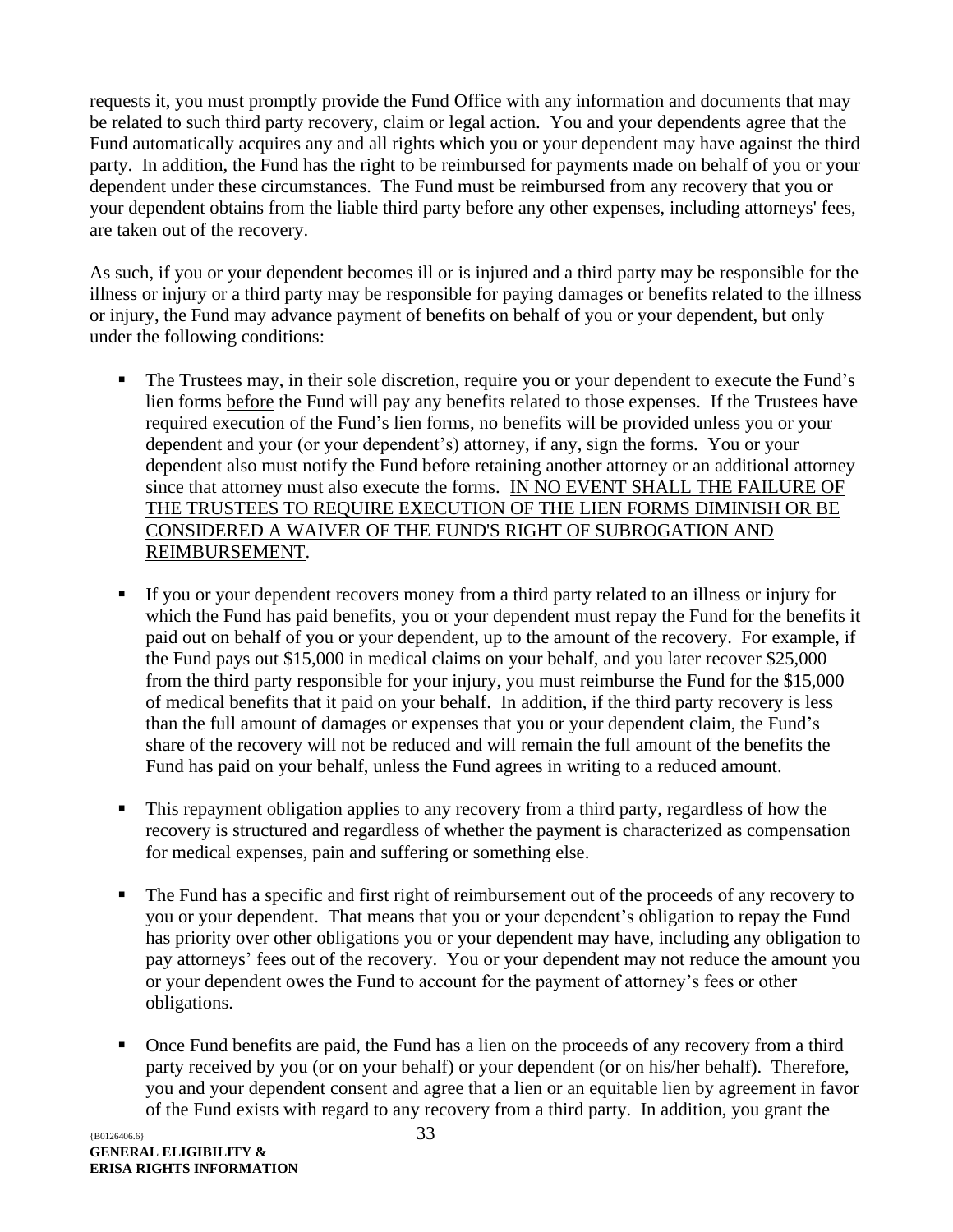Fund an irrevocable vested future interest in the proceeds of any recovery from a third party that is predicated on an illness or injury for which Fund benefits were paid to you or your dependent. You also agree that once you or your dependent receive a recovery, you and your dependent are responsible for holding and safeguarding the Fund's funds in a constructive trust until those funds are surrendered to the Fund. You and your dependent will act as the trustee and fiduciary of the Fund's funds, and you and your dependent may be liable for your failure to safeguard those funds.

- **•** In accordance with the lien described in the paragraph above, you and your dependent agree to cooperate with the Fund to effect the Fund's reimbursement or subrogation rights, including but not limited to reimbursing the Fund for its costs and expenses. You or your dependent also agree not to do anything that may impair, prejudice or discharge your right to recover from a third party and/or the Fund's right to reimbursement or subrogation, including but not limited to settling any claim or lawsuit without the written consent of the Fund.
- You and your dependent may not assign any rights or causes of action that you may have against any third-party tortfeasors without the express written consent of the Fund. The Trustees, in their sole discretion, may require you to assign your entire claim against the third party to this Fund, and you and your dependent agree and consent that the Fund may bring an action or claims against a third party in your place (or in place of your dependent) to recover the paid Fund benefits. If this Fund recovers from the third party any amount in excess of the benefits paid plus the expenses incurred in making the recovery (including the Fund's attorneys fees), the excess will be paid to you or your dependent.
- The Fund's rights of subrogation and reimbursement will not be affected, reduced or eliminated by the make-whole doctrine, comparative fault, the common fund doctrine, the attorney fund doctrine, or any other defenses or doctrines that may affect the Fund's recovery.

If you or your dependent fail to inform this Fund that you or your dependent have a claim against a third party; fail to assign your claim or your dependent's claim against the third-party to this Fund when required to do so (and to cooperate with the Fund's subsequent collection efforts); fail to require any attorney that you or your dependent retain at any time to sign the Fund's liens forms; if you, your dependent and/or your attorney fail to reimburse the Fund out of any recovery obtained from the third party; and/or you or your dependent fail to fully reimburse the Fund out of any settlement received even if this Fund reduces the amount of its lien or otherwise limits its rights, then you or your dependent are personally liable to this Fund for the reimbursement owed to this Fund out of the third party recovery plus ten percent (10%) per annum, as well as for the Fund's attorneys' fees and costs incurred in recovering that amount. The Fund may offset the amount owed from any future benefit claims or, if necessary, take appropriate legal action against you or your dependent.

In addition to satisfaction of its existing lien from any recovery which you or your dependent receive, the Fund is also entitled to a future credit for related medical expenses equal to the net monies that you receive. As such, you or your dependent must spend your net recovery on related medical expenses until the amount of that net recovery is exhausted. Only then will your further related medical expenses again be the financial responsibility of the Plan. The Fund Office will determine the net monies available for a future credit.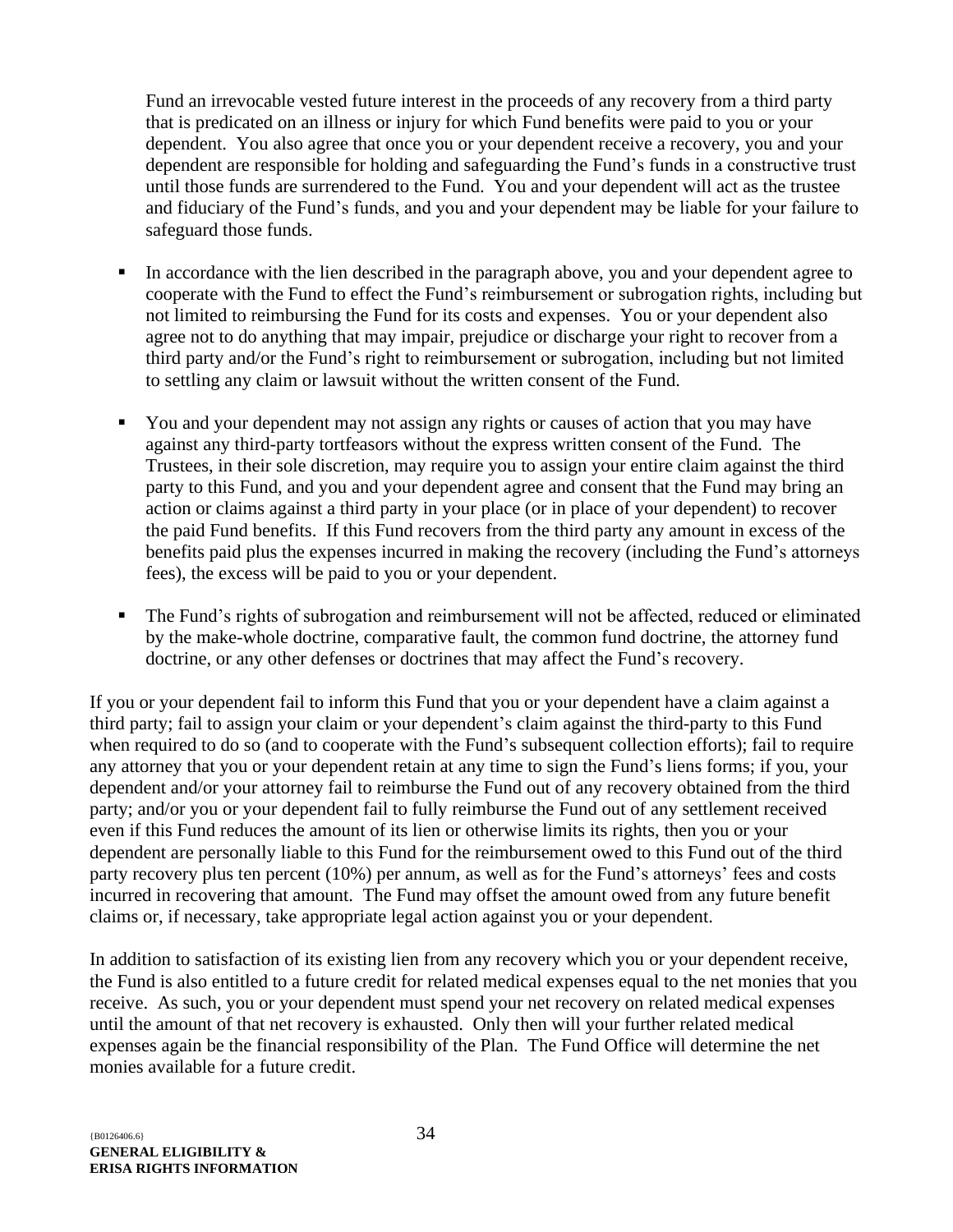#### <span id="page-37-0"></span>**C. RETURN OF OVERPAYMENTS OR MISTAKEN PAYMENTS**

In the event that a participant or a third party is paid benefits from the Plan in an improper amount or otherwise receives Plan assets not in compliance with the Plan (hereinafter referred to as overpayments or mistaken payments), the Plan has the right to start paying the correct benefit amount. In addition, the Plan has the right to recover any overpayment or mistaken payment made to you or to a third party. The claimant, third party, or other individual or entity receiving the overpayment or mistaken payment must pay back the overpayment or mistaken payment to the Plan with interest at 9% per annum. Such a recovery may be made by reducing other benefit payments made to or on behalf of you or your spouse or dependents, by commencing a legal action or by such other methods as the Trustees, in their discretion, determine to be appropriate. The claimant, third party, or other individual or entity shall reimburse the Plan for attorneys' fees and paralegal fees, court costs, disbursements, and any expenses incurred by the Plan in attempting to collect and in collecting the overpayment or mistaken payment of benefits. The determination as to these matters is solely made by the Trustees.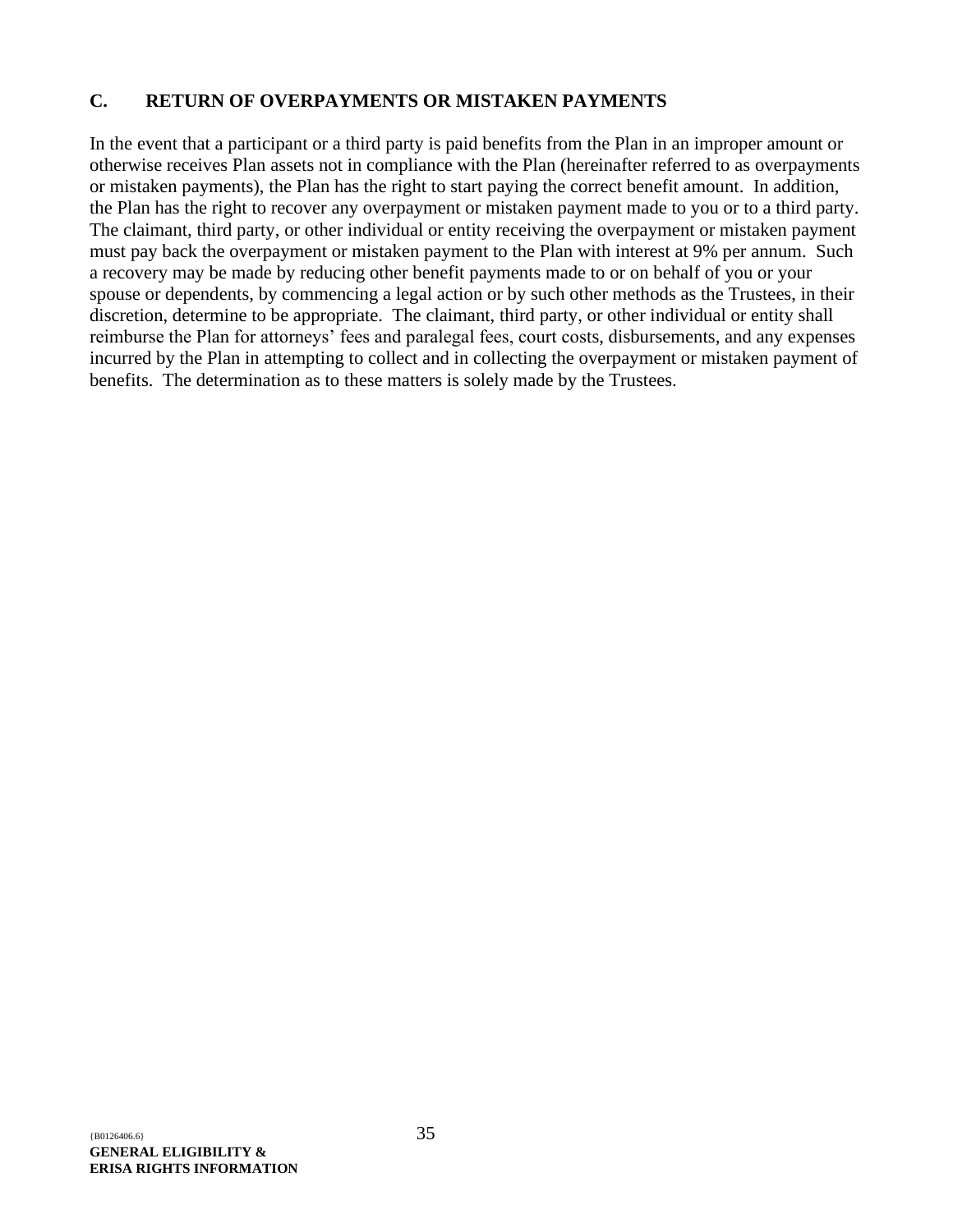## *Section 7*

#### *CLAIMS AND APPEAL PROCEDURES*

#### <span id="page-38-2"></span><span id="page-38-1"></span><span id="page-38-0"></span>**A. INITIAL DECISIONS AND ADVERSE BENEFIT DETERMINATIONS**

The "initial decision" is the first notice you will receive from the Fund as to whether your benefits claim is covered by this Fund. If the initial decision indicates that your claim for benefits is denied, or is not fully covered, that decision is known as an "adverse benefit determination."

More specifically, an adverse benefit determination is: (1) a denial, reduction, or termination of, or a failure to provide or make payment (in whole or in part) for a benefit, including any such decision that is based on the participant's, dependent's or beneficiary's eligibility to participate in the Fund; and (2) a denial, reduction, or termination of, or a failure to make payment (in whole or in part) for a benefit resulting from the application of any utilization review or failure to cover an item or service for which benefits are otherwise provided because it is determined to be experimental or investigational or not medically necessary or appropriate.

#### <span id="page-38-3"></span>**B. PROCEDURES FOR MAKING INITIAL DECISIONS**

#### *Medical Benefits (Administered by Excellus BlueCross BlueShield of Central New York), Dental Benefits (Administered by Lifetime Benefit Solutions, Inc.), and Prescription Drug Benefits (Administered by Express Scripts, Inc.)*

For these Medical Benefit Claims, the rules that apply depend on whether the claim is a Pre-Service Claim, Urgent Care Claim, Concurrent Care Claim, and/or Post-Service Care Claim. Each of these types of Claims and the rules related to them are described below.

#### Pre-Service Claims

A Pre-Service Claim is any claim with respect to which the terms of the Plan condition receipt of the benefit, in whole or in part, on approval of the benefit in advance of obtaining medical care. The only possible Pre-Service Claims are claims for Medical Benefits administered by Excellus BlueCross BlueShield of Central New York, Dental Benefits administered by Lifetime Benefit Solutions, Inc., and Prescription Drug Benefits administered by Express Scripts, Inc.

For Pre-Service Claims, you will be notified of the benefit determination by Excellus BlueCross Blue Shield of Central New York, Lifetime Benefit Solutions, Inc., or Express Scripts, Inc., the third-party administrators (whether adverse or not), within a reasonable period, but not later than 15 days after receipt of the claim. The 15-day period may be extended for up to 15 days for matters beyond the Plan's control if, before the end of the initial 15-day period, you are notified of the reasons for the extension and of the date by which the third-party administrator expects to render a decision. If the extension is needed because you did not submit the information necessary to decide the claim, the notice of extension will describe the information that you need to provide and you will have 45 days from receipt of the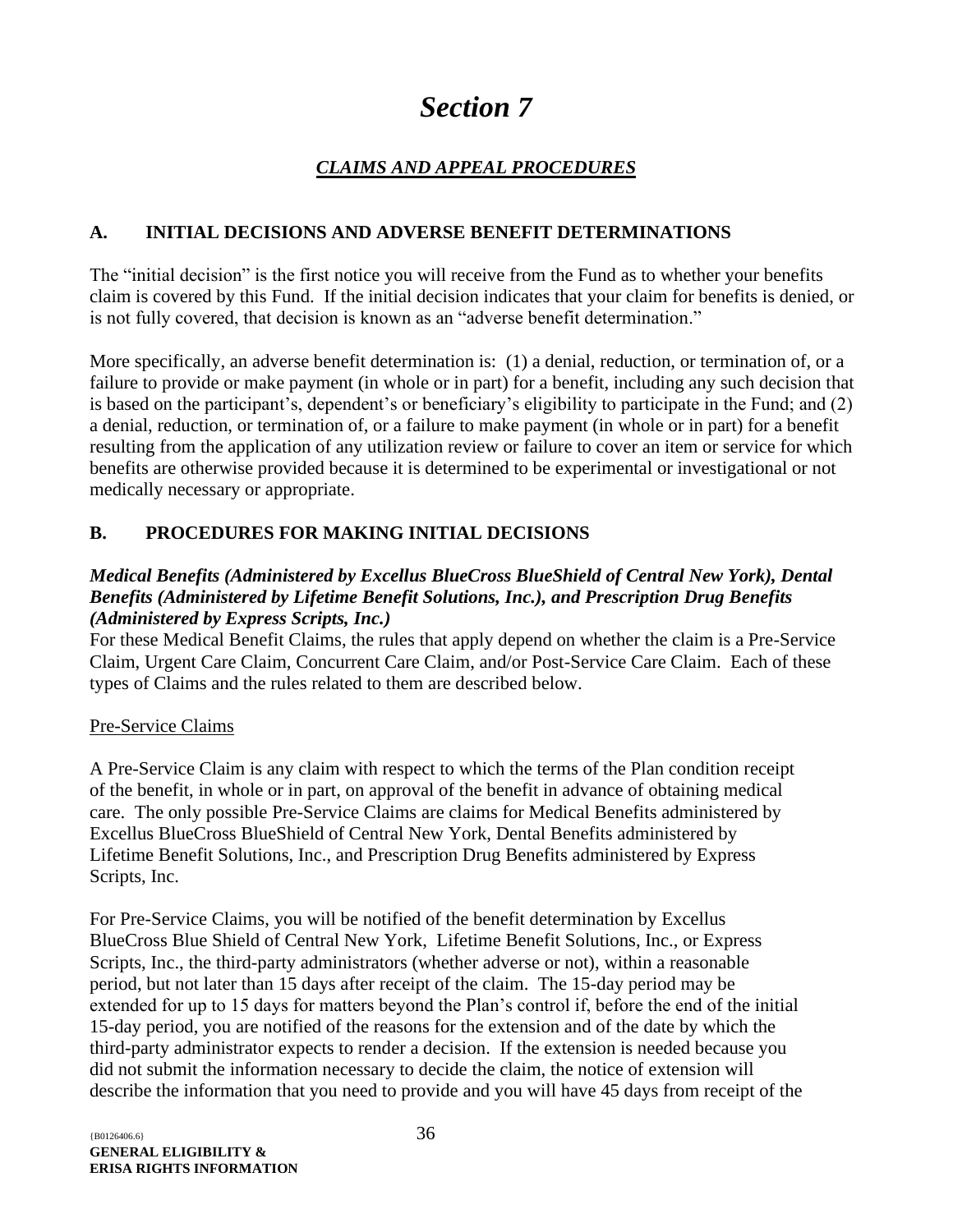notice to provide the specified information. A decision will then be made within 15 days after the earlier of the date you supply the requested information or the date by which you must provide the additional information. In addition, if the claim is improperly filed, the third-party administrator will provide notice of the failure within 5 days.

#### Urgent Care Claims

An Urgent Care Claim is a Pre-Service Claim for medical care or treatment that is timesensitive. In particular, an Urgent Care Claim is one in which the application of the time periods for making non-urgent care determinations could seriously jeopardize the life or health of the claimant or the ability of the claimant to regain maximum function, or, in the opinion of a physician with knowledge of the claimant's medical condition, would subject the claimant to severe pain that cannot be adequately managed without the care or the treatment that is the subject of the claim. The only possible Urgent Care Claims are claims for Medical Benefits administered by Excellus BlueCross BlueShield of Central New York, Prescription Drug Benefits administered by Express Scripts, Inc. and Dental Benefits administered by Lifetime Benefit Solutions, Inc.

For Urgent Care Claims, you will be notified by the third-party administrator(s) regarding the benefit determination (whether adverse or not) as soon as possible, and not later than 72 hours after receipt, unless you fail to provide sufficient information to decide the claim. In the case of a failure to provide sufficient information or to follow filing procedures, you will be notified of the failure as soon as possible, but not later than 24 hours after receipt of the claim, of the specific information needed to complete the claim. You will be provided a reasonable amount of time to provide the specified information, but not less than 48 hours. Notification of the decision on that claim will then be provided within 48 hours after the earlier of third-party administrator's receipt of the specified information or the end of the additional period afforded you to provide such information. Notification can be made orally, provided a written or electronic communication is provided within 3 days of the oral notification.

#### Post-Service Claims

A Post-Service Claim means any claim that is not a Pre-Service claim, i.e., prior Plan approval is not a prerequisite to obtaining medical care and payment is being requested for medical care already rendered to the claimant. Certain claims for Medical Benefits, Prescription Drug Benefits and/or Dental Benefits administered are Post-Service Claims.

For Post-Service Claims, you will be notified of any adverse benefit determination by Excellus BlueCross BlueShield of Central New York (the third-party administrator for Medical Benefits), Lifetime Benefit Solutions, Inc., (the third-party administrator for the Dental Benefits), or Express Scripts, Inc. (the third-party administrator for the Prescription Drug Benefit) within a reasonable period, but not later than 30 days after receipt of the claim. The 30-day period may be extended by 15 additional days for matters beyond the Plan's control if, before the end of the initial 30-day period, the third-party administrator notifies you of the reasons for the extension and of the date by which it expects to render a decision. If the extension is needed because you did not submit the information necessary to decide the claim, the notice of extension will describe the required information and give you at least 45 days from receipt of the notice to provide it. A determination will then be made within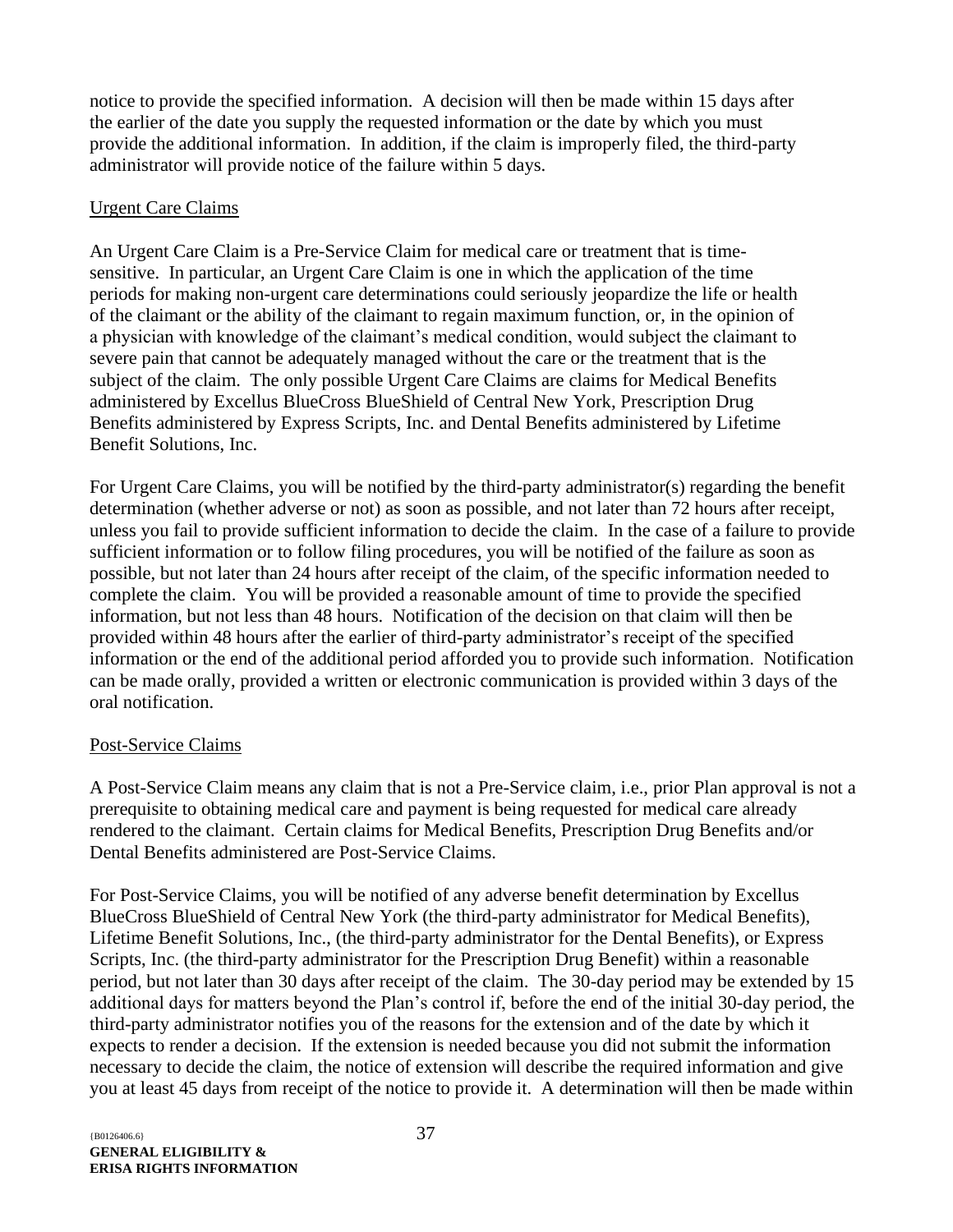15 days after the earlier of the date you supply the requested information or the date by which you must provide the additional information.

#### Concurrent Care Claims

A Concurrent Care Claim is a claim involving a pre-approved, ongoing course of treatment, including a request for extension of a course of treatment. The only possible Concurrent Care Claims are claims for Medical Benefits administered by Excellus BlueCross BlueShield of Central New York and Dental Benefits administered by Lifetime Benefit Solutions, Inc.

If the Plan has approved an ongoing course of treatment to be provided over a period of time or number of treatments, any reduction or termination by the Plan of such course of treatment is an adverse benefit determination. You will receive notice of such an adverse determination from Excellus BlueCross BlueShield of Central New York or Lifetime Benefit Solutions, Inc. sufficiently in advance of the reduction or termination to allow you to appeal and obtain a determination on review before the reduction or termination occurs. Also, for any request to extend an urgent care ongoing course of treatment beyond the initially-prescribed period of time, you will be notified of the determination (whether adverse or not) within 24 hours after receipt of the claim, as long as the claim is made at least 24 hours before the end of the initially-prescribed period of time or number of treatments.

#### Examinations

The third-party administrator or its designee shall have the right to have a physician of its choice examine you during the pendency of a claim as often as is reasonable under the circumstances. Failure to appear for such examination shall bar any further payment of Fund benefits.

#### *Prescription Drug Benefit*

Claim forms are not needed to obtain prescription benefits. To request prescription benefits you simply present your card and prescription to the pharmacist. That request is not considered a "claim" under these procedures. However, if your request is denied in whole or in part, you may file a claim for benefits by submitting your paid receipts for the prescription drug, along with a completed claim form, to Express Scripts, Inc. at the following address:

#### P.O. Box 747000 Cincinnati, OH 45274-7000

If you need a claim form, or have any questions regarding these procedures, please call the Fund Office at 315.455.9790.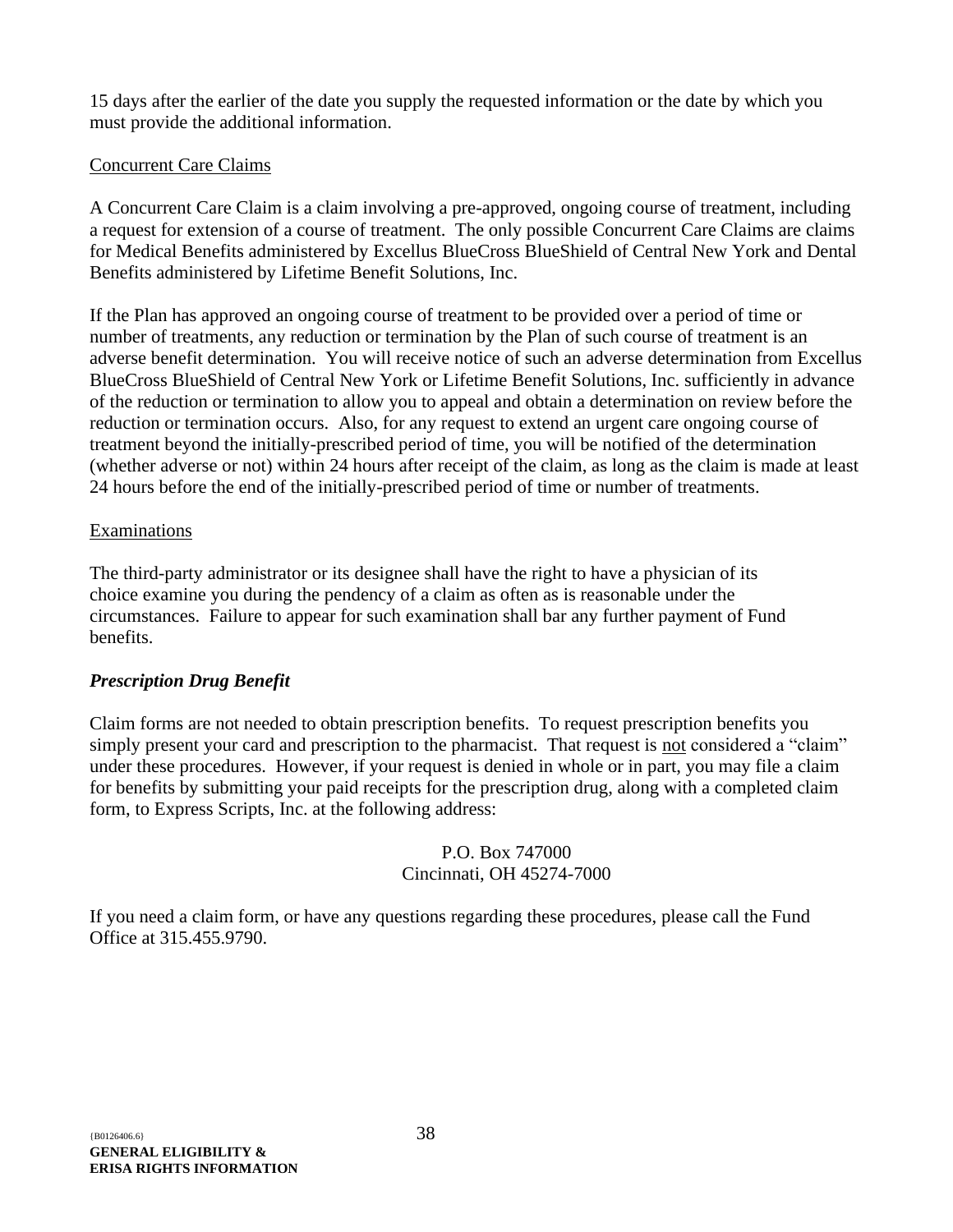#### *Vision Care Benefits (Administered by Davis Vision)*

The Vision Care Benefit's claims procedures are set forth in the Certificate of Insurance provided by HM Life Insurance Company of New York, which is incorporated herein by reference.

#### *Non-Occupational Weekly Disability Benefits (Administered by Union Labor Life Insurance Company)*

The Non-Occupational Weekly Disability Benefits and New York Paid Family Leave Benefits are administered by Union Labor Life Insurance Company ("Ullico"). If your claim for Non-Occupational Weekly Disability Benefits or New York Paid Family Leave Benefits is denied in whole or in part for any reason, then within 45 days after Ullico receives your claim, Ullico will send you written notice of its decision. This period may be extended for up to two 30-day periods due to matters beyond the control of the insurer. For any extensions, Ullico will provide advance written notice indicating the circumstances requiring the extension and the date by which it expects to render a decision. Any notice of extension shall specifically explain the standards on which entitlement to a benefit is based, the unresolved issues that prevent a decision on the claim, and the additional information needed to resolve those issues (if any), and you shall be afforded at least 45 days within which to provide specified information (if applicable). A decision will then be made within 30 days after the earlier of the date you supply the requested information or the date by which you must supply the additional information.

#### *Basic Life Insurance and Accidental Death and Dismemberment Insurance Benefits (Administered by First Unum Life Insurance Company)*

The Basic Life Insurance and Accidental Death and Dismemberment Insurance Benefits are administered by First Unum Life Insurance Company ("Unum").

- A. If your claim based on death or a covered loss not based on disability is denied in whole or in part for any reason, then within 90 days after Unum receives your claim, Unum will send you written notice of its decision, unless special circumstances require an extension, in which case Unum will send you written notice of the decision no later than 180 days from the date it receives your claim. If an extension is necessary, you will be given written notice of the extension before the expiration of the initial 90-day period, which shall indicate the special circumstances requiring the extension of time and the date by which the Plan expects to render the benefit determination.
- B. If your claim based on your disability is denied in whole or in part for any reason, then within 45 days after Unum receives your claim, Unum will send you written notice of its decision. This period may be extended for up to two 30-day periods due to matters beyond the control of the insurer. For any extensions, Unum will provide advance written notice indicating the circumstances requiring the extension and the date by which it expects to render a decision. Any notice of extension shall specifically explain the standards on which entitlement to a benefit is based, the unresolved issues that prevent a decision on the claim, and the additional information needed to resolve those issues (if any), and you shall be afforded at least 45 days within which to provide specified information (if applicable). A decision will then be made within 30 days after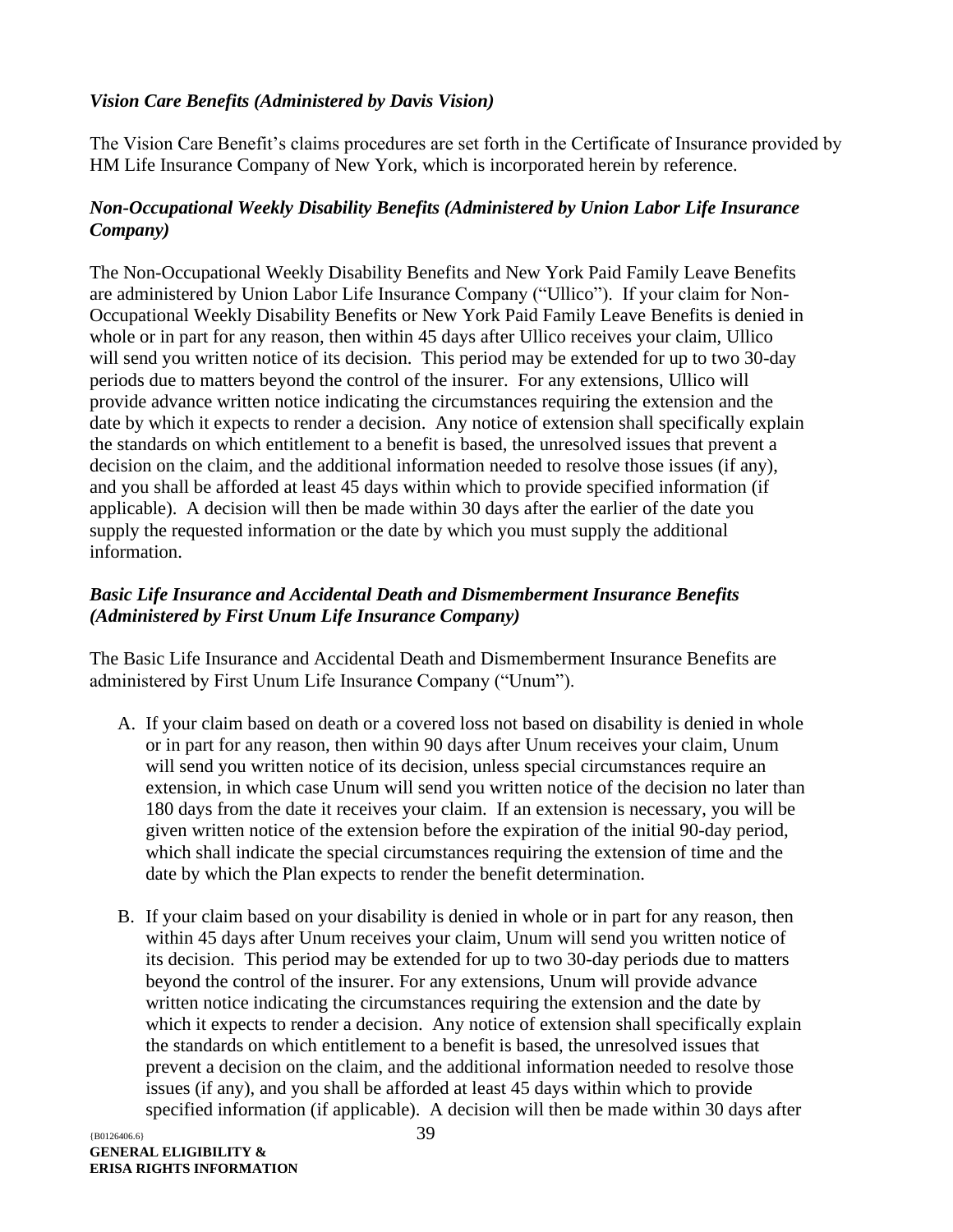the earlier of the date you supply the requested information or the date by which you must supply the additional information.

#### *Dependent Life Insurance Benefits (Administered by the Board of Trustees of the New York State Teamsters Council Health and Hospital Fund)*

The Dependent Life Insurance Benefits are administered by the Fund. If your claim for Dependent Life Insurance is denied in whole or in part for any reason, then within 90 days after the Fund receives your claim, the Fund will send you written notice of its decision, unless special circumstances require an extension, in which case the Fund will send you written notice of the decision no later than 180 days from the date it receives your claim. If an extension is necessary, you will be given written notice of the extension before the expiration of the initial 90-day period, which shall indicate the special circumstances requiring the extension of time and the date by which the Plan expects to render the benefit determination.

#### *Legal Benefits (Administered by Moyer & Associates)*

The Legal Benefits are administered by Moyer & Assoiates. If you believe you are eligible for benefits, a representative from Moyer & Associates will contact the Fund on your behalf to verify the status of your eligibility. If the Fund advises that you are not eligible, Moyer & Associates will notify you of this determination immediately. If you are denied coverage by Moyer & Associates, or by any Participating Attorney, you may file a claim requesting benefits by writing to Moyer & Associates at the following address:

> Moyer & Associates Vincent M. Moyer, Esq. 28 East Main Street, Suite 900 Rochester, NY 14614

Moyer & Associates will make a determination on your claim within 7 days from receipt of your letter.

#### <span id="page-42-0"></span>**C. NOTICE OF ADVERSE BENEFIT DETERMINATION**

If you receive notice of an adverse benefit determination, it will contain the following information:

- 1. The specific reasons for the adverse determination;
- 2. Reference to the specific plan provisions (including any internal rules, guidelines, protocols, criteria, etc.) on which the determination is based;
- 3. A description of any additional material or information necessary for you to complete the claim and an explanation of why such material or information is necessary;
- 4. A description of the Plan's review procedures and the time limits applicable to such procedures, including a statement of your right to bring a civil action under § 502(a) of ERISA following an adverse benefit determination on review;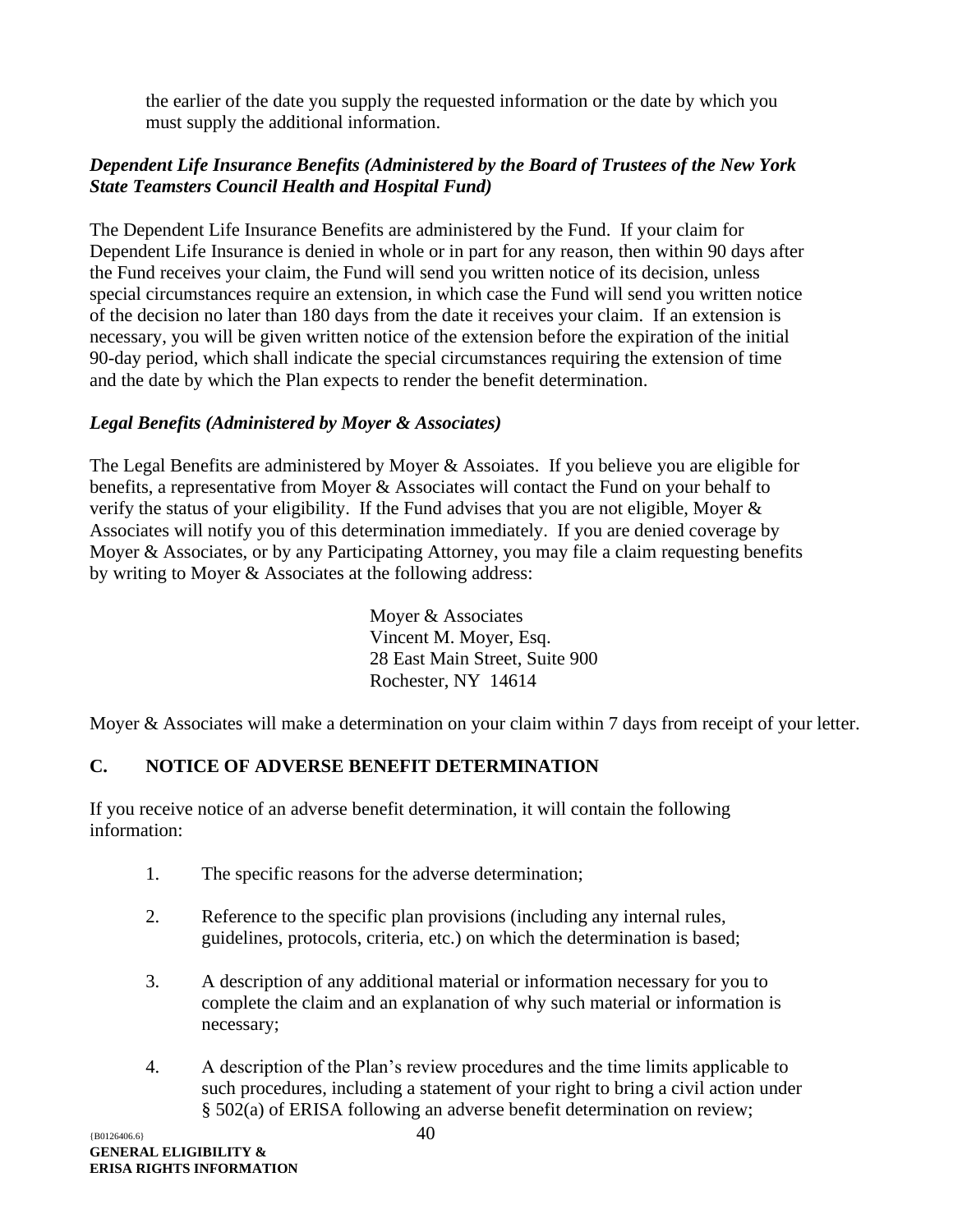- 5. In the case of an adverse determination involving the claim for urgent care, a description of the expedited review process applicable to such claims;
- 6. If an internal rule, guideline, or protocol was relied upon in making the adverse determination with regard to medical or disability benefits, the rule, etc., or a statement that the rule was relied upon and that a copy of it will be provided free of charge upon request; and
- 7. If an adverse benefit determination under the medical or disability benefits is based on medical necessity or experimental treatment, either an explanation of the scientific judgment for the determination, applying the Plan's terms to your medical circumstances, or a statement that such an explanation will be provided free of charge upon request.

#### <span id="page-43-0"></span>**D. APPEALS OF ADVERSE BENEFIT DETERMINATIONS**

If you are not satisfied with the reason or reasons for your adverse benefit determination, you may appeal the determination. If you have chosen someone to represent you in making your appeal, then your letter (or your representative's letter) must state that you have authorized him or her to represent you with respect to your appeal, and you must sign such statement. The Trustees (or their third-party administrators) will not be able to communicate with someone else about your claim unless you have provided written notice that that person is your chosen representative.

#### <span id="page-43-1"></span>**E. PROCEDURES FOR APPEALS**

Time Frame For You To File An Appeal

#### *Medical, Dental and Prescription Drug Benefit Claims:*

To appeal an adverse determination of a Medical Benefit, Dental Benefit or Prescription Drug Benefit, you must file your appeal with the third-party administrator within 180 days after you receive the initial adverse benefit determination. For Medical, Dental and Prescription Drug claims other than Urgent Care claims, the Plan employs a two-level appeal process. If you have your first level appeal of a Medical claim denied, to appeal to the second level of appeal, you must file your second-level appeal with the Board of Trustees within 45 days from the date of the letter of denial of your first-level appeal.

Excellus BlueCross BlueShield of Central New York, Lifetime Benefit Solutions, or Express Scripts, Inc. will decide first level of appeals for Pre-Service and Post-Service claims. The appropriate thirdparty administrator will decide all appeals of Urgent Care claims and the second level of appeal on any Pre-Service and Post-Service claims.

Notwithstanding anything in this paragraph to the contrary, for Concurrent Claims involving a reduction or termination of a pre-approved, ongoing course of treatment, you will have 180 days to appeal to Excellus BlueCross BlueShield of Central New York, with respect to Concurrent Medical Benefit Claims, to Lifetime Benefit Solutions, Inc., with respect to concurrent Dental Benefit Claims, or to Express Scripts, Inc., with respect to concurrent Prescription Drug claims.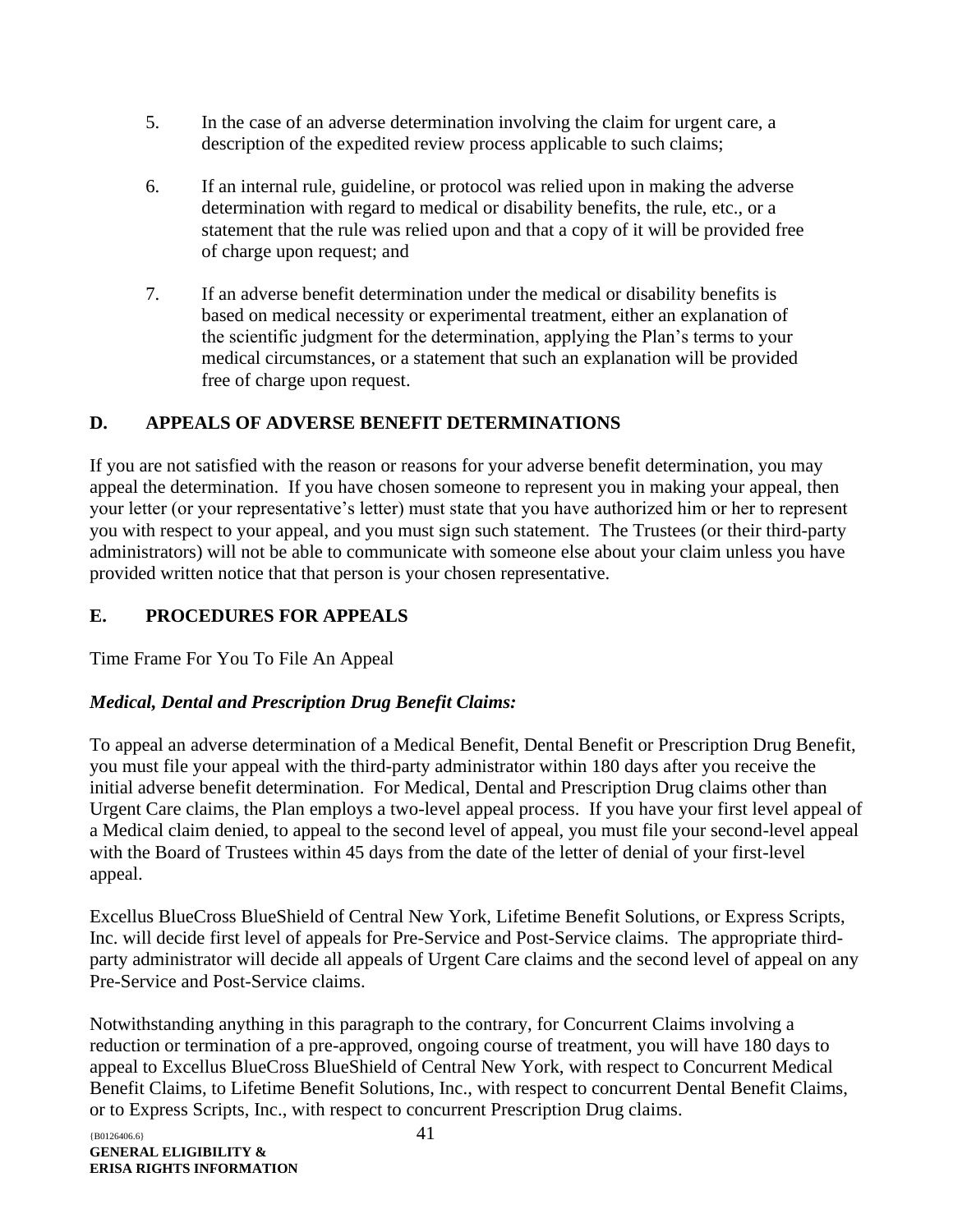*Special Rule Regarding Urgent Care Claims:* If Urgent Care Claims are involved, you may request an expedited appeal, either orally or in writing, and all necessary information, including the Plan's benefit determination on review, shall be transmitted between you and the Plan or the third-party administrator by telephone, facsimile, or other similarly expeditious method. Further, if the appeal involves an Urgent Care Claim, a health care professional with knowledge of your medical condition, such as your treating physician, will be permitted to act as your authorized representative.

#### *Vision Benefit Claims:*

The Vision Care Benefit's appeals procedures are set forth in the Certificate of Insurance provided by HM Life Insurance Company of New York, which is incorporated herein by reference.

#### *Legal Benefit Claims:*

To appeal an adverse determination of a Legal Benefit, you must contact the Fund Office in writing stating your desire to appeal the determination. You have 60 days to appeal such a claim.

#### *Non-Occupational Weekly Disability Benefit and New York Paid Family Leave Benefit Claims:*

To appeal an adverse determination of a Non-Occupational Weekly Disability Benefit, you must contact Ullico in writing stating your desire to appeal the determination. You have 180 days to appeal such a claim.

#### *Basic Life Insurance and Accidental Death and Dismemberment Benefits:*

To appeal a Basic Life Insurance or Accidental Death and Dismemberment Insurance adverse benefit determination, you must contact Unum in writing stating your desire to appeal the determination. Your correspondence should be directed to Unum.

- A. You have 60 days to appeal an adverse benefit determination based on death or a covered loss not based on disability.
- B. You have 180 days to appeal an adverse benefit determination based on your disability.

#### *Dependent Life Insurance Benefits:*

To appeal a Dependent Life Insurance adverse benefit determination, you must contact the Fund Office in writing stating your desire to appeal the determination. You have 60 days to appeal such a claim.

#### **GUIDELINES FOR APPEALS**

For appeals to the Board of Trustees, your correspondence (or your representative's correspondence) must include the following statement: "I AM WRITING IN ORDER TO APPEAL YOUR DECISION TO DENY ME BENEFITS. YOUR ADVERSE BENEFIT DETERMINATION WAS DATED \_\_\_\_\_\_\_\_\_\_\_\_, 20\_\_\_\_." If this statement is not included, then the Trustees may not understand that you are making an appeal, as opposed to a general inquiry.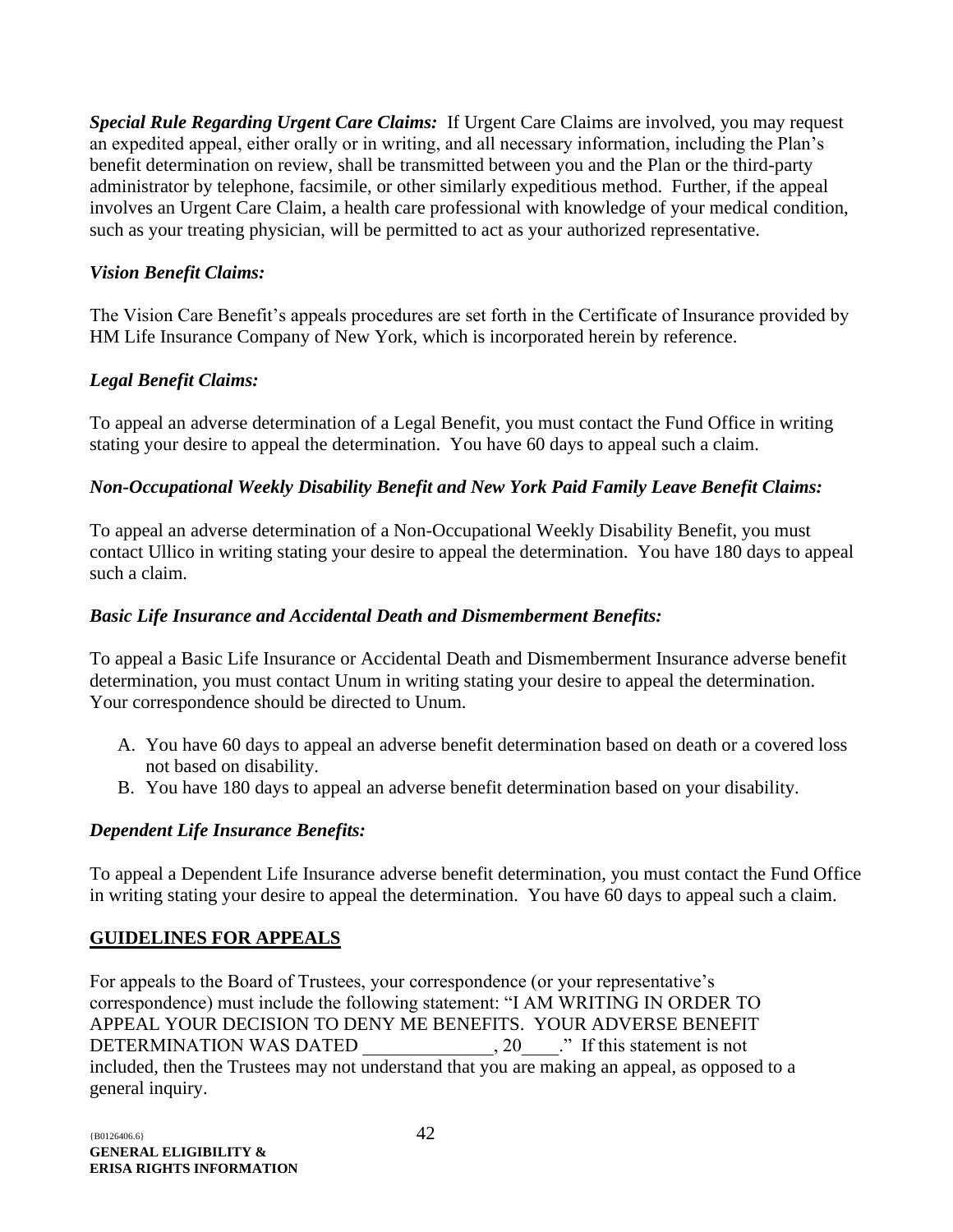You shall have the opportunity to submit written comments, documents, records, and other information related to the claim for benefits. You shall also be provided, upon request and free of charge, reasonable access to, and copies of, all documents, records, and other information relevant to your claim for benefits. The review will take into account all comments, documents, records, and other information submitted by the claimant relating to the claim, without regard to whether such information was submitted or considered in the initial benefit determination.

In addition, all appeals other than those involving the Basic Life Insurance and Accidental Death must adhere to the following criteria: (1) the review will not afford deference to the initial adverse benefit determination and will be conducted by an appropriate named fiduciary of the Plan who is neither the individual who made the adverse benefit determination nor the subordinate of such individual; (2) insofar as the adverse benefit determination is based on medical judgment, the appropriate named fiduciary of the Plan will consult with a health care professional who has appropriate training and experience in the field of medicine involved in the medical judgment; (3) such health care professional shall not be the individual, if any, who was consulted in connection with the adverse benefit determination that is the subject of the appeal, nor the subordinate of such individual; and (4) medical or vocational experts whose advice was obtained on behalf of the Plan, without regard to whether the advice was relied upon in making the adverse benefit determination, will be identified.

#### Time Frames for Plan to Determine Appeals

*Pre-Service and Concurrent Claims for Medical, Dental and Prescription Drug Benefits*: These Medical Benefit claims are subject to a two-level appeal process, as noted above. At the first level of appeal, Excellus BlueCross BlueShield of Central New York, Lifetime Benefit Solutions, Inc., or Express Scripts, Inc., the third-party administrators, will notify you of the decision on appeal within a reasonable period of time appropriate to the medical circumstances, but not later than 15 days after receipt of the request for review. If your first-level of appeal is denied and you appeal at the second level to the Board of Trustees, the Board of Trustees will notify you of the decision on appeal within a reasonable period of time appropriate to the medical circumstances, but not later than 15 days after receipt of the request for review.

*Urgent Care Claims*: The third-party administrator Trustees will decide and communicate to you its decision on appeal as soon as possible, taking into account medical exigencies, but not later than 72 hours after receipt of the request for review.

*Post-Service Claims for Medical, Dental and Prescription Drug Benefits*: These Medical Benefit claims are subject to a two-level appeal process, as noted above. At the first level of appeal, Excellus BlueCross Blue Shield of Central New York, Lifetime Benefit Solutions, Inc., or Express Scripts, Inc., will notify you of its determination on appeal within 30 days of receipt of the appeal. If your first-level appeal is denied and you appeal to the second level to the Board of Trustees, the Board of Trustees will also notify you of its determination on appeal within 30 days of receipt of the appeal.

*Basic Life Insurance and Accidental Death and Dismemberment Insurance Benefit Claims:*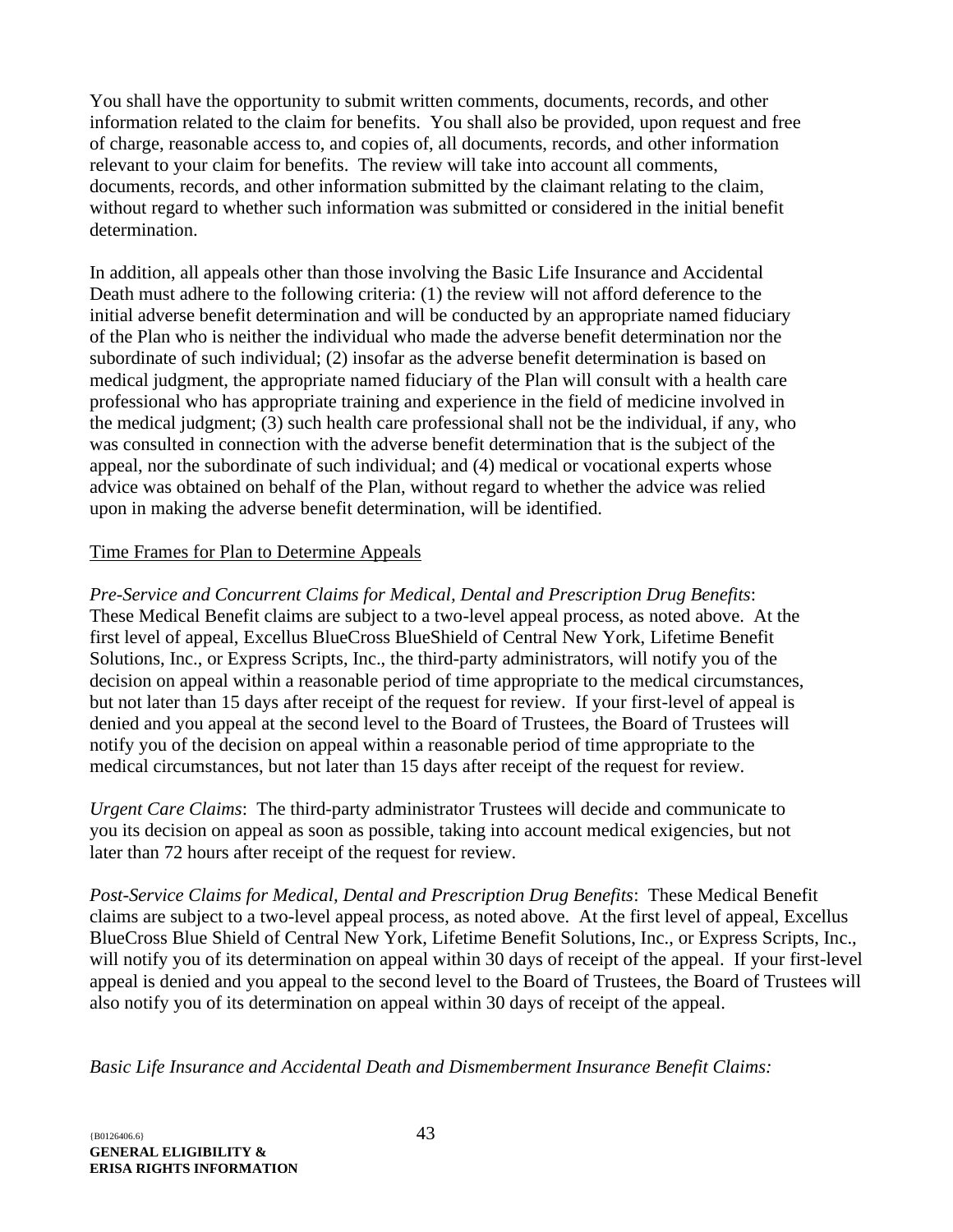- A. Appeals of adverse Basic Life Insurance and Accidental Death and Dismemberment Benefit Insurance determinations based on death or a covered loss not based on disability must be determined by the insurance company within 60 days. The 60 day period may be extended by up to 60 additional days if there are special circumstances that require an extension of time for processing the claim. If an extension is necessary, the insurance company will provide you with notice that indicates the special circumstances that require an extension of time and the date by which the Plan expects to render its determination on review.
- B. Appeals of adverse determinations based on your disability must be decided by the insurance company within 45 days. The 45-day period may be extended by up to 45 additional days if there are special circumstances that require an extension of time for processing the claim. If an extension is necessary, the insurance company will provide you with notice that indicates the special circumstances that require an extension of time and the date by which the Plan expects to render its determination on review.

*Non-Occupational Weekly Disability Benefits and New York Paid Family Leave Benefits*: Appeals of adverse Non-Occupational Weekly Disability Benefit and New York Paid Family Leave Benefit claims must be decided by the insurance company within 45 days. The 45 day period may be extended by up to 45 additional days if there are special circumstances that require an extension of time for processing the claim. If an extension in necessary, the insurance company will provide you with notice that indicates the special circumstances that require an extension of time and the date by which the Plan expects to render its determination on review.

*All Other Claims (Including Dependent Life Insurance Benefit and Legal Benefit Claims)*: The Trustees at their next regularly scheduled meeting will make a determination of appeal. However, if the appeal is received less than 30 days before the meeting, the decision may be made at the second meeting following receipt of the request. If special circumstances require an extension of time for processing, then a decision may be made at the third meeting following the date the appeal is made. Before an extension of time commences, you will receive written notice of the extension, describing the special circumstances requiring the extension and the date by which the determination will be made. The Plan will notify you of the benefit determination not later than 5 days after the determination is made.

The following applies to any benefit determination conditioned on a finding of disability by the Plan. These rules do not apply to a determination conditioned on a finding of disability by a party other than the Plan (e.g. the Social Security Administration).

- 1. Adverse benefit determination notices will include the following:
	- a. Discussion of the decision including, if applicable, an explanation of the basis for disagreeing with or not following:
		- (i) The views presented by the claimant to the Plan of health care professionals treating the claimant and vocational professionals who evaluated the claimant;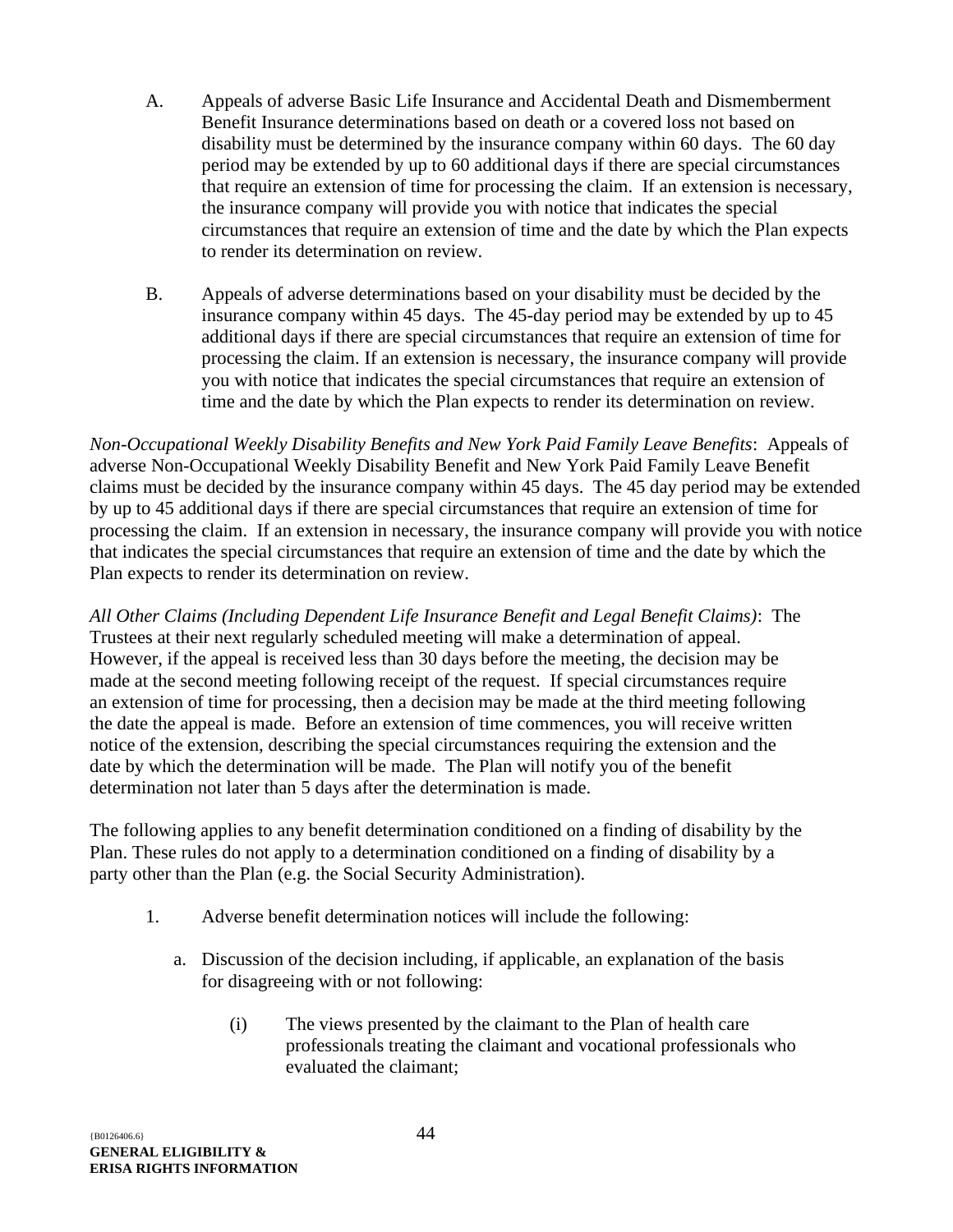- (ii) The views of medical or vocational experts whose advice was obtained on behalf of the Plan in connection with the adverse benefit determination, without regard to whether the advice was relied upon in making the benefit determination; and
- (iii) A Social Security Administration disability determination regarding the claimant, presented by the claimant to the Plan.
- b. A statement that the claimant is entitled to receive, upon request and free of charge, reasonable access to, and copies of, all documents, records, and other information relevant to the claimant's claim for benefits;
- c. Either the specific internal rules, guidelines, protocols, standards, or other similar criteria of the Plan relied upon in making the adverse determination or, alternatively, a statement that such rules, guidelines, protocols, standards or other similar criteria of the Plan do not exist; and
- d. For appeal determinations, any contractual limitations period for filing a civil action and the calendar date deadline for doing so.
- 2. Before the Plan issues an adverse benefit determination on appeal, the Plan Administrator will provide the claimant, free of charge, with any new or additional evidence considered, relied upon, or generated by the Trustees, or their designee, (or at the direction of the Trustees or their designee) in connection with the claim.
- 3. Before the Plan issues an adverse benefit determination on appeal based on a new or additional rationale, the Plan Administrator shall provide the claimant, free of charge, with the rationale.
- 4. The term ''adverse benefit determination'' also means any rescission of disability coverage with respect to a participant or beneficiary (whether or not, in connection with the rescission, there is an adverse effect on any particular benefit at that time). For this purpose, the term ''rescission'' means a cancellation or discontinuance of coverage that has retroactive effect, except to the extent it is attributable to a failure to timely pay required premiums or contributions towards the cost of coverage.
- 5. To the extent required by applicable law, any notices will be provided in a culturally and linguistically appropriate manner.
- 6. To the extent the Plan violates any applicable claims and appeals procedures, a participant may request a written explanation of the violation from the Plan. The Plan will respond within ten days.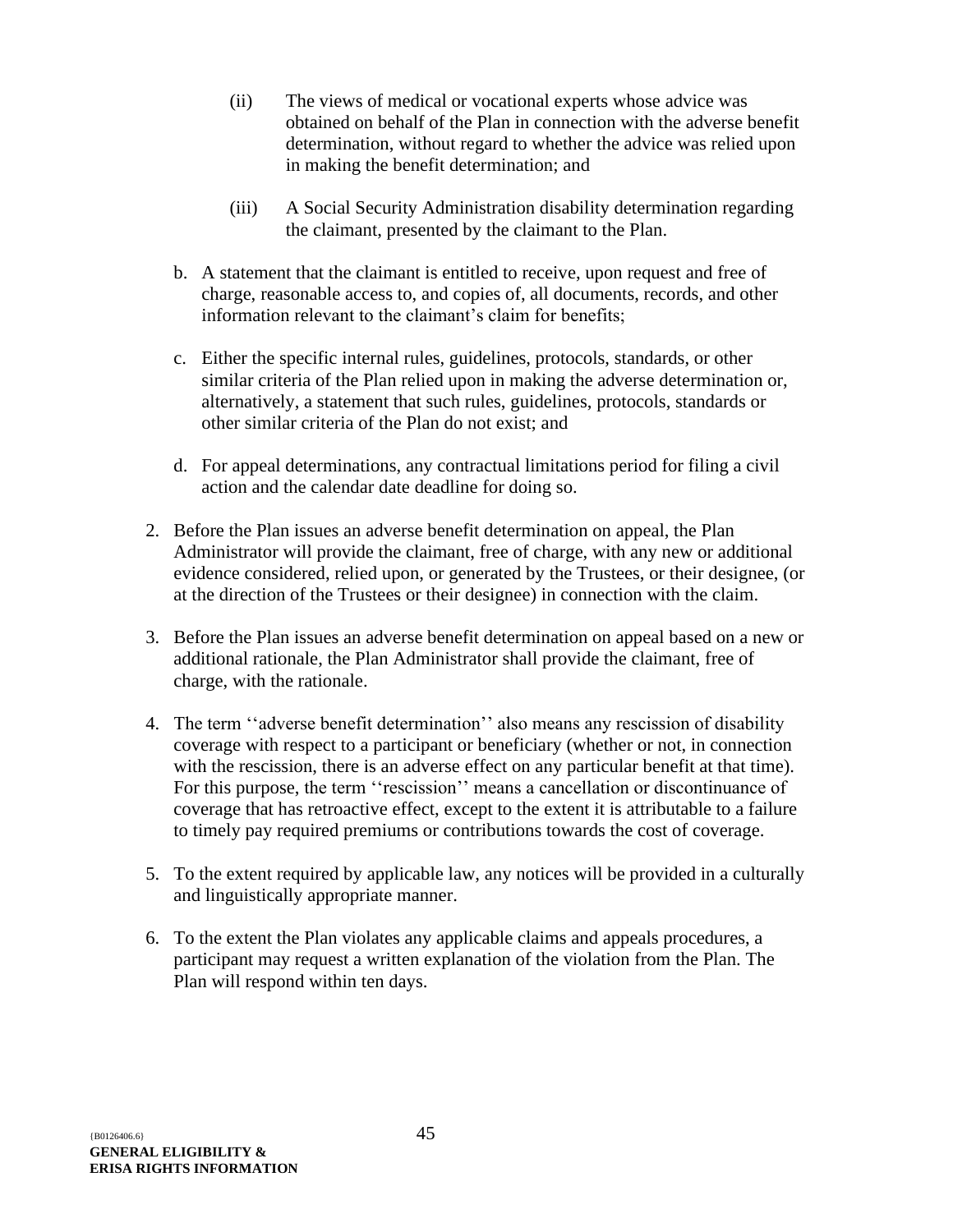#### <span id="page-48-0"></span>**F. NOTICE OF DETERMINATION ON APPEAL**

The Plan's written notice of its appeals decisions will include the following:

- 1. The specific reasons for the adverse benefit determination;
- 2. Reference to specific plan provisions on which the determination is based;
- 3. A statement that you, as the claimant, are entitled to receive, upon request and free of charge, reasonable access to, and copies of, all documents, records, and other information relevant to your claim for benefits;
- 4. A statement of your right to bring a civil action under Section 502(a) of the Employee Retirement Income Security Act;
- 5. If an internal rule, guideline, protocol, or other similar criterion was relied upon in making the adverse benefit determination, the notice will provide either the specific rule, guideline, protocol, or other similar criterion, or a statement that such rule, guideline, protocol, or other similar criterion was relied upon in making the adverse benefit determination and that a copy of such rule, guideline, protocol, or other criterion will be provided free of charge upon request; and
- 6. If the adverse benefit determination is based on medical necessity or experimental treatment or similar exclusion or limit, the written notice shall contain an explanation of the scientific or clinical judgment for the determination, applying the terms of the plan to your medical circumstances, or a statement that such explanation will be provided upon request.

#### <span id="page-48-1"></span>**G. THE TRUSTEES' DECISION IS FINAL AND BINDING**

The Trustees' (or their designee's) final decision with respect to their review of your appeal will be final and binding upon you because the Trustees have exclusive authority and discretion to determine all questions of eligibility and entitlement under the Plan. Any legal action against this Plan must be started within one (1) year from the date the adverse benefit determination denying your appeal is deposited in the mail to your last known address. Please note that filing a lawsuit without exhausting the Fund's appeals procedures could limit your right to appeal or cause you to lose benefits to which you would otherwise be entitled.

#### <span id="page-48-2"></span>**H. DEFINITIONS**

For purposes of handling claims submitted to the Fund or its third-party administrators, words or phrases shall have the following meanings:

Claim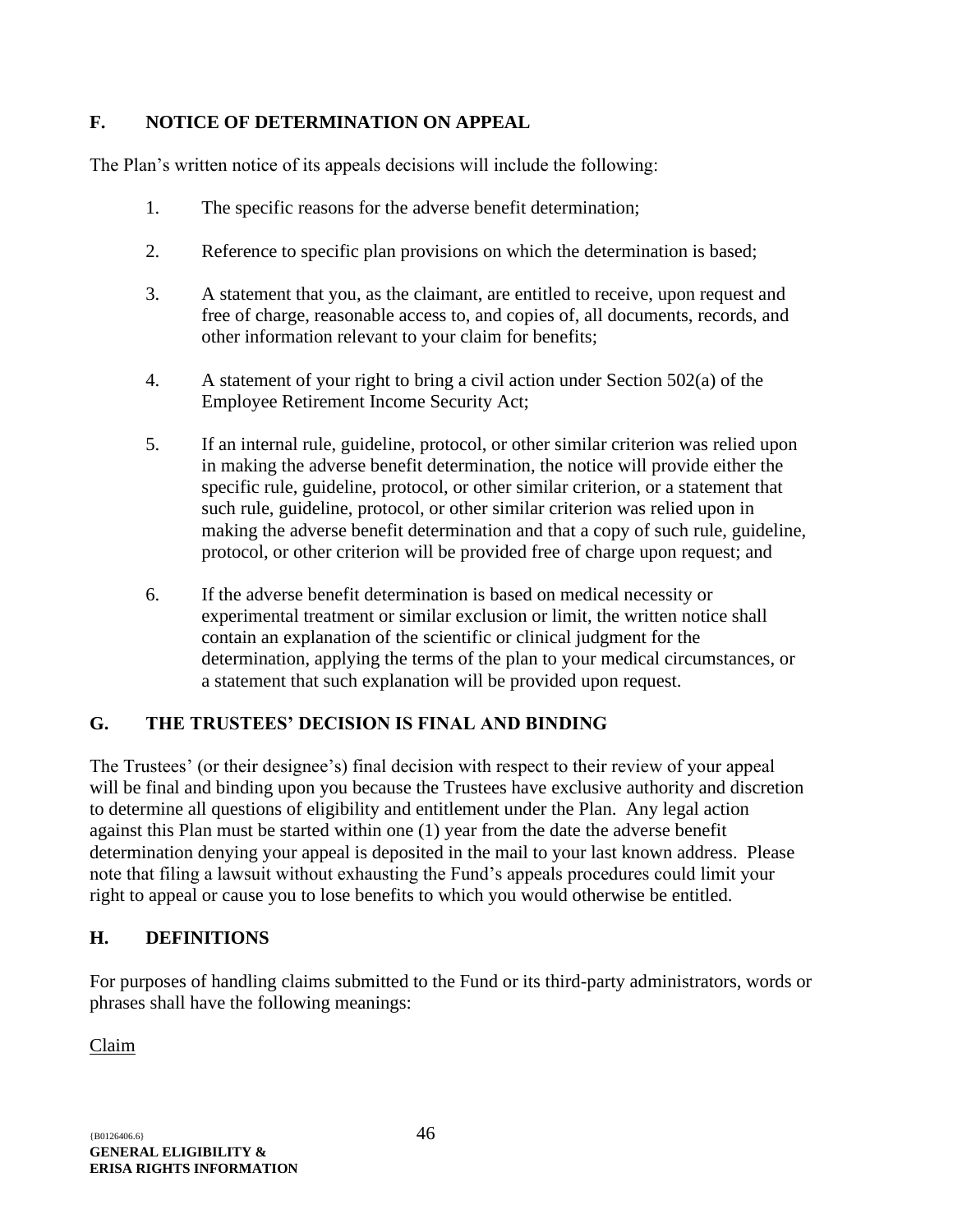A claim is a written or electronic request for a Fund benefit, or written or electronic request for precertification for a hospital admission or other benefit, received by the Fund or its third-party administrators.

#### Receipt of Claim

A claim is considered received by the Fund or its third-party administrator when the request contains enough information to permit determination of eligibility of the person seeking the benefit; adequate information of the activity involved to determine if the service or event is covered by the Fund; sufficient information, or authorization to obtain information, to permit the Fund to make the dollar payment to the appropriate party. A verbal request for coverage will be considered received on the day of the conversation only if a written claim is received by the Fund or its third-party administrators within 48 hours of the time of conversation.

#### Authorized Representative

An authorized representative is a person or organization that provides documentary evidence to the Fund that he, she or it has been authorized to act on behalf of a Participant, Dependent or Beneficiary with respect to a claim or appeal of an adverse benefit determination regarding a claim. Documentary evidence may be in the form of a written authorization (or letter) from the Participant, Dependent or Beneficiary, power of attorney forms, or other documentation issued by the courts (such as guardianship documentation).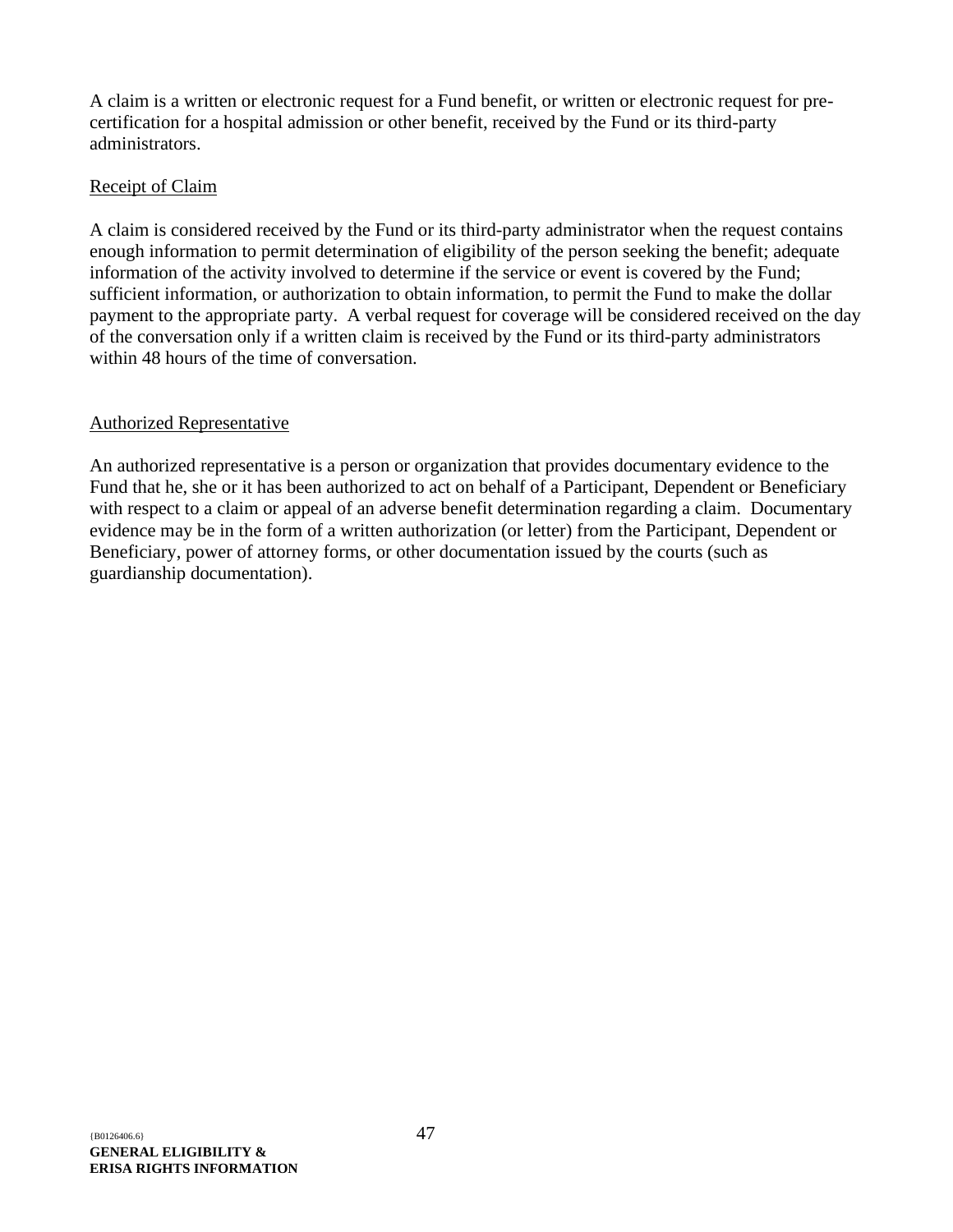## *Section 8*

#### <span id="page-50-1"></span><span id="page-50-0"></span>*HIPAA: HOW HEALTH INFORMATION ABOUT YOU MAY BE USED AND DISCLOSED AND HOW YOU CAN GET ACCESS TO THIS INFORMATION*

#### <span id="page-50-2"></span>**A. USES AND DISCLOSURES OF PROTECTED HEALTH INFORMATION**

Under the Health Insurance Portability and Accountability Act of 1996 ("HIPAA") and amendments made by the Health Information Technology for Economic and Clinical Health Act of 2009 ("HITECH") the Fund is required to protect the privacy of your individually identifiable health information (referred to here as "protected health information" or "PHI"). HIPAA permits the Fund to make certain types of uses and disclosures of PHI for treatment, payment and health care operations purposes:

**For treatment purposes**, such use and disclosure will take place in providing, coordinating or managing health care and its related services by one or more of your providers, such as when your primary care physician consults with a specialist regarding your condition;

**For payment purposes,** such use and disclosure will take place to obtain premiums or to determine responsibility for coverage and benefits, such as if the Fund confers with insurers to resolve a Coordination of Benefits issue or to obtain or provide reimbursement for providing health care, such as when your case is reviewed to ensure that appropriate care was rendered;

**For health care operations purposes,** such use and disclosure will take place in a number of ways, including for quality assessment and improvement, provider review and training, underwriting activities, reviews and compliance activities, planning and development, management and Fund administration. Your information could be used, for example, to monitor the quality of care provided under the Fund or to audit the Fund. In addition, the Fund may contact you to provide information about other health related benefits and services that may be of interest to you; and disclose your PHI to the Board of Trustees, as described in the Plan Document.

The Fund may use and disclose your PHI, **without your authorization,** as follows:

- As required by law;
- For public health activities;
- To report victims of abuse, neglect or domestic violence;
- For health oversight activities;
- For judicial and administrative proceedings;
- For law enforcement purposes and to report a crime;
- To permit authorized organ donations;
- For valid research purposes;
- To avert a serious threat to health or safety; and
- For a specialized government function involving the military and veterans activities, national security, protective services for the President, correctional facilities, law enforcement custodial situations, and government programs providing public benefits.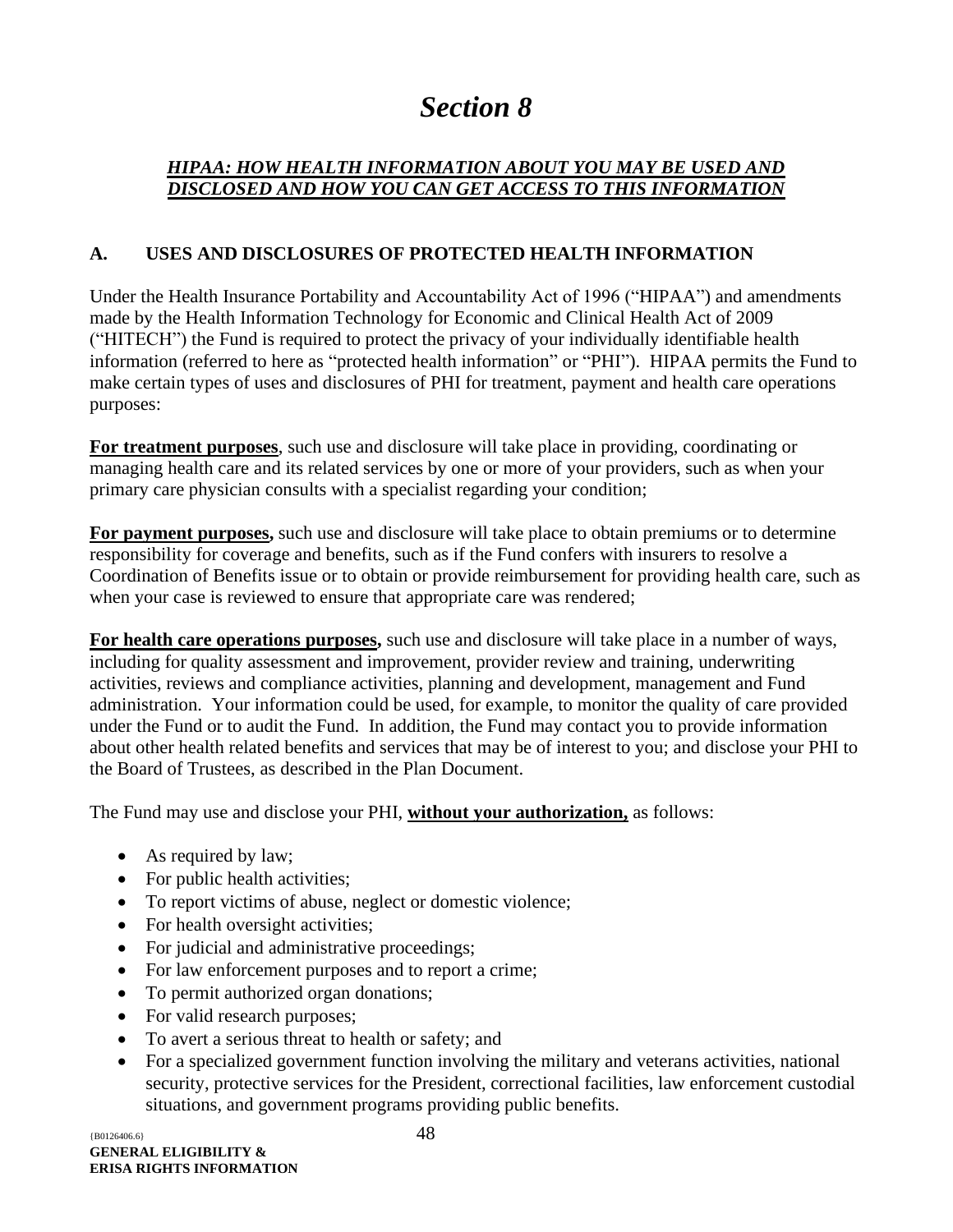Anyone requesting a disclosure of your PHI in the absence of your specific authorization will be required to provide reasonable proof to the Fund that the requested disclosure is for one of these permitted purposes under the law.

**Other uses and disclosures will be made only with your written authorization.** You may revoke your authorization by notifying the Fund in writing to the address below in Section C. If you do so, the Fund will not use or disclose your PHI authorized by the revoked authorization, except to the extent that the Fund already has relied on your authorization.

Once your PHI has been disclosed pursuant to your authorization, the federal privacy protections may no longer apply to the disclosed information, and that information may be re-disclosed by the recipient without your or the Fund's knowledge or authorization.

You may ask the Fund to restrict uses and disclosures of your PHI to carry out treatment, payment or health care operations, or to restrict uses and disclosures to family member, relatives, friends or other persons identified by you who are involved in your care or payment for your care. However, the Fund is not required to agree with your request.

Unless you object in writing, the Fund may disclose PHI to one of your family members, to a relative, a close personal friend or to any other person identified by you in writing, if it is directly relevant to the person's involvement with your care or payment related to your care. In addition, unless you object in writing by sending a letter to the Fund's HIPAA Privacy Officer, the Fund may use or disclose the PHI to notify, identify or locate a member of your family, your personal representative, another person responsible for your care, or certain disaster relief agencies of your location, general condition, or death. If you are incapacitated, there is an emergency or you otherwise do not have the opportunity to object to this use or disclosure, the Fund will do what in its' judgment is in your best interest regarding such disclosure and will disclose only the information that is directly relevant to the person's involvement with your health care. The Fund does not contemplate that there will be routine situations where personnel you have not authorized will present themselves as persons involved in your health care or request your PHI from the Fund. The Fund will use its reasonable judgment to respond to basic questions about coverage and eligibility and appeals made on your behalf by persons involved in your health care unless specifically directed by you not to provide such information.

The Fund cannot recognize a person as a personal representative if:

- The covered individual is an unemancipated minor receiving a health care service that permits the minor to consent to receive and the minor has not designated a personal representative; or
- The minor may lawfully obtain the service without parental consent and a lawful consent has been obtained; or
- The parent has agreed to confidentiality between the minor and the Fund; or
- The Fund has a reasonable belief that the individual has been or may be subject to domestic violence or may otherwise be endangered;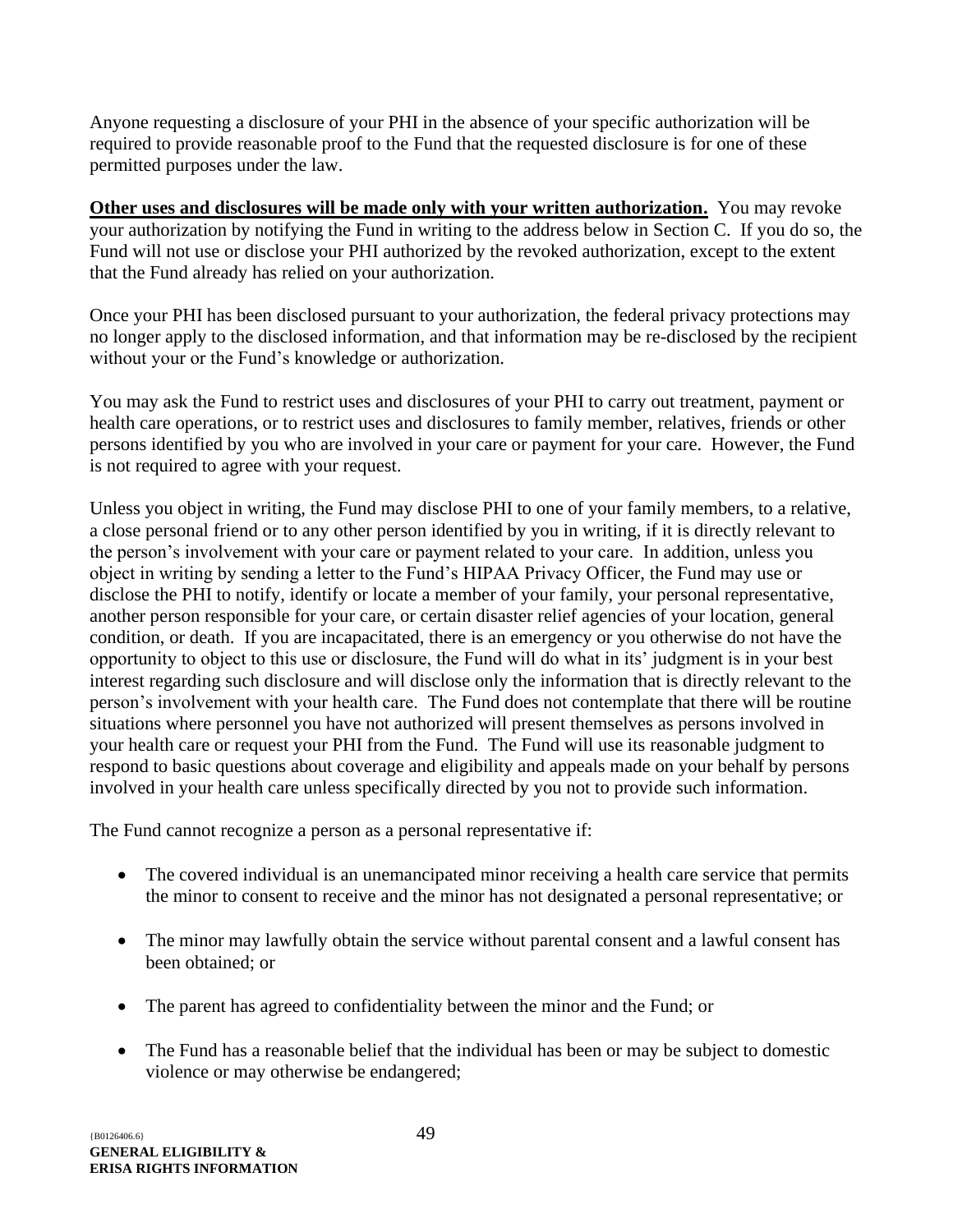- The Fund determines recognizing the personal representative is not in the individual's best interest; or
- If the individual is not a minor, the personal representative must provide the Plan with official documentation appointing him/her as the personal representative, such as a court order.

The term "parent" includes a legal guardian or other person acting in the place of the parent under the laws of the State of New York.

#### <span id="page-52-0"></span>**B. ADDITIONAL RIGHTS UNDER HIPAA**

You have the right to request the following with respect to your PHI:

(i) inspection and copying; (ii) amendment or correction; (iii) an accounting of the disclosures of this PHI by the Fund; and (iv) the right to receive a paper copy of the Fund's Privacy Notice upon request. You must write to the Fund's HIPAA Privacy Officer describing in detail the specific items requested, namely: (i), (ii) and/or (iii), above.

The Fund reserves the right to change the terms of its Privacy Notice and to make the new Privacy Notice provisions effective for all PHI the Fund maintains. Revisions to the terms of the Privacy Notice will be sent to you by United States mail.

If you believe that your privacy rights have been violated by the Fund, you may complain in writing to the Fund by sending a letter addressed to HIPAA Privacy Officer at the address below, or to the Secretary of the Department of Health and Human Services, Hubert H. Humphrey Building, 200 Independence Avenue SW, Washington, D. C. 20201. You will not be retaliated against for filing a complaint.

#### <span id="page-52-1"></span>**C. CONTACTING THE FUND**

For further information regarding HIPAA, you may contact the Fund as follows:

#### **Kenneth R. Stilwell, Executive Administrator and HIPAA Privacy Officer**

New York State Teamsters Council Health and Hospital Fund 151 Northern Concourse P.O. Box 4928 Syracuse, New York 13221-4928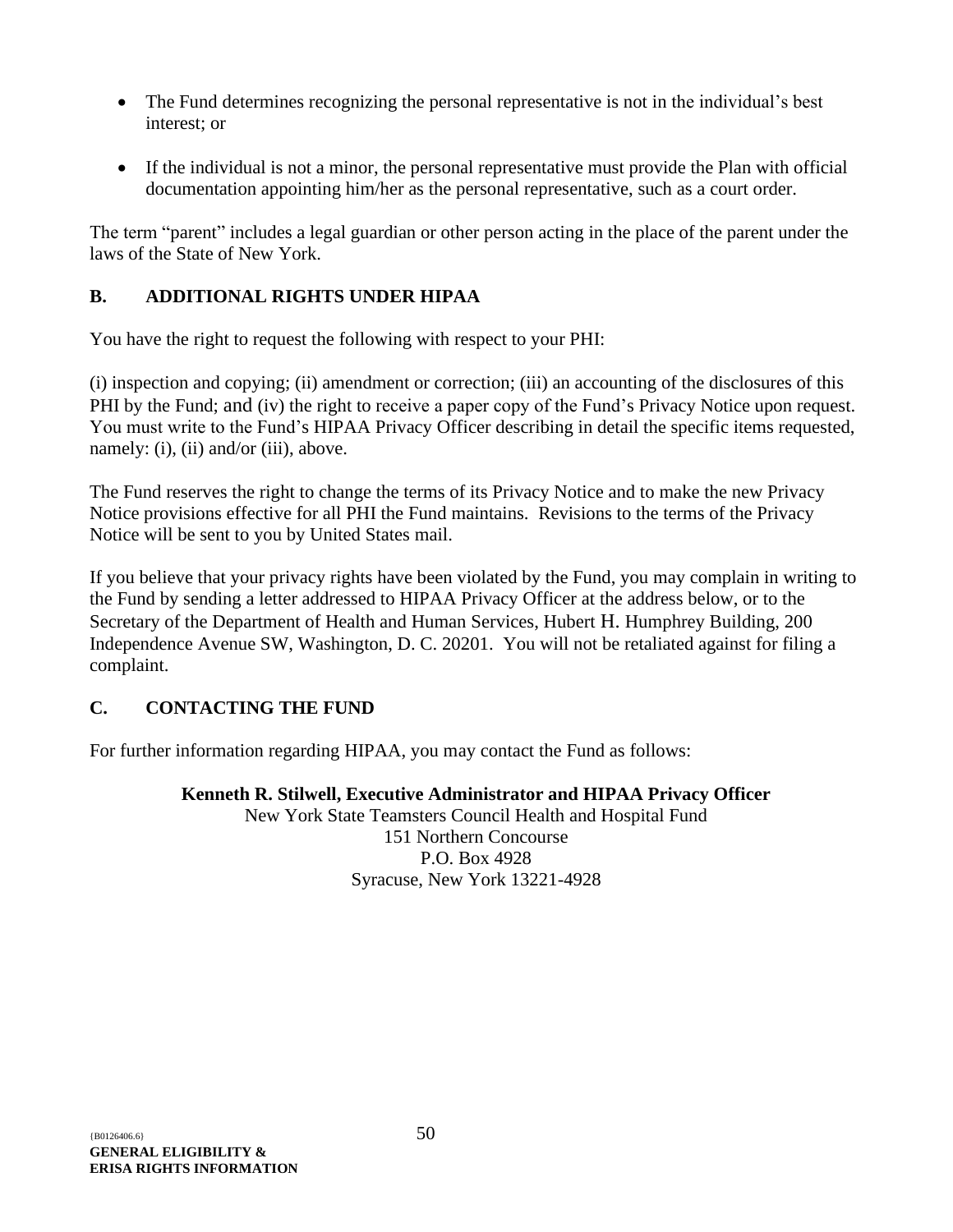## *Section 9*

#### *GENERAL INFORMATION AND ERISA RIGHTS*

#### <span id="page-53-1"></span><span id="page-53-0"></span>*General Information*

The following information is provided as specified in Section 102 (b) of the Employee Retirement Income Security Act of 1974, as amended ("ERISA'"):

- 1. **Official Name of Plan.** New York State Teamsters Council Health and Hospital Fund.
- 2. **Type of Plan and Administration.** The Plan is a Welfare Plan providing certain health benefits. The Plan is administered and maintained by a joint Board of Trustees, four of whom are appointed by sponsoring labor unions and four of whom are appointed by sponsoring employers. The Trustees employ an Executive Administrator and office staff to keep records and make certain benefit payments. Likewise, the Trustees employ certain administrators to process benefit claims under separate agreements. The Plan is maintained pursuant to Collective Bargaining Agreements and Participation Agreements between participating employers and Local Unions. Copies of such agreements may be obtained upon written request to the Executive Administrator.
- 3. **Executive Administrator.** The name of the Executive Administrator, who is located at the Fund Office, is as follows:

#### **Kenneth R. Stilwell, Executive Administrator**

New York State Teamsters Council Health and Hospital Fund 151 Northern Concourse P.O. Box 4928 Syracuse, New York 13221-4928

4. **Official Plan Administrator and Named Fiduciary.** The Board of Trustees, which is the Official Plan Administrator and Named Fiduciary, has been designated as agent for the service of legal process, as well as, the Executive Administrator. The Board of Trustees and the Executive Administrator both may be served with legal process at the above-address of the Executive Administrator. Service of process may also be made upon a Trustee.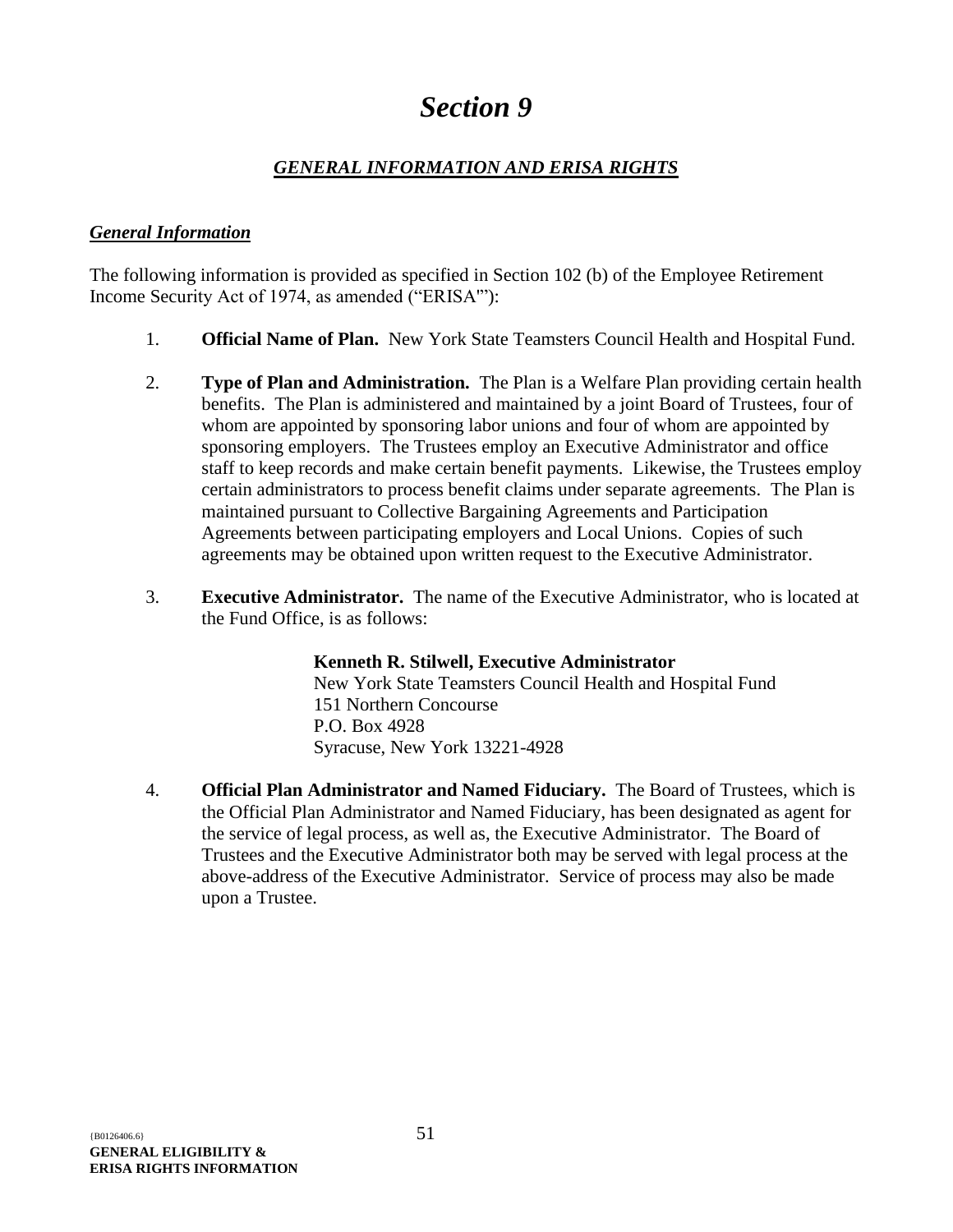#### **The names and addresses of the Trustees are:**

#### **LABOR TRUSTEES**

#### **John A. Bulgaro, Co-Chairman**

Teamsters Local Union No. 294 Labor Temple 890 Third Street Albany, New York 12206-1632

#### **Brian K. Hammond**

Teamsters Local Union No. 687 14 Elm Street Potsdam, New York 13676

#### **Mark D. May**

Teamsters Local Union No. 317 P.O. Box 11037 Franklin Square Station Syracuse, New York 13218-1037

#### **George Harrigan**

PO/Secretary-Treasurer/BA Teamsters Local Union No. 449 2175 William Street Buffalo, New York 14206

#### **EMPLOYER TRUSTEES**

#### **Michael S. Scalzo, Sr., Co-Chairman**

ABF Freight System, Inc. 7 Depot Hill Road Enfield, Connecticut 06082

#### **Daniel W. Schmidt** New Penn Motor Express 625 South  $5<sup>th</sup>$  Avenue Lebanon, Pennsylvania 17042-0630

**Mark Gladfelter** YRC Worldwide 100 Roadway Drive Carlisle, Pennsylvania 17015

#### **Samuel Pilger**

Transport Employers Association 700 South Waverly Road Holland, Michigan 49424

5. **Source of Financing.** Payments are made to the New York State Teamsters Council Health & Hospital Fund by individual employers under Collective Bargaining Agreement provisions, by some employees through self-payments and from any income earned from investment of contributions. All moneys are used exclusively for providing benefits to eligible employees or their dependents, and the payment of all expenses incurred with respect to the operation of the Plan. The Trustees annually review the funding status of the Plan, and employ professional advisors, including investment managers, who are responsible for investment of Plan assets, and also including:

#### **LEGAL COUNSEL**

Morgan, Lewis & Bockius LLP 1111 Pennsylvania Avenue, N.W.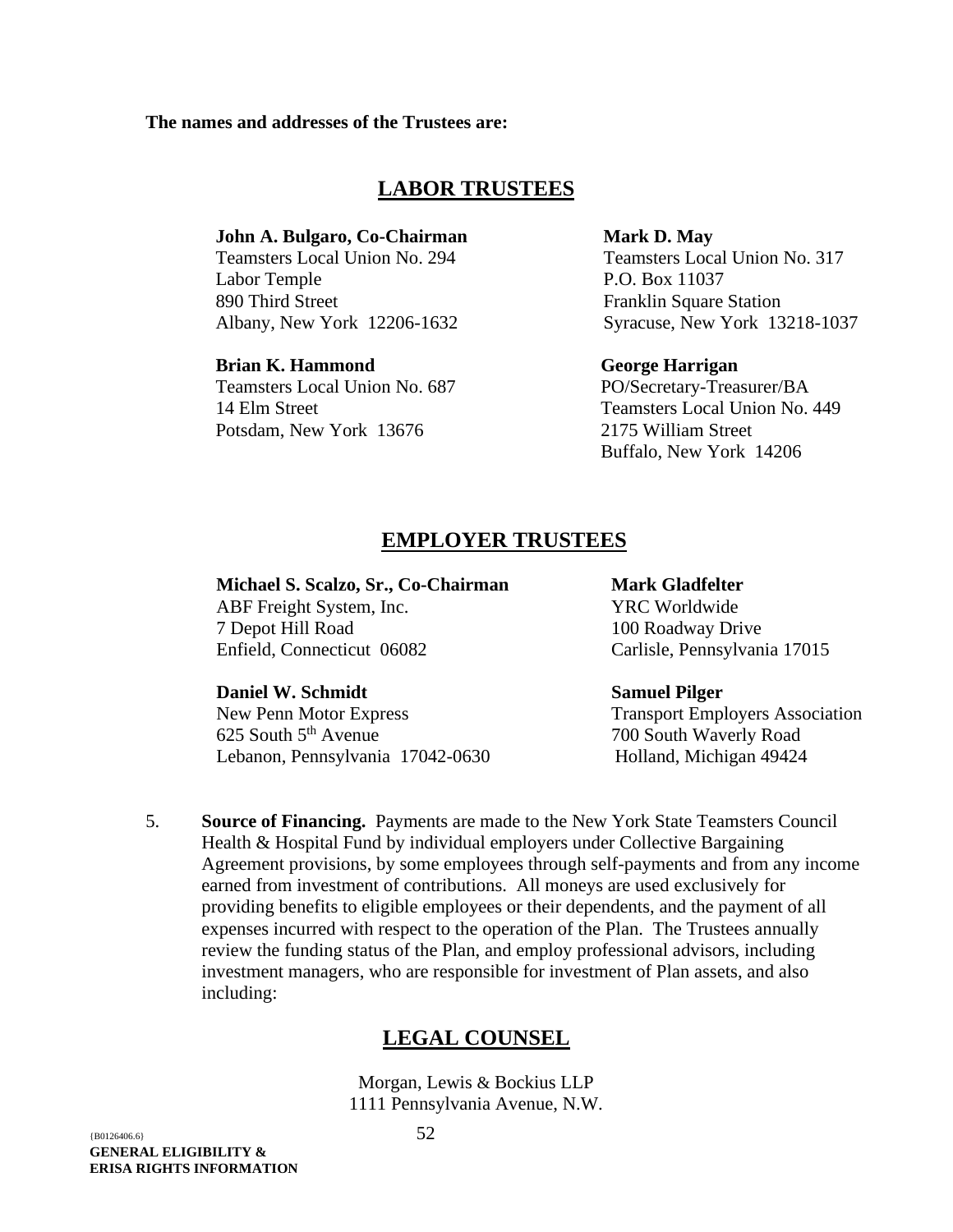Washington, D.C. 20004

Blitman & King LLP Franklin Center, Suite 300 443 North Franklin Street Syracuse, New York 13204-5412

Paravati, Karl, Green and De Bella 12 Steuben Park Utica, New York 13501-2992

#### **AUDITOR**

D'Arcangelo & Company 120 Lomond Court Utica, New York 13502

#### **INVESTMENT ADVISOR**

Meketa Investment Group, Inc. 100 Lowder Brook Drive Suite 1100 Westwood, Massachusetts 02090

#### **ACTUARY/CONSULTANT**

Solid Benefit Guidance, LLC 228 Rivervale Road River Vale, New Jersey 07675-6216

The Fund Office will provide you, upon written request, with information as to whether an employer is contributing to the Plan on behalf of any of its employees, and if so, the employer's address.

#### *Hospital, Medical/Surgical and Supplemental Medical Benefits are self-funded and administered by:*

Excellus BlueCross BlueShield, Central New York Region 333 Butternut Drive Syracuse, New York 13214-1803

#### *Prescription Drug Benefits are self-funded and administered by:*

Express Scripts, Inc.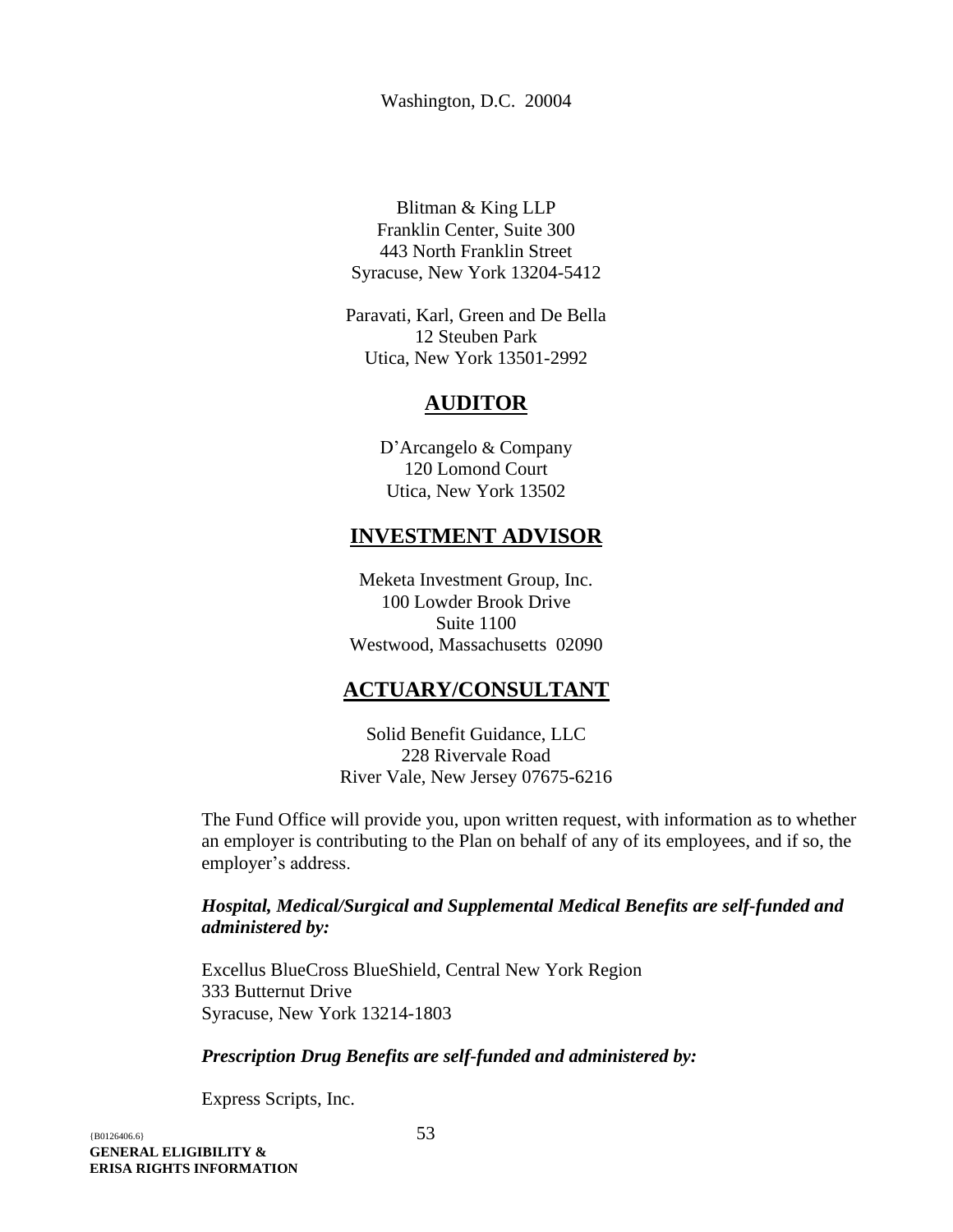P.O. Box 747000 Cincinnati, OH 45274-7000

#### *Vision Benefits are insured by HM Life Insurance Company and administered by:*

Davis Vision, Inc. 159 Express Street Plainview, New York 11803

#### *Dental Benefits are self-funded and administered by:*

Lifetime Benefit Solutions, Inc. P.O. Box 4863 Syracuse, New York 13221-9987

#### *Dependent Death Benefits are self-funded and administered by:*

The New York State Teamsters Council Health and Hospital Fund P.O. Box 4928 Syracuse, New York 13221-4928

#### *Life Insurance and Accidental Death* **&** *Dismemberment Benefits are insured and provided by:*

First Unum Life Insurance Company 666 Third Avenue Suite 301 New York, New York 10017

#### *Weekly Disability Benefits and New York Paid Family Leave Benefits are insured and provided by:*

Union Labor Life Insurance Company 8403 Colesville Road Silver Spring, Maryland 20910

#### *Legal Benefits are insured and administered by:*

Moyer & Russi, P.C. 2300 West Ridge Road Rochester, New York 14616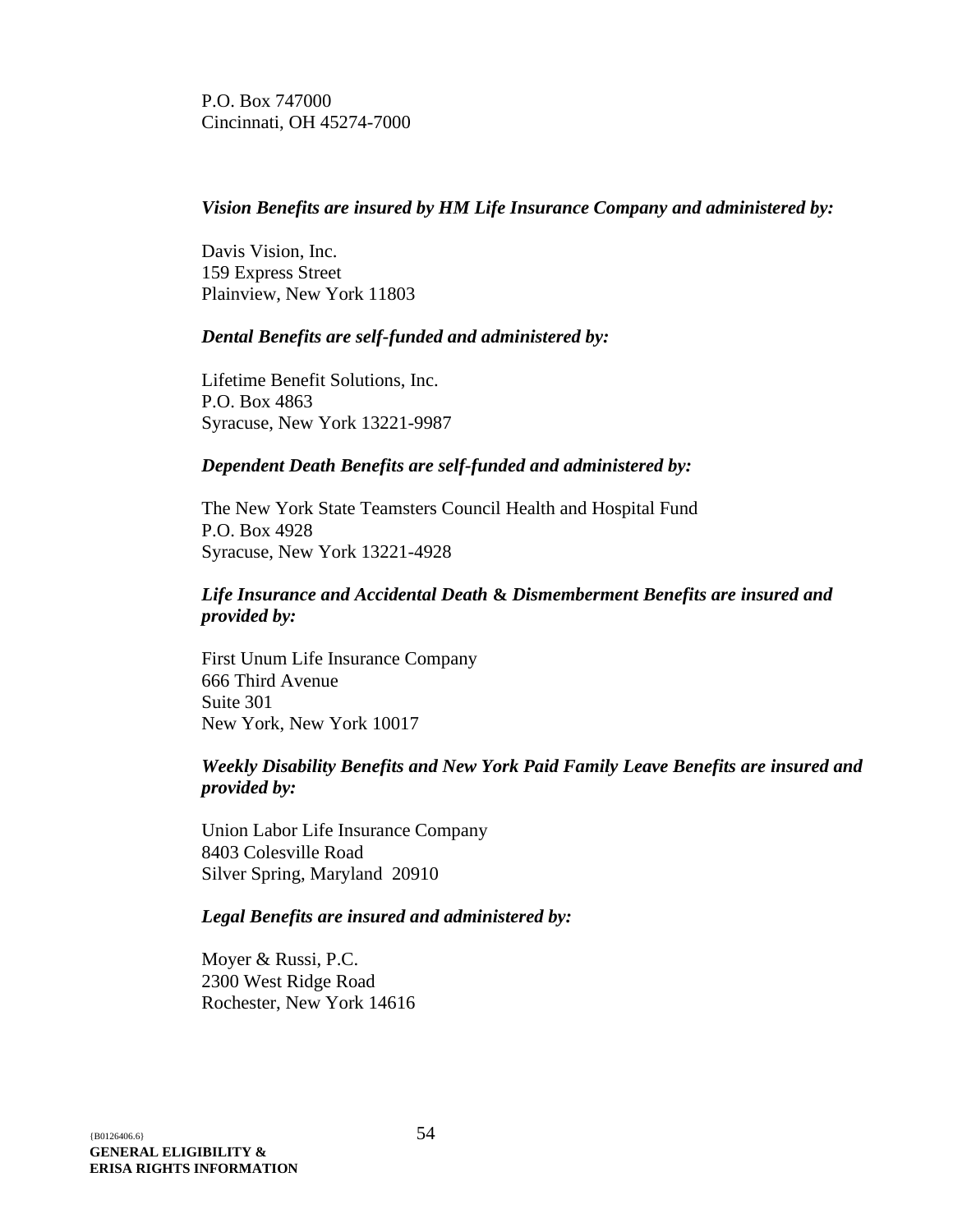#### *Health Reimbursement Account Benefits are administered by:*

Lifetime Benefit Solutions, Inc. P.O. Box 6509 Syracuse, New York 13217 1-800-327-7130 [www.LifeTimeBenefitSolutions.com](http://www.lifetimebenefitsolutions.com/)

*See the "Health Reimbursement Account Plan" for more information on specific eligibility criteria for this program.*

6. **Plan Year.** The Plan Year ends on December 31.

#### 7. **Internal Revenue Service Plan Identification No.** 15-0551885

- 8. **Plan Number.** 501
- 9. **Plan Termination and Amendment.** The Trustees intend to continue the Plan as described in this booklet indefinitely. Nevertheless, they reserve the right to terminate or amend the Plan by resolution adopted in accordance with the Plan's Trust Agreement. The Plan will terminate if there is no longer an agreement in effect between any employers and Local Unions requiring contributions to the Plan.

The Trustees reserve the right to amend the eligibility rules at the time of termination. In any case, the Trustees shall use any remaining assets of the Plan to provide benefits and pay administration expenses or otherwise carry out the purpose of the Plan in an equitable manner until all assets have been disbursed.

- 10. **Vesting.** No vested or accrued right to coverage shall be deemed to have arisen because it is part of this benefits program at this time, and there shall not be deemed to be a contractual or other right to receive coverage as a consequence of your status as a present or past employee.
- 11. **Governing Law.** The Plan is governed by ERISA and New York State law, to the extent not preempted by ERISA.

#### *ERISA Rights*

The following statement of your rights under ERISA is furnished in compliance with ERISA Section 104 (c).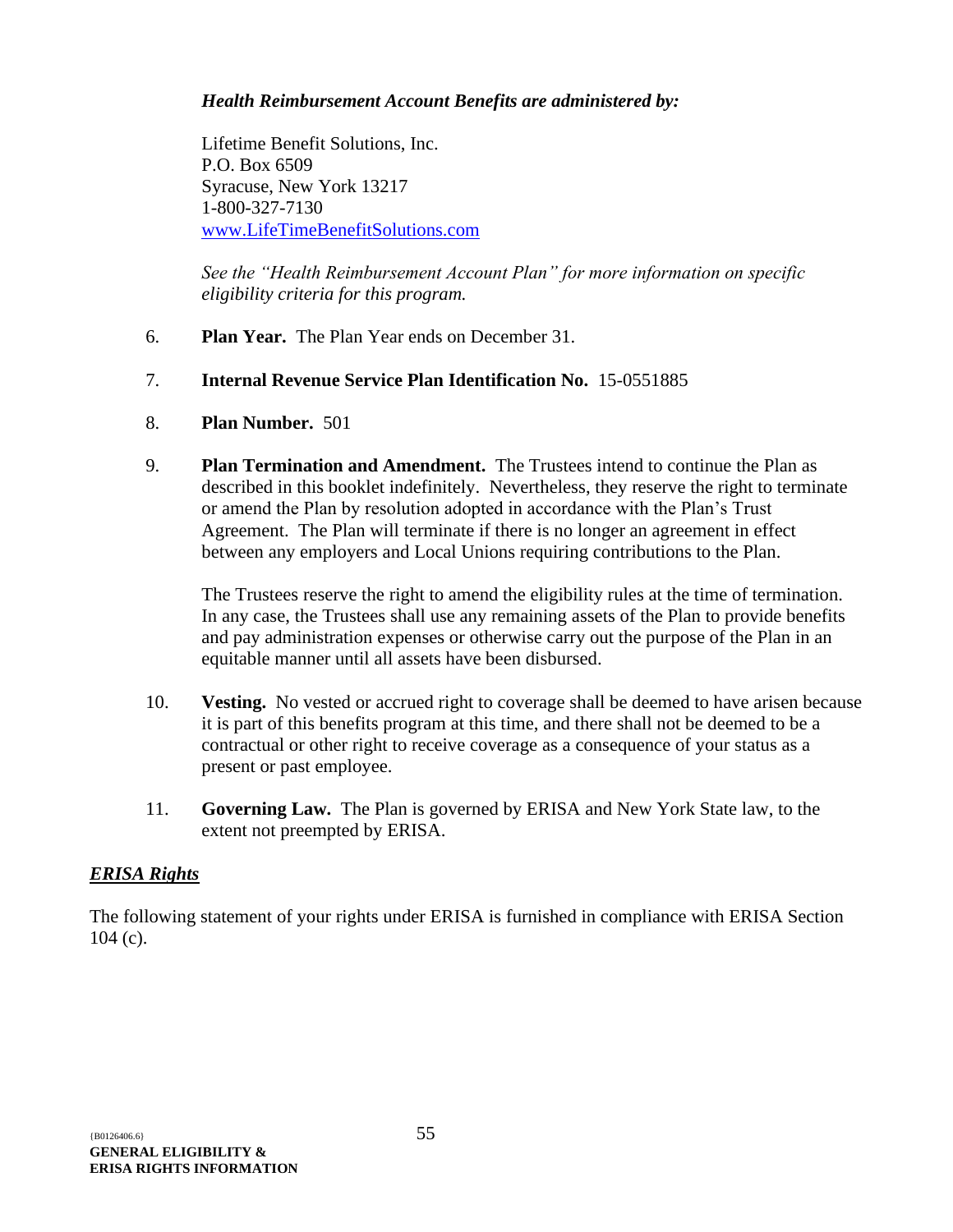As a participant in the New York State Teamsters Council Health and Hospital Fund, you are entitled to certain rights and protections under ERISA. ERISA provides that all plan participants shall be entitled to:

- 1. **Examine,** without charge, at the Executive Administrator's office all Plan documents, including insurance contracts, collective bargaining agreements and copies of all documents filed by the Plan with the U. S. Department of Labor, such as detailed Annual Reports and Summary Plan Descriptions.
- 2. **Obtain copies** of all documents and other plan information upon written request to the Plan Administrator. The Executive Administrator, on behalf of the Plan, may make a reasonable charge for the copies.
- 3. **Receive a summary** of the Plan's Annual Financial Report. The Plan Administrator is required by law to furnish each participant with a copy of this Summary Annual Report.

In addition to creating rights for plan participants, ERISA imposes duties upon people who are responsible for the operation of the Plan. The people who operate your Plan are called "fiduciaries" and have a duty to operate the Plan prudently and in the interest of you and other plan participants and beneficiaries. No one, including your employer, your Union or any other person, may fire you or otherwise discriminate against you in any way to prevent you from obtaining a benefit or exercising your rights under ERISA.

If your claim for a benefit is denied in whole or in part, you must receive a written explanation of the reason for the denial. You have the right to have the Plan review and reconsider your claim. Section 7 of this booklet details the applicable claims and appeals procedures.

Under ERISA, there are steps you can take to enforce these rights. For instance, if you request materials from the Plan and do not receive them within thirty **(30)** days, you may file a suit in federal court. In such a case, the court may require the Plan Administrator to provide the materials and pay you up to \$110 a day until you receive the materials, unless the materials were not sent because of reasons beyond the control of the Plan Administrator.

If you have a claim for benefits which is denied or ignored, in whole or in part, you may file suit in state or federal court. In addition, if you disagree with the Plan's decision, or lack thereof, concerning the qualified status of a medical child support order, you may file suit in federal court. If you believe that the Plan fiduciaries have misused the Plan's money or that you have been discriminated against for asserting your rights, you may seek assistance from the U. S. Department of Labor, or you may file suit in a federal court. The court will decide who should pay court costs and legal fees. If you are successful, the court may order the person you have sued to pay these costs and fees. If you lose, the court may order you to pay these costs and fees, for example, if it finds your claim is frivolous.

If you have any questions about your Plan, you should contact the Executive Administrator. If you have any questions about this statement or about your rights under ERISA or if you need assistance in obtaining documents from the Plan Administrator, you should contact the nearest office of the Employee Benefits Security Administration (EBSA), U. S. Department of Labor listed in your telephone directory or the Division of Technical Assistance and Inquiries, Employee Benefits Security Administration, U.S. Department of Labor, 200 Constitution Avenue, N.W., Washington, D.C. 20210.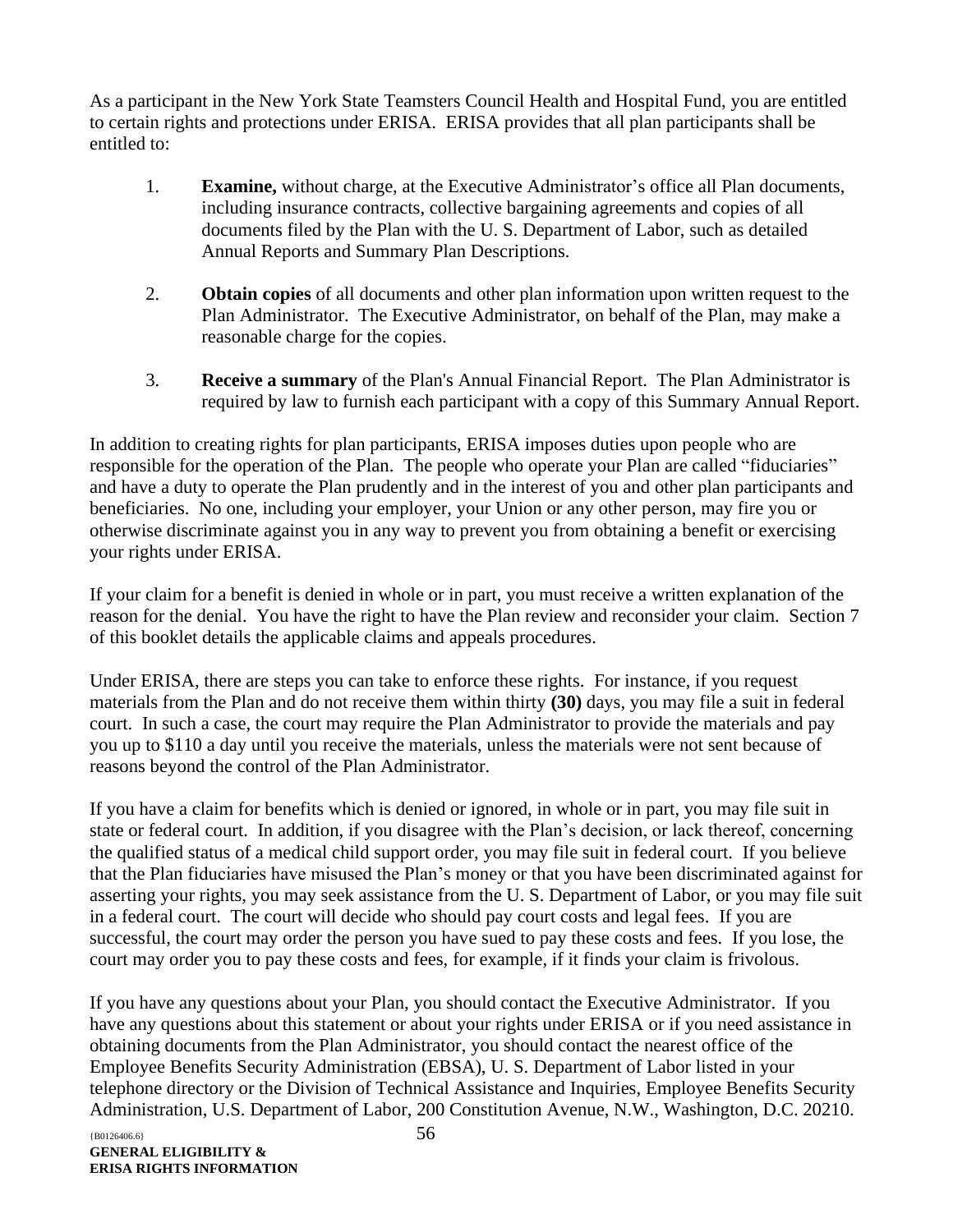You may also obtain certain publications about your rights and responsibilities under ERISA by calling the publications hotline of the Employee Benefits Security Administration.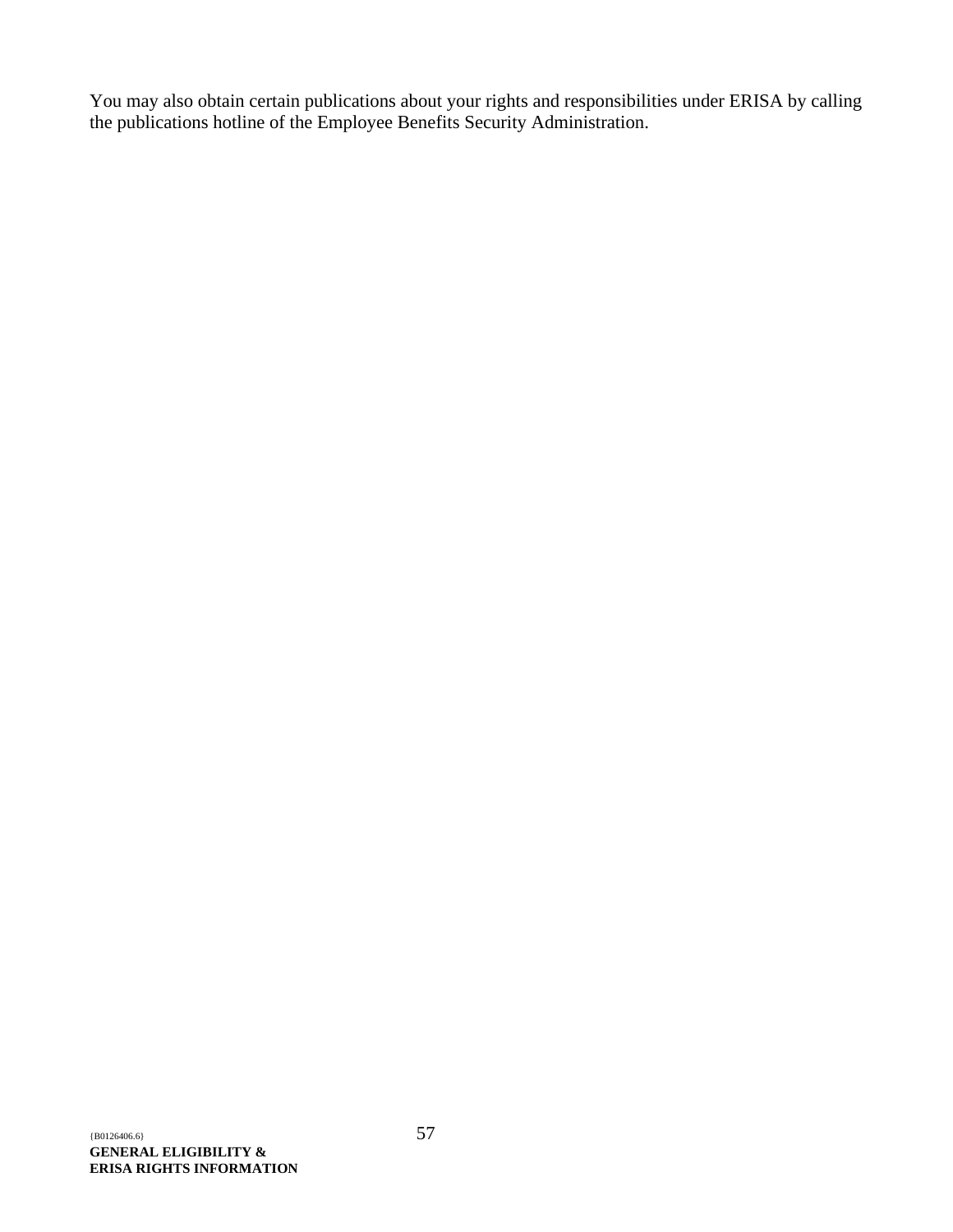## *Section 10*

#### *PREMIUM ASSISTANCE PROGRAM*

<span id="page-60-1"></span><span id="page-60-0"></span>This section describes the Premium Assistance Program offered by the New York State Teamsters Council Health & Hospital Fund. The Premium Assistance Program provides a benefit to eligible individuals to subsidize the cost of retiree health care. All matters regarding this benefit are described in the attached "Appendix A".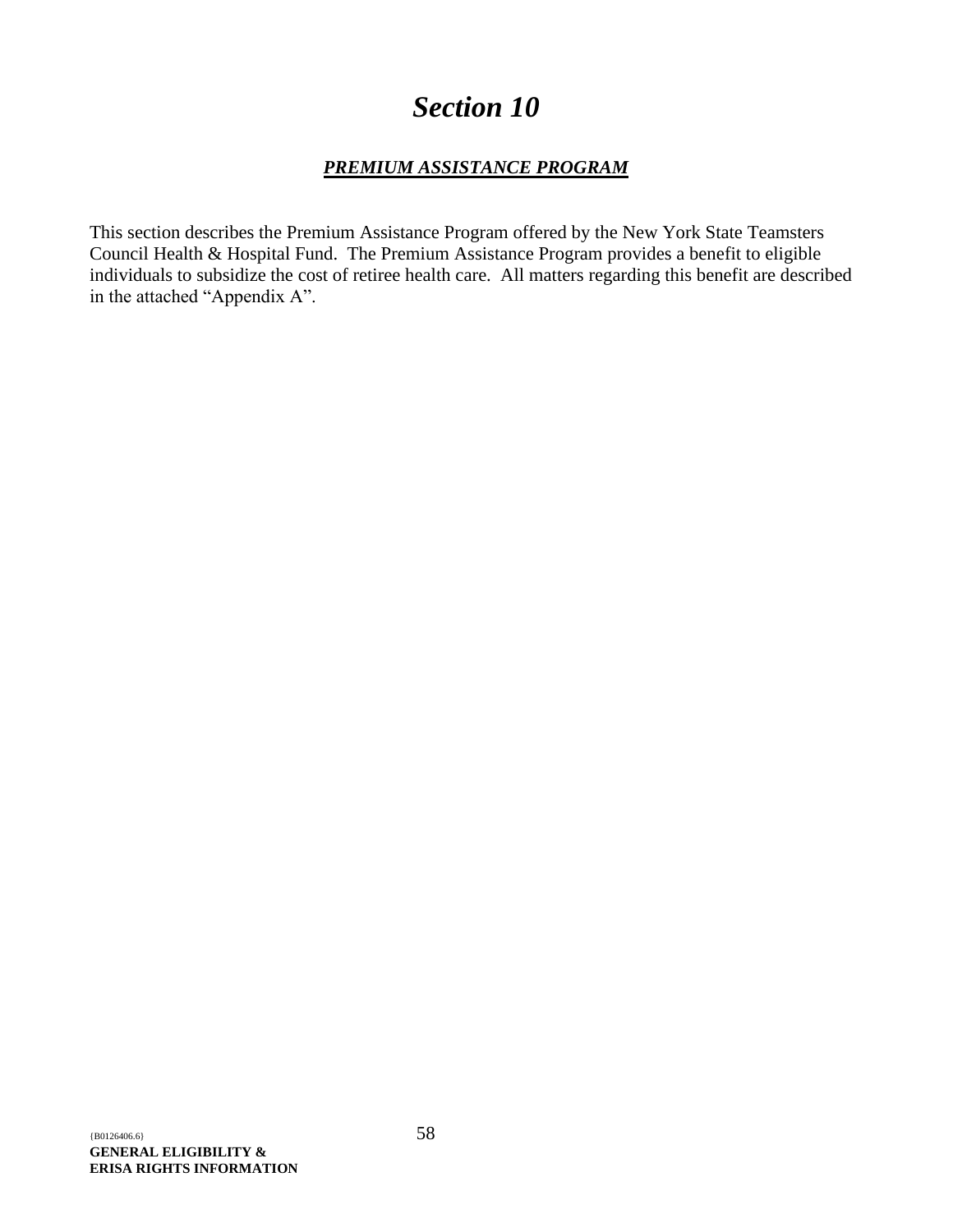## *APPENDIX A*

#### *Premium Assistance Program*

#### **HEALTH CARE REFORM**

<span id="page-61-1"></span><span id="page-61-0"></span>**You should note that this Premium Assistance Program ("Program") is a "retiree-only" plan. This means that the coverage offered under this Program is not required to comply with the protections of the Patient Protection and Affordable Care Act (the "Affordable Care Act" ), and many other federal mandates. Among other things, being a retiree-only plan means that the Program may not include certain consumer protections of the Affordable Care Act that apply to other plans, for example, the requirements that plans provide certain preventive health services with no participant cost sharing and that essential health benefits be provided without any lifetime or annual dollar limits. Further, although retiree-only coverage is considered "minimum essential coverage" for purposes of avoiding the Affordable Care Act's "individual mandate," which requires you to have health coverage or pay a fee, being covered under a retiree-only plan means that you will not be eligible for any premium tax credit for which you may qualify in connection with coverage purchased on the Health Insurance Exchange Marketplace (the "Marketplace"). Thus, you should carefully consider all of your health care options when determining whether to enroll in this Program. If you would like more information about the Marketplace you should visit [www.healthcare.gov.](http://www.healthcare.gov/)**

#### *ELIGIBILITY AND COVERAGE FOR BENEFITS*

#### **A. INITIAL ELIGIBILITY AND COVERAGE**

To be eligible to participate in the Premium Assistance Program, you must be active in the New York State Teamsters Council Health and Hospital Fund ("Health Fund") at the time of retirement, retired, and collecting a pension from the New York State Teamsters Conference Pension and Retirement Fund ("Pension Fund ") and meet the following requirements:

- Be less than age 65 and not eligible for Medicare; and
- Have a minimum of 60 quarters of participation in the Health Fund, or 40 quarters of participation in the Health Fund, if retiring with a Disability Pension; and
- Have not incurred a 3-year Break-in-Service from the Pension Fund at the time of retirement with an Early, Disability, Regular, or Thirty-Year Pension; and
- Enroll in an approved medical plan for retirees designated by the Health Fund or a Teamster Affiliated Local Union.

If a retiree who satisfies the first three conditions described above at the time of retirement is eligible for other medical benefits, such as through an employer sponsored health plan or as the dependent of a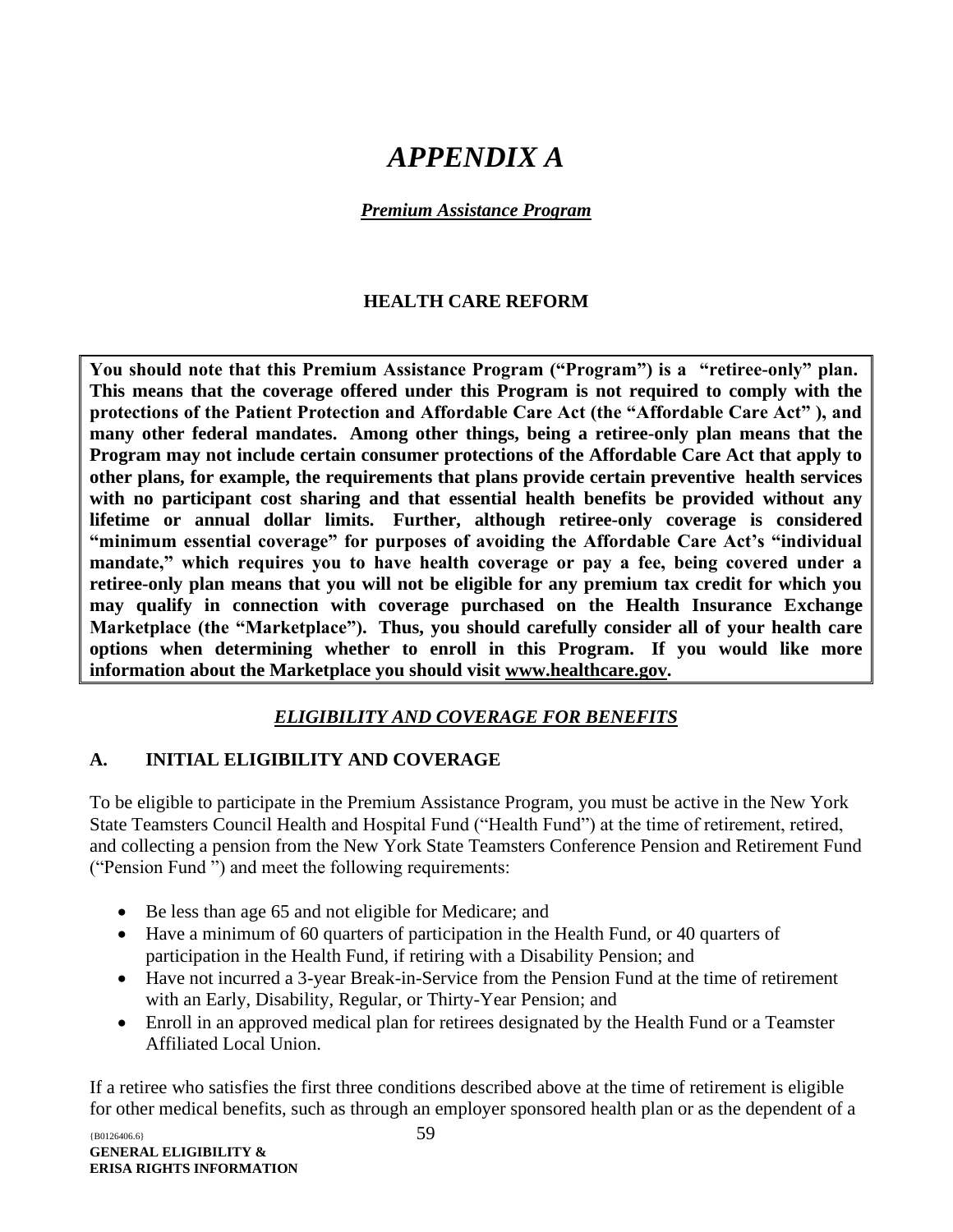working spouse, the retiree can elect to postpone participation in the Premium Assistance Program until the first day of the month following termination of such other coverage. (Condition 4 described above must also be satisfied at the time of enrollment).

If you have any questions regarding the eligibility requirements that apply to you and your dependents, please contact the Fund Office.

#### **B. MONTHLY SUPPLEMENT AND PREMIUM PAYMENT**

If you meet the eligibility requirements set forth in Section A above, you will be entitled to receive a monthly supplement of \$200 toward your premiums for retiree health insurance.

You will be entitled to receive a larger supplement if you work beyond your Unreduced Retirement Date (as defined in the New York State Teamsters Conference Pension and Retirement Fund Summary Plan Description), as follows:

| <b>Additional Year Worked After</b><br><b>Unreduced Retirement Date</b> | <b>Additional Premium Assistance</b><br>Earned in that Year | <b>Total Premium Assistance</b><br>Including Initial \$200 Supplement |
|-------------------------------------------------------------------------|-------------------------------------------------------------|-----------------------------------------------------------------------|
| $1st$ Year                                                              | \$50 per month                                              | \$250 per month                                                       |
|                                                                         | \$50 per month                                              | \$300 per month                                                       |
| $2nd$ Year<br>$3rd$ Year                                                | \$50 per month                                              | \$350 per month                                                       |
| $4^{\text{th}}$ Year                                                    | \$50 per month                                              | \$400 per month                                                       |
| $5^{\text{th}}$ Year                                                    | \$100 per month                                             | \$500 per month                                                       |

Regardless of how long you defer your retirement beyond your Unreduced Retirement Date, the maximum monthly premium assistance amount you can earn is \$500 (including the initial \$200 supplement).

You must defer retirement throughout the entire year (full 12 months) to earn the full additional amount for that year. If you defer retirement less than 12 months during a year, you will earn a prorated share (based on the number of fully completed months deferred) of the additional premium amount for that year.

For example, if your Unreduced Retirement Date is January 1, 2015 and you defer retirement until January 1, 2017, you will have deferred retirement for 2 full years and will have earned total premium assistance equal to \$300 (\$100 plus the \$200 already provided).

If, instead, you only defer retirement until October 1, 2016, you would earn \$50 for the  $1<sup>st</sup>$  year in addition to the \$200 already provided, plus \$37.50 for the  $2<sup>nd</sup>$  year (representing the maximum of \$50 multiplied by 9 months deferred/12 months). As a result, you will have deferred retirement for a total of 21 months and have earned premium assistance equal to \$287.50.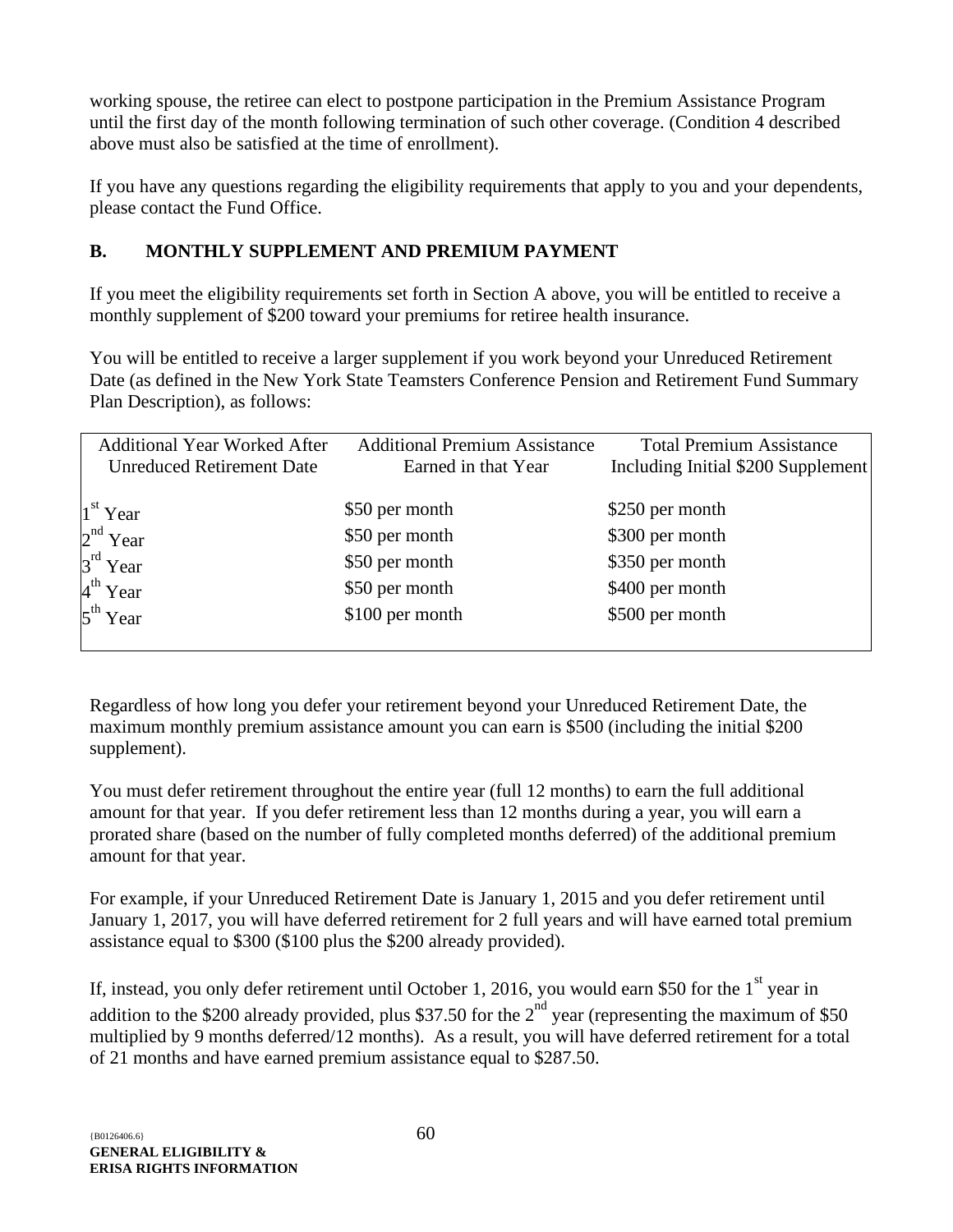#### **C. TERMINATION OF ELIGIBILITY AND COVERAGE FOR FUND BENEFITS**

Eligibility for Fund Benefits will cease on the **earliest** of: (1) when the Plan ends; (2) upon your death; (3) after 10 years (120 months) of coverage or your attainment of age 65, whichever comes first; or (4) when you become eligible for Medicare.

#### **E. ENROLLMENT PROCESS**

Participation in the Premium Assistance Program is not automatic. You need to enroll. It is your responsibility to:

**•** If electing a retiree health plan through the Health Fund, obtain, complete and return to the Fund Office enrollment documents which include: Excellus Blue Cross/Blue Shield enrollment applications and the Pension Deduction Authorization for Retiree Health Fund Programs, reflecting:

- **•** Your election of one of the Plans set forth in below.
- **•** Your election of either Single, Two-Person or Family Coverage.

If electing coverage through a Teamster Affiliated Local Union, contact the appropriate Local Union office to obtain the forms necessary to enroll in their respective retiree health plans. The Local Union will notify the Fund Office of your enrollment and verify the Premium Assistance amount to be discounted from your monthly premium.

PLEASE BE ADVISED THAT UNTIL THE REQUIRED FORMS ARE FULLY COMPLETED, PROPERLY EXECUTED AND RETURNED TO THE FUND OFFICE OR TEAMSTER AFFILIATED LOCAL UNION, NEITHER YOU NOR YOUR BENEFICIARIES WILL BE ENTITLED TO ANY BENEFITS UNDER THE TERMS OF THE PLAN.

#### *AVAILABLE INSURANCE PLANS*

The available insurance plans are offered by Excellus BlueCross BlueShield, Central New York Region:

Excellus BlueCross BlueShield, Central New York Region ("Excellus" or "EBCBS") 333 Butternut Drive Syracuse, New York 13214-1803 Telephone: 1-877-650-5840 Website: [www.excellusbcbs.com](http://www.excellusbcbs.com/)

You may choose any one of the following insurance plans: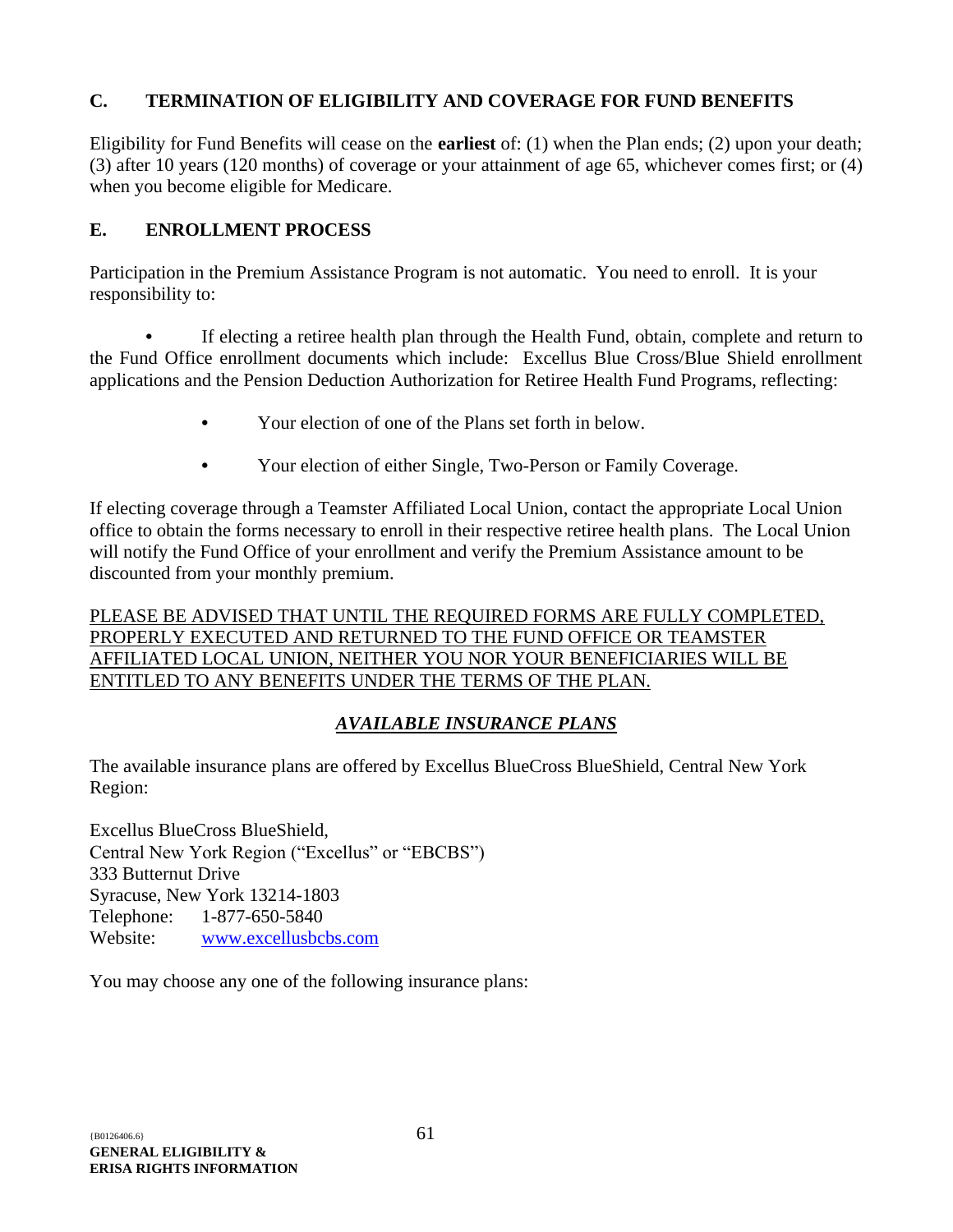The following PPO programs offered through Excellus BlueCross BlueShield provide in-network and out-of- network coverage:

- Excellus BCBS: Excellus Blue PPO Option I
- Excellus BCBS: Excellus Blue PPO Option K
- Excellus BCBS: Excellus Blue PPO Option C2

The following EPO program offered through Excellus BlueCross BlueShield provides in-network coverage only. (In-network includes all Excellus BlueCross BlueShield providers.):

• Excellus BCBS: Excellus Blue EPO Option B (In-Network Only)

The Plan also provides a HMO program. These programs are offered in the Syracuse, Rochester, and Buffalo, New York areas. Although the cost of an HMO offering is less expensive than the PPO or EPO options explained above, the network of participating providers is geographically based and is not portable to other locations.

Copies of the Summaries of Benefits and Coverage for the insurance plans referenced above are attached as Appendix "A".

You may also choose to participate in another Teamster-Affiliated local union health plan. You will want to review the materials these programs may provide and compare all of the elements of the program that may be important to you.

### **PREFERRED PROVIDER NETWORK**

As indicated above, some of the insurance offerings are provided through a Preferred Provider Organization ("PPO") product administered by Excellus BlueCross BlueShield to provide medical benefits. Hospitals and other Professional Providers who participate in the PPO are referred to as "In-Network." Hospitals and other Professional Providers who do not participate are referred to as "Outof-Network".

Where services are rendered in the area of a BlueCross BlueShield organization other than EBCBS, the benefit payable under the Plan will depend on whether the Provider participates in the local BlueCross BlueShield PPO Network. Any In-Network Provider cannot "balance bill" the Plan participants for any amounts greater than your local BlueCross BlueShield payment amount. The Allowable Expense for payment of out-of-network claims will be determined by the Plan based on the lowest of (1) the professional provider's charge, (2) The amount approved by the other Blue Cross Blue Shield Plan [with whom the provider has an agreement], or (3) 100% of the payment Blue Cross Blue Shield of CNY makes to its participating providers for the type of care you receive, based on a regional fee schedule.

You are free to choose your own hospital and your own doctor. There are no restrictions as long as you use a licensed hospital and a licensed physician. However, if you use an Out-of Network Provider that does not participate in your local PPO Network, you will likely incur a greater level of out-ofpocket cost than if you had used an In-Network provider.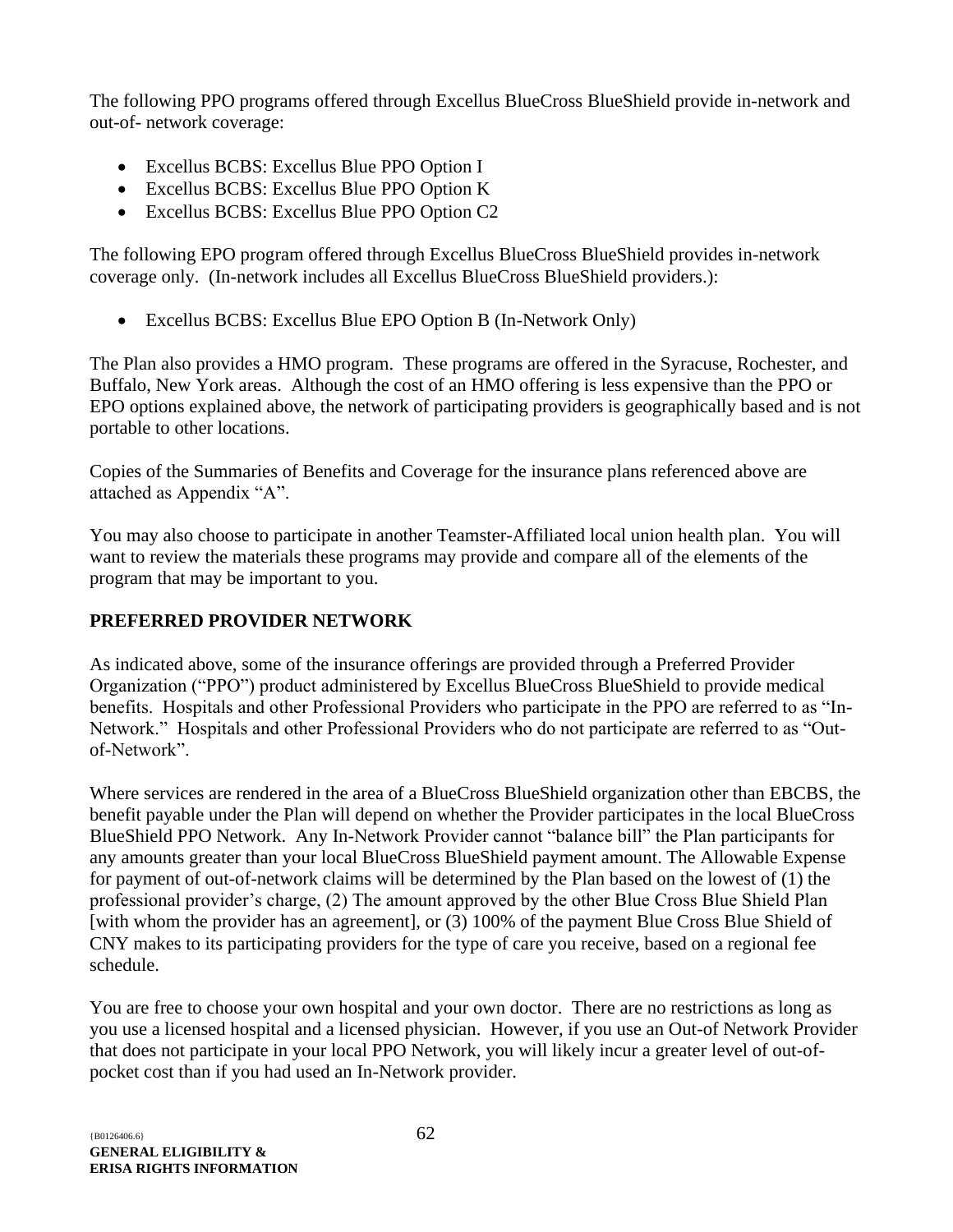#### *CLAIMS AND APPEAL PROCEDURES*

The Premium Assistance Program benefits are administered by the Fund. If your claim for benefits is denied in whole or in part for any reason, then within 90 days after the Fund receives your claim, the Fund will send you written notice of its decision, unless special circumstances require an extension, in which case the Fund will send you written notice of the decision no later than 180 days from the date it receives your claim. If an extension is necessary, you will be given written notice of the extension before the expiration of the initial 90-day period, which shall indicate the special circumstances requiring the extension of time and the date by which the Plan expects to render the benefit determination.

If you receive notice of an adverse benefit determination, it will contain the following information:

1. The specific reasons for the adverse determination;

2. Reference to the specific plan provisions (including any internal rules, guidelines, protocols, criteria, etc.) on which the determination is based;

3. A description of any additional material or information necessary for you to complete the claim and an explanation of why such material or information is necessary;

4. A description of the Plan's review procedures and the time limits applicable to such procedures, including a statement of your right to bring a civil action under § 502(a) of ERISA following an adverse benefit determination on review;

5. If an internal rule, guideline, or protocol was relied upon in making the adverse determination, the rule, etc., or a statement that the rule was relied upon and that a copy of it will be provided free of charge upon request.

If you are not satisfied with the reason or reasons for your adverse benefit determination, you may appeal the determination. If you have chosen someone to represent you in making your appeal, then your letter (or your representative's letter) must state that you have authorized him or her to represent you with respect to your appeal, and you must sign such statement. The Trustees (or their third-party administrators) will not be able to communicate with someone else about your claim unless you have provided written notice that that person is your chosen representative.

To appeal an adverse benefit determination, you must contact the Fund Office in writing stating your desire to appeal the determination. You have 60 days to appeal such a claim.

For appeals to the Board of Trustees, your correspondence (or your representative's correspondence) must include the following statement: "I AM WRITING IN ORDER TO APPEAL YOUR DECISION TO DENY ME BENEFITS. YOUR ADVERSE BENEFIT DETERMINATION WAS DATED . 20  $\cdots$  If this statement is not included, then the Trustees may not understand that you are making an appeal, as opposed to a general inquiry.

You shall have the opportunity to submit written comments, documents, records, and other information related to the claim for benefits. You shall also be provided, upon request and free of charge, reasonable access to, and copies of, all documents, records, and other information relevant to your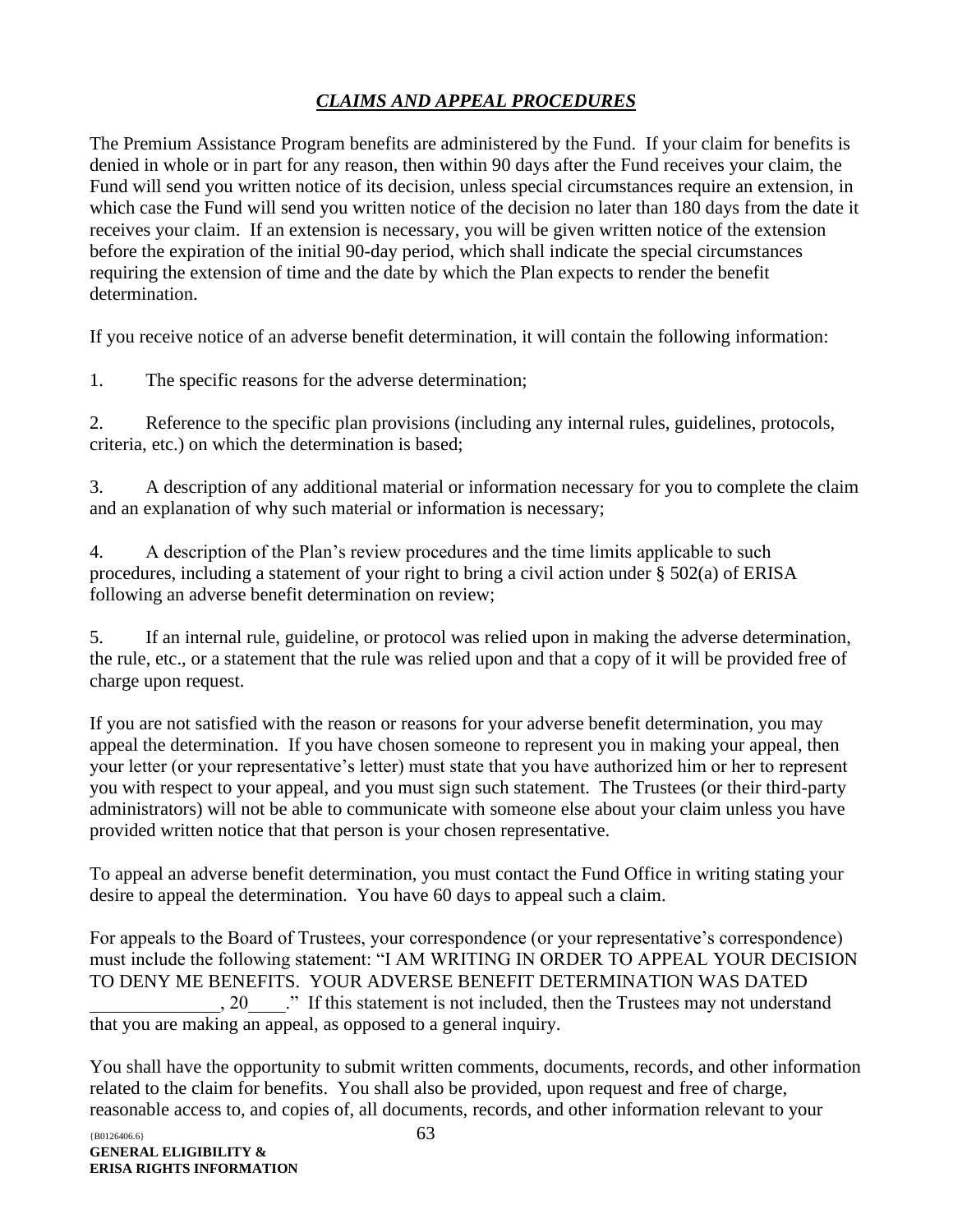claim for benefits. The review will take into account all comments, documents, records, and other information submitted by the claimant relating to the claim, without regard to whether such information was submitted or considered in the initial benefit determination.

In addition, all appeals must adhere to the following criteria: (1) the review will not afford deference to the initial adverse benefit determination and will be conducted by an appropriate named fiduciary of the Plan who is neither the individual who made the adverse benefit determination nor the subordinate of such individual; (2) insofar as the adverse benefit determination is based on medical judgment, the appropriate named fiduciary of the Plan will consult with a health care professional who has appropriate training and experience in the field of medicine involved in the medical judgment; (3) such health care professional shall not be the individual, if any, who was consulted in connection with the adverse benefit determination that is the subject of the appeal, nor the subordinate of such individual; and (4) medical or vocational experts whose advice was obtained on behalf of the Plan, without regard to whether the advice was relied upon in making the adverse benefit determination, will be identified.

The Trustees at their next regularly scheduled meeting will make a determination of appeal. However, if the appeal is received less than 30 days before the meeting, the decision may be made at the second meeting following receipt of the request. If special circumstances require an extension of time for processing, then a decision may be made at the third meeting following the date the appeal is made. Before an extension of time commences, you will receive written notice of the extension, describing the special circumstances requiring the extension and the date by which the determination will be made. The Plan will notify you of the benefit determination not later than 5 days after the determination is made.

The Plan's written notice of its appeals decisions will include the following:

- 1. The specific reasons for the adverse benefit determination;
- 2. Reference to specific plan provisions on which the determination is based;

3. A statement that you, as the claimant, are entitled to receive, upon request and free of charge, reasonable access to, and copies of, all documents, records, and other information relevant to your claim for benefits;

4. A statement of your right to bring a civil action under Section 502(a) of the Employee Retirement Income Security Act;

5. If an internal rule, guideline, protocol, or other similar criterion was relied upon in making the adverse benefit determination, the notice will provide either the specific rule, guideline, protocol, or other similar criterion, or a statement that such rule, guideline, protocol, or other similar criterion was relied upon in making the adverse benefit determination and that a copy of such rule, guideline, protocol, or other criterion will be provided free of charge upon request; and

6. If the adverse benefit determination is based on medical necessity or experimental treatment or similar exclusion or limit, the written notice shall contain an explanation of the scientific or clinical judgment for the determination, applying the terms of the plan to your medical circumstances, or a statement that such explanation will be provided upon request.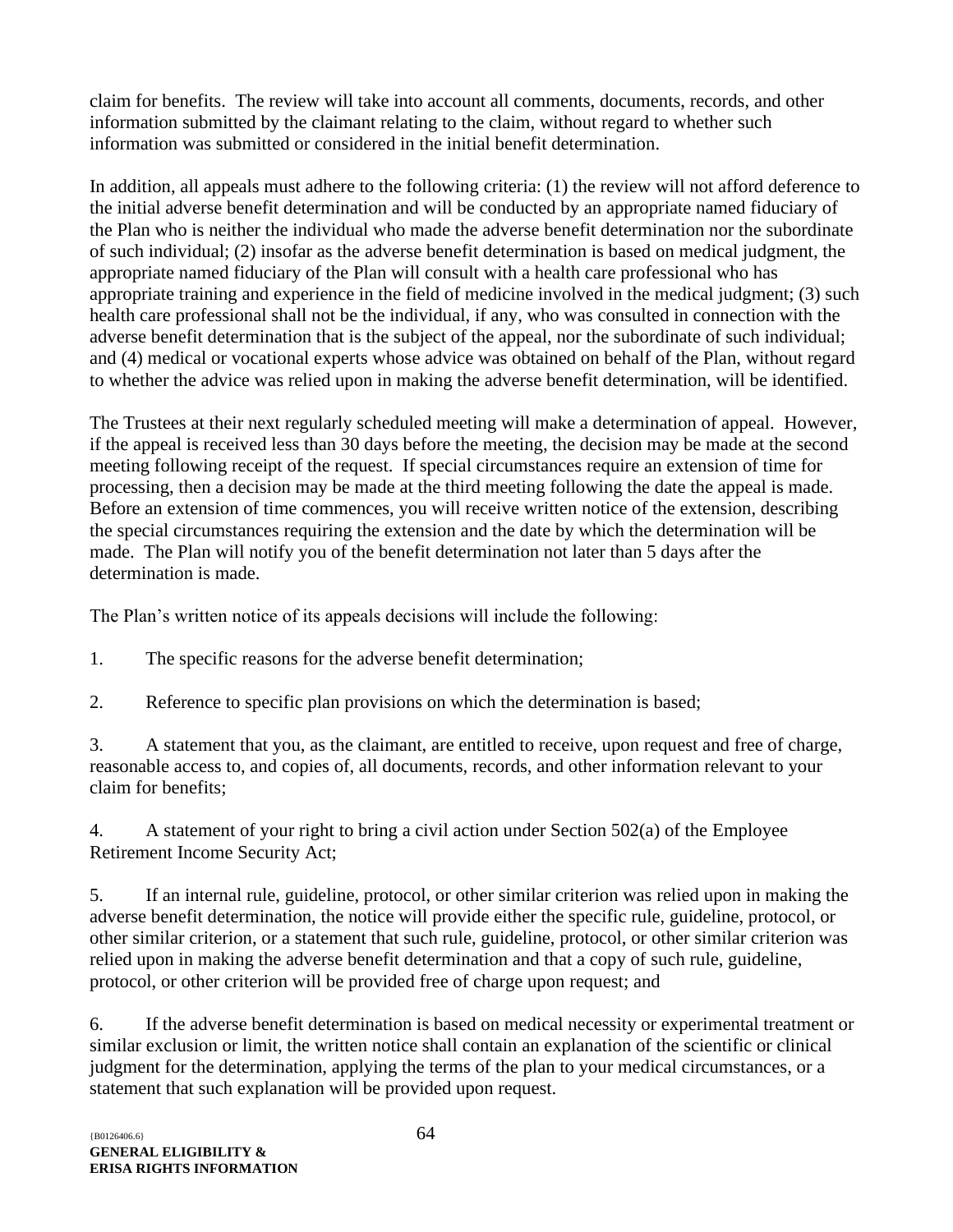The Trustees' final decision with respect to their review of your appeal will be final and binding upon you because the Trustees have exclusive authority and discretion to determine all questions of eligibility and entitlement under the Plan. Any legal action against this Plan must be started within one (1) year from the date the adverse benefit determination denying your appeal is deposited in the mail to your last known address. Please note that filing a lawsuit without exhausting the Fund's appeals procedures could limit your right to appeal or cause you to lose benefits to which you would otherwise be entitled.

Effective for claims filed on or after April 1, 2018, the following applies to any benefit determination conditioned on a finding of disability by the Plan. These rules do not apply to a determination conditioned on a finding of disability by a party other than the Plan (e.g. the Social Security Administration).

- 1. Adverse benefit determination notices will include the following:
	- a. Discussion of the decision including, if applicable, an explanation of the basis for disagreeing with or not following:
		- (i) The views presented by the claimant to the Plan of health care professionals treating the claimant and vocational professionals who evaluated the claimant;
		- (ii) The views of medical or vocational experts whose advice was obtained on behalf of the Plan in connection with the adverse benefit determination, without regard to whether the advice was relied upon in making the benefit determination; and
		- (iii) A Social Security Administration disability determination regarding the claimant, presented by the claimant to the Plan.
	- b. A statement that the claimant is entitled to receive, upon request and free of charge, reasonable access to, and copies of, all documents, records, and other information relevant to the claimant's claim for benefits;
	- c. Either the specific internal rules, guidelines, protocols, standards, or other similar criteria of the Plan relied upon in making the adverse determination or, alternatively, a statement that such rules, guidelines, protocols, standards or other similar criteria of the Plan do not exist; and
	- d. For appeal determinations, any contractual limitations period for filing a civil action and the calendar date deadline for doing so.
- 2. Before the Plan issues an adverse benefit determination on appeal, the Plan Administrator will provide the claimant, free of charge, with any new or additional evidence considered, relied upon, or generated by the Trustees, or their designee, (or at the direction of the Trustees or their designee) in connection with the claim. Such evidence will be provided as soon as possible and sufficiently in advance of the date